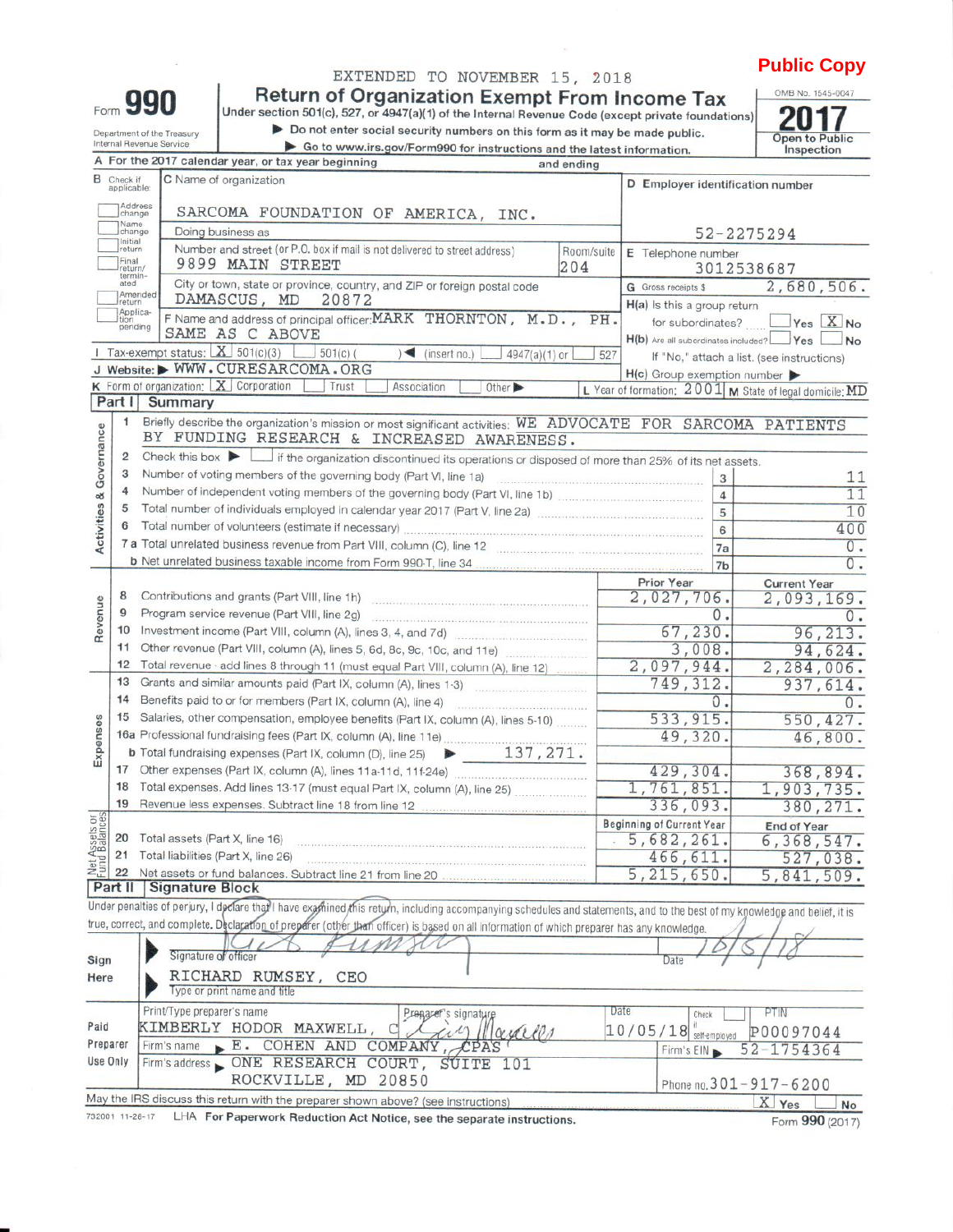|              | SARCOMA FOUNDATION OF AMERICA, INC.<br>Form 990 (2017)                                                                                                                                  | 52-2275294<br>Page 2                                   |
|--------------|-----------------------------------------------------------------------------------------------------------------------------------------------------------------------------------------|--------------------------------------------------------|
|              | Part III   Statement of Program Service Accomplishments                                                                                                                                 |                                                        |
|              |                                                                                                                                                                                         | $\overline{\mathbf{X}}$                                |
| $\mathbf{1}$ | Briefly describe the organization's mission:<br>THE MISSION OF THE SARCOMA FOUNDATION OF AMERICA IS TO ADVOCATE FOR                                                                     |                                                        |
|              | SARCOMA PATIENTS BY FUNDING RESEARCH AND BY INCREASING AWARENESS ABOUT                                                                                                                  |                                                        |
|              | THE DISEASE.<br>THE ORGANIZATION RAISES MONEY TO PRIVATELY FUND GRANTS                                                                                                                  |                                                        |
|              | FOR SARCOMA RESEARCHERS AND CONDUCTS EDUCATION AND ADVOCACY EFFORTS ON                                                                                                                  |                                                        |
| $\mathbf{2}$ | Did the organization undertake any significant program services during the year which were not listed on the                                                                            |                                                        |
|              | prior Form 990 or 990-EZ?                                                                                                                                                               | $\mathsf{Yes} \mathrel{\overline{X}} \mathsf{No}$      |
|              | If "Yes," describe these new services on Schedule O.                                                                                                                                    |                                                        |
| 3            | Did the organization cease conducting, or make significant changes in how it conducts, any program services?                                                                            | $\vert$ Yes $\vert$ $\overline{\mathrm{X}}$ $\vert$ No |
| 4            | If "Yes," describe these changes on Schedule O.<br>Describe the organization's program service accomplishments for each of its three largest program services, as measured by expenses. |                                                        |
|              | Section 501(c)(3) and 501(c)(4) organizations are required to report the amount of grants and allocations to others, the total expenses, and                                            |                                                        |
|              | revenue, if any, for each program service reported.                                                                                                                                     |                                                        |
| 4a           | 937,614.<br>$\overline{1,527,621}$ including grants of \$<br>(Code:<br>(Expenses \$                                                                                                     | 165, 101.<br>(Revenue \$                               |
|              | THE SARCOMA FOUNDATION OF AMERICA (SFA) COORDINATES A NATIONAL RESEARCH                                                                                                                 |                                                        |
|              | GRANT PROGRAM TO PROVIDE FUNDS TO INVESTIGATORS INTERESTED IN                                                                                                                           |                                                        |
|              | TRANSLATIONAL SCIENCE SARCOMA RESEARCH. IN ACCORDANCE WITH THE MISSION                                                                                                                  |                                                        |
|              | OF THE SFA, RESEARCH INVOLVING THE DEVELOPMENT OF NOVEL AGENTS AGAINST                                                                                                                  |                                                        |
|              | SARCOMA, OR RESEARCH THAT COULD POTENTIALLY LEAD TO THE DEVELOPMENT OF                                                                                                                  |                                                        |
|              | NOVEL AGENTS AGAINST SARCOMA, IS SUPPORTED THROUGH THIS FUNDING. THE                                                                                                                    |                                                        |
|              | SFA COORDINATES A PATIENT EDUCATION CONFERENCE SERIES TO BRING TOGETHER                                                                                                                 |                                                        |
|              | PATIENTS, SURVIVORS, CAREGIVERS, AND EXPERTS IN SARCOMA TO DISCUSS                                                                                                                      |                                                        |
|              | LEADING TREATMENT OPTIONS AND BREAKTHROUGHS IN SARCOMA RESEARCH. SFA                                                                                                                    |                                                        |
|              | ALSO CONDUCTS ADVOCACY ACTIVITIES ON BEHALF OF THE SARCOMA COMMUNITY TO                                                                                                                 |                                                        |
|              | ENSURE ADEQUATE FEDERAL CANCER RESEARCH FUNDING LEVELS AND POLICIES                                                                                                                     |                                                        |
|              | THAT POSITIVELY IMPACT SARCOMA PATIENTS.                                                                                                                                                |                                                        |
| 4b           | (Code:<br>(Expenses \$                                                                                                                                                                  | ) (Revenue \$                                          |
|              | including grants of \$                                                                                                                                                                  |                                                        |
|              |                                                                                                                                                                                         |                                                        |
|              |                                                                                                                                                                                         |                                                        |
|              |                                                                                                                                                                                         |                                                        |
|              |                                                                                                                                                                                         |                                                        |
|              |                                                                                                                                                                                         |                                                        |
|              |                                                                                                                                                                                         |                                                        |
|              |                                                                                                                                                                                         |                                                        |
|              |                                                                                                                                                                                         |                                                        |
|              |                                                                                                                                                                                         |                                                        |
|              |                                                                                                                                                                                         |                                                        |
|              |                                                                                                                                                                                         |                                                        |
| 4c           | ) (Expenses \$<br>including grants of \$<br>(Code:                                                                                                                                      | ) (Revenue \$                                          |
|              |                                                                                                                                                                                         |                                                        |
|              |                                                                                                                                                                                         |                                                        |
|              |                                                                                                                                                                                         |                                                        |
|              |                                                                                                                                                                                         |                                                        |
|              |                                                                                                                                                                                         |                                                        |
|              |                                                                                                                                                                                         |                                                        |
|              |                                                                                                                                                                                         |                                                        |
|              |                                                                                                                                                                                         |                                                        |
|              |                                                                                                                                                                                         |                                                        |
|              |                                                                                                                                                                                         |                                                        |
|              |                                                                                                                                                                                         |                                                        |
|              |                                                                                                                                                                                         |                                                        |
| 4d           | Other program services (Describe in Schedule O.)                                                                                                                                        |                                                        |
|              | (Expenses \$<br>including grants of \$<br>(Revenue \$                                                                                                                                   |                                                        |
| 4е           | 1,527,621.<br>Total program service expenses                                                                                                                                            |                                                        |
|              |                                                                                                                                                                                         | Form 990 (2017)                                        |
|              | SEE SCHEDULE O FOR CONTINUATION(S)<br>732002 11-28-17                                                                                                                                   |                                                        |
|              | 2                                                                                                                                                                                       |                                                        |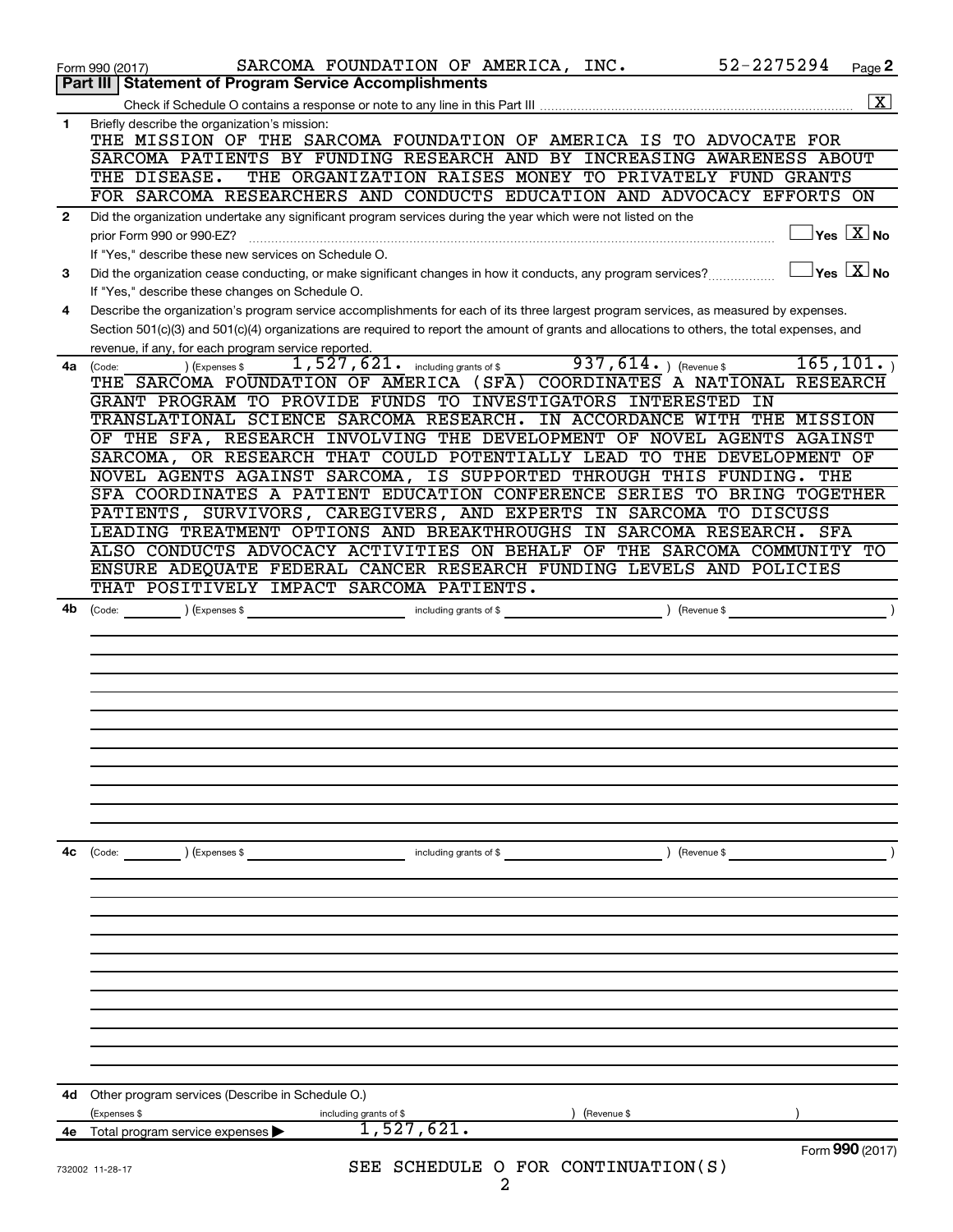| Form 990 (2017) |  |  | SARCOMA FOUNDATION OF AMERICA, INC. |  |  |  | 52-2275294 | Page |  |
|-----------------|--|--|-------------------------------------|--|--|--|------------|------|--|
|-----------------|--|--|-------------------------------------|--|--|--|------------|------|--|

|    | Part IV   Checklist of Required Schedules                                                                                            |                |                       |                              |
|----|--------------------------------------------------------------------------------------------------------------------------------------|----------------|-----------------------|------------------------------|
|    |                                                                                                                                      |                | Yes                   | No.                          |
| 1. | Is the organization described in section $501(c)(3)$ or $4947(a)(1)$ (other than a private foundation)?                              |                |                       |                              |
|    |                                                                                                                                      | 1              | X                     |                              |
| 2  |                                                                                                                                      | $\overline{2}$ | $\overline{\text{x}}$ |                              |
| 3  | Did the organization engage in direct or indirect political campaign activities on behalf of or in opposition to candidates for      |                |                       |                              |
|    |                                                                                                                                      | З              |                       | x                            |
| 4  | Section 501(c)(3) organizations. Did the organization engage in lobbying activities, or have a section 501(h) election in effect     |                |                       |                              |
|    |                                                                                                                                      | 4              | X                     |                              |
| 5  | Is the organization a section 501(c)(4), 501(c)(5), or 501(c)(6) organization that receives membership dues, assessments, or         |                |                       |                              |
|    |                                                                                                                                      | 5              |                       | x                            |
| 6  | Did the organization maintain any donor advised funds or any similar funds or accounts for which donors have the right to            |                |                       |                              |
|    | provide advice on the distribution or investment of amounts in such funds or accounts? If "Yes," complete Schedule D, Part I         | 6              |                       | x                            |
| 7  | Did the organization receive or hold a conservation easement, including easements to preserve open space,                            |                |                       |                              |
|    | the environment, historic land areas, or historic structures? If "Yes," complete Schedule D, Part II                                 | $\overline{ }$ |                       | x                            |
| 8  | Did the organization maintain collections of works of art, historical treasures, or other similar assets? If "Yes," complete         |                |                       |                              |
|    |                                                                                                                                      | 8              |                       | x                            |
|    | Did the organization report an amount in Part X, line 21, for escrow or custodial account liability, serve as a custodian for        |                |                       |                              |
| 9  | amounts not listed in Part X; or provide credit counseling, debt management, credit repair, or debt negotiation services?            |                |                       |                              |
|    |                                                                                                                                      |                |                       | х                            |
|    | If "Yes." complete Schedule D. Part IV                                                                                               | 9              |                       |                              |
| 10 | Did the organization, directly or through a related organization, hold assets in temporarily restricted endowments, permanent        |                | x                     |                              |
|    |                                                                                                                                      | 10             |                       |                              |
| 11 | If the organization's answer to any of the following questions is "Yes," then complete Schedule D, Parts VI, VII, VIII, IX, or X     |                |                       |                              |
|    | as applicable.                                                                                                                       |                |                       |                              |
| a  | Did the organization report an amount for land, buildings, and equipment in Part X, line 10? If "Yes," complete Schedule D,          |                | X                     |                              |
|    | Part VI                                                                                                                              | 11a            |                       |                              |
|    | <b>b</b> Did the organization report an amount for investments - other securities in Part X, line 12 that is 5% or more of its total |                |                       |                              |
|    |                                                                                                                                      | 11b            |                       | X                            |
| c  | Did the organization report an amount for investments - program related in Part X, line 13 that is 5% or more of its total           |                |                       |                              |
|    |                                                                                                                                      | 11c            |                       | X                            |
|    | d Did the organization report an amount for other assets in Part X, line 15 that is 5% or more of its total assets reported in       |                |                       |                              |
|    |                                                                                                                                      | 11d            |                       | x<br>$\overline{\mathtt{x}}$ |
|    | Did the organization report an amount for other liabilities in Part X, line 25? If "Yes," complete Schedule D, Part X                | 11e            |                       |                              |
| f  | Did the organization's separate or consolidated financial statements for the tax year include a footnote that addresses              |                |                       |                              |
|    | the organization's liability for uncertain tax positions under FIN 48 (ASC 740)? If "Yes," complete Schedule D, Part X               | 11f            | X                     |                              |
|    | 12a Did the organization obtain separate, independent audited financial statements for the tax year? If "Yes," complete              |                |                       |                              |
|    | Schedule D, Parts XI and XII                                                                                                         | 12a            | X                     |                              |
|    | <b>b</b> Was the organization included in consolidated, independent audited financial statements for the tax year?                   |                |                       |                              |
|    | If "Yes," and if the organization answered "No" to line 12a, then completing Schedule D, Parts XI and XII is optional                | 12b            |                       | х                            |
| 13 |                                                                                                                                      | 13             |                       | $\overline{\textbf{x}}$      |
|    | 14a Did the organization maintain an office, employees, or agents outside of the United States?                                      | 14a            |                       | $\overline{\mathbf{X}}$      |
|    | <b>b</b> Did the organization have aggregate revenues or expenses of more than \$10,000 from grantmaking, fundraising, business,     |                |                       |                              |
|    | investment, and program service activities outside the United States, or aggregate foreign investments valued at \$100,000           |                |                       |                              |
|    |                                                                                                                                      | 14b            |                       | X                            |
| 15 | Did the organization report on Part IX, column (A), line 3, more than \$5,000 of grants or other assistance to or for any            |                |                       |                              |
|    |                                                                                                                                      | 15             |                       | X                            |
| 16 | Did the organization report on Part IX, column (A), line 3, more than \$5,000 of aggregate grants or other assistance to             |                |                       |                              |
|    |                                                                                                                                      | 16             |                       | X                            |
| 17 | Did the organization report a total of more than \$15,000 of expenses for professional fundraising services on Part IX,              |                |                       |                              |
|    |                                                                                                                                      | 17             | X                     |                              |
| 18 | Did the organization report more than \$15,000 total of fundraising event gross income and contributions on Part VIII, lines         |                |                       |                              |
|    |                                                                                                                                      | 18             | X                     |                              |
| 19 | Did the organization report more than \$15,000 of gross income from gaming activities on Part VIII, line 9a? If "Yes,"               |                |                       |                              |
|    |                                                                                                                                      | 19             |                       | x                            |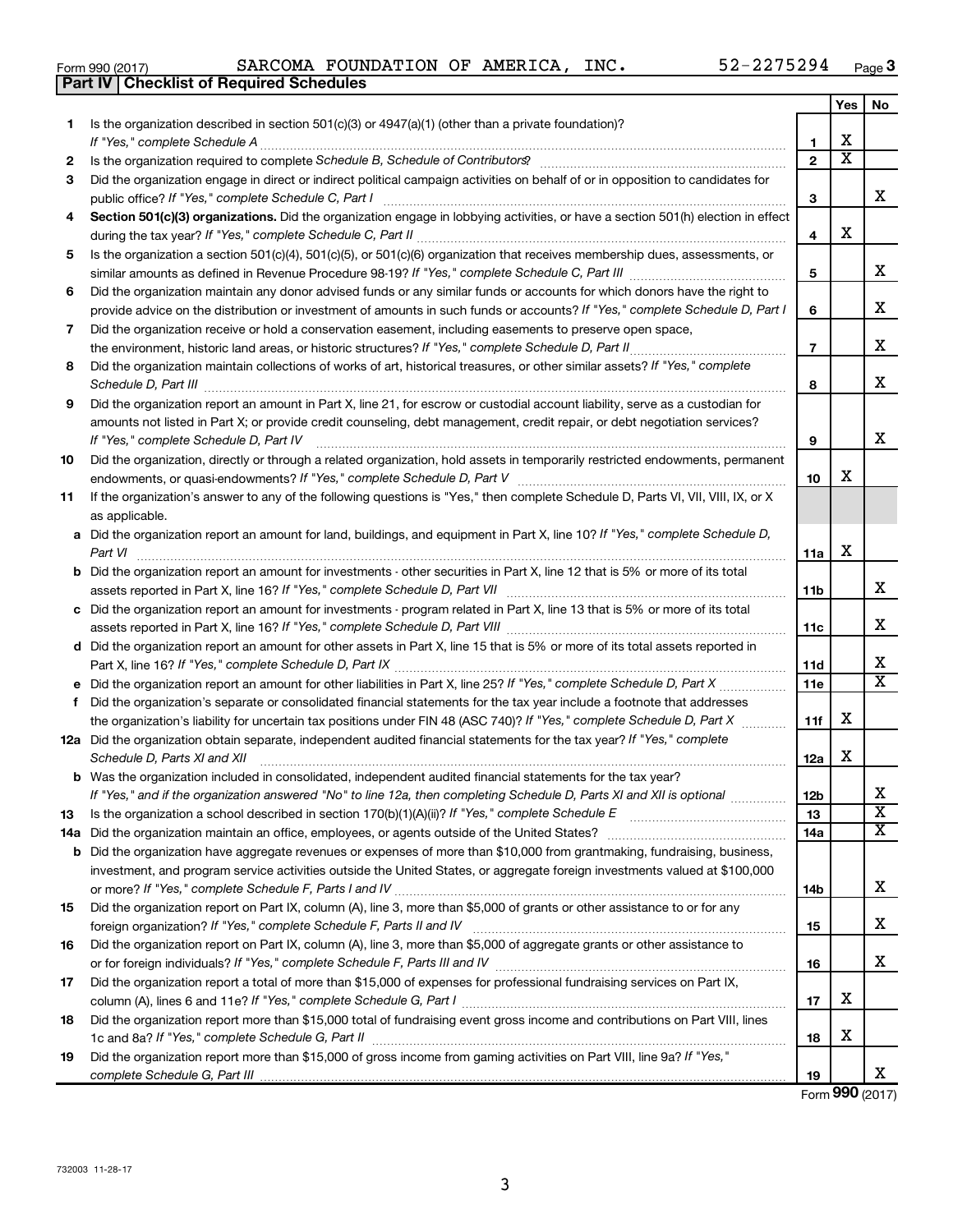| Form 990 (2017) |  |  | SARCOMA FOUNDATION OF AMERICA, |  |  | INC. | 52-2275294 | Page |  |
|-----------------|--|--|--------------------------------|--|--|------|------------|------|--|
|-----------------|--|--|--------------------------------|--|--|------|------------|------|--|

|    | <b>Part IV   Checklist of Required Schedules (continued)</b>                                                                      |     |     |                         |
|----|-----------------------------------------------------------------------------------------------------------------------------------|-----|-----|-------------------------|
|    |                                                                                                                                   |     | Yes | No                      |
|    | 20a Did the organization operate one or more hospital facilities? If "Yes," complete Schedule H                                   | 20a |     | X                       |
|    |                                                                                                                                   | 20b |     |                         |
| 21 | Did the organization report more than \$5,000 of grants or other assistance to any domestic organization or                       |     |     |                         |
|    |                                                                                                                                   | 21  | X   |                         |
| 22 | Did the organization report more than \$5,000 of grants or other assistance to or for domestic individuals on                     |     |     |                         |
|    |                                                                                                                                   | 22  |     | x                       |
| 23 | Did the organization answer "Yes" to Part VII, Section A, line 3, 4, or 5 about compensation of the organization's current        |     |     |                         |
|    | and former officers, directors, trustees, key employees, and highest compensated employees? If "Yes," complete                    |     |     |                         |
|    |                                                                                                                                   | 23  |     | х                       |
|    | 24a Did the organization have a tax-exempt bond issue with an outstanding principal amount of more than \$100,000 as of the       |     |     |                         |
|    | last day of the year, that was issued after December 31, 2002? If "Yes," answer lines 24b through 24d and complete                |     |     |                         |
|    | Schedule K. If "No", go to line 25a                                                                                               | 24a |     | х                       |
| b  |                                                                                                                                   | 24b |     |                         |
|    | Did the organization maintain an escrow account other than a refunding escrow at any time during the year to defease              |     |     |                         |
|    |                                                                                                                                   | 24с |     |                         |
|    |                                                                                                                                   | 24d |     |                         |
|    | 25a Section 501(c)(3), 501(c)(4), and 501(c)(29) organizations. Did the organization engage in an excess benefit                  |     |     |                         |
|    |                                                                                                                                   | 25a |     | x                       |
| b  | Is the organization aware that it engaged in an excess benefit transaction with a disqualified person in a prior year, and        |     |     |                         |
|    | that the transaction has not been reported on any of the organization's prior Forms 990 or 990-EZ? If "Yes," complete             |     |     |                         |
|    | Schedule L, Part I                                                                                                                | 25b |     | X                       |
| 26 | Did the organization report any amount on Part X, line 5, 6, or 22 for receivables from or payables to any current or             |     |     |                         |
|    | former officers, directors, trustees, key employees, highest compensated employees, or disqualified persons? If "Yes,"            |     |     |                         |
|    | complete Schedule L, Part II                                                                                                      | 26  |     | х                       |
| 27 | Did the organization provide a grant or other assistance to an officer, director, trustee, key employee, substantial              |     |     |                         |
|    | contributor or employee thereof, a grant selection committee member, or to a 35% controlled entity or family member               |     |     |                         |
|    |                                                                                                                                   | 27  |     | x                       |
| 28 | Was the organization a party to a business transaction with one of the following parties (see Schedule L, Part IV                 |     |     |                         |
|    | instructions for applicable filing thresholds, conditions, and exceptions):                                                       |     |     |                         |
| а  | A current or former officer, director, trustee, or key employee? If "Yes," complete Schedule L, Part IV                           | 28a |     | x                       |
| b  | A family member of a current or former officer, director, trustee, or key employee? If "Yes," complete Schedule L, Part IV        | 28b |     | $\overline{\mathbf{X}}$ |
|    | c An entity of which a current or former officer, director, trustee, or key employee (or a family member thereof) was an officer, |     |     |                         |
|    | director, trustee, or direct or indirect owner? If "Yes," complete Schedule L, Part IV                                            | 28c | х   |                         |
| 29 |                                                                                                                                   | 29  | X   |                         |
| 30 | Did the organization receive contributions of art, historical treasures, or other similar assets, or qualified conservation       |     |     |                         |
|    |                                                                                                                                   | 30  | X   |                         |
| 31 | Did the organization liquidate, terminate, or dissolve and cease operations?                                                      |     |     |                         |
|    |                                                                                                                                   | 31  |     | х                       |
| 32 | Did the organization sell, exchange, dispose of, or transfer more than 25% of its net assets? If "Yes," complete                  |     |     | х                       |
|    |                                                                                                                                   | 32  |     |                         |
| 33 | Did the organization own 100% of an entity disregarded as separate from the organization under Regulations                        | 33  |     | х                       |
| 34 | Was the organization related to any tax-exempt or taxable entity? If "Yes," complete Schedule R, Part II, III, or IV, and         |     |     |                         |
|    | Part V, line 1                                                                                                                    | 34  |     | x                       |
|    |                                                                                                                                   | 35а |     | $\overline{\mathbf{X}}$ |
|    | b If "Yes" to line 35a, did the organization receive any payment from or engage in any transaction with a controlled entity       |     |     |                         |
|    |                                                                                                                                   | 35b |     |                         |
| 36 | Section 501(c)(3) organizations. Did the organization make any transfers to an exempt non-charitable related organization?        |     |     |                         |
|    |                                                                                                                                   | 36  |     | х                       |
| 37 | Did the organization conduct more than 5% of its activities through an entity that is not a related organization                  |     |     |                         |
|    |                                                                                                                                   | 37  |     | х                       |
| 38 | Did the organization complete Schedule O and provide explanations in Schedule O for Part VI, lines 11b and 19?                    |     |     |                         |
|    |                                                                                                                                   | 38  | х   |                         |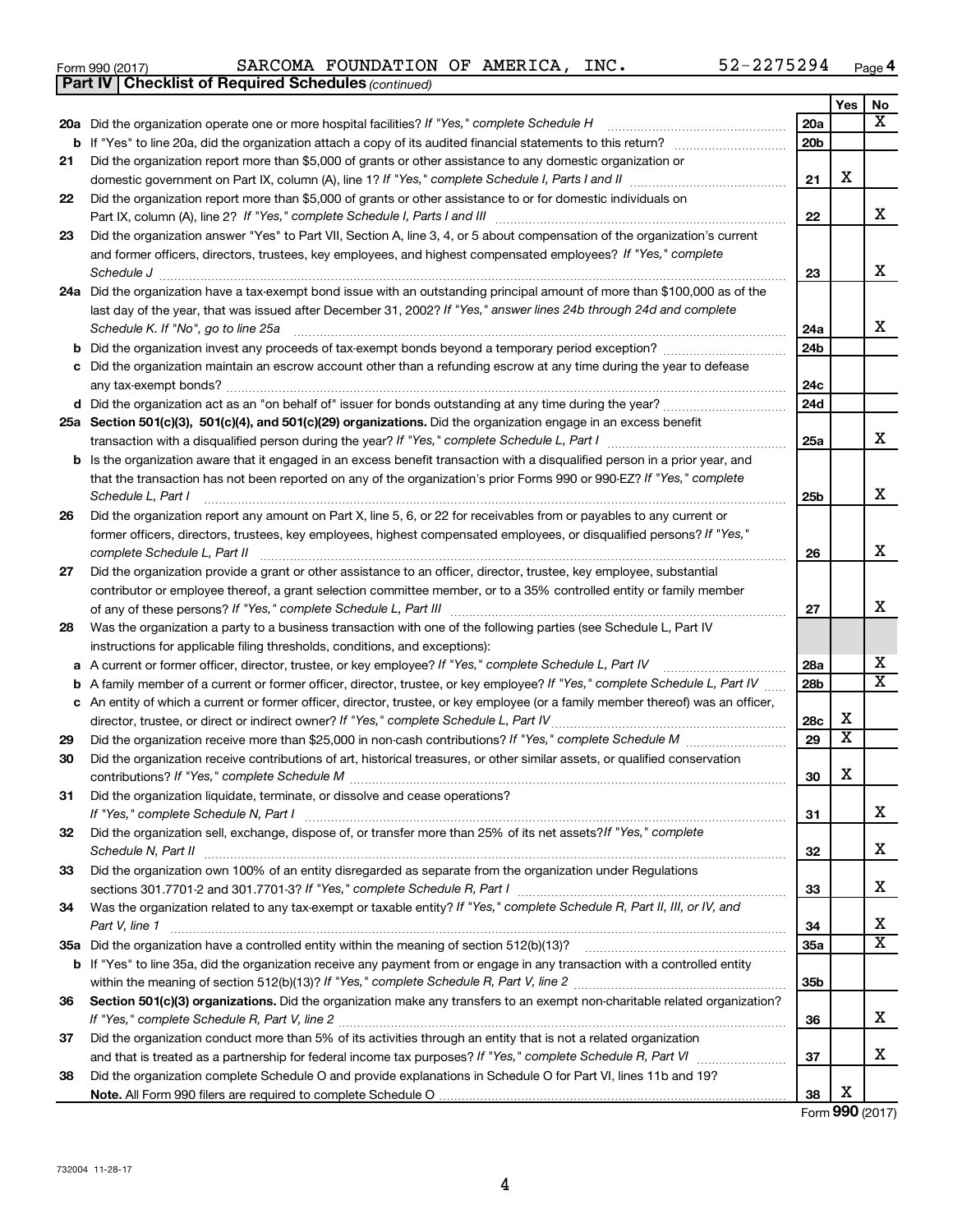|    | Part V<br>Statements Regarding Other IRS Filings and Tax Compliance                                                                                                                                                                              |                 |    |                 |                              |                         |  |
|----|--------------------------------------------------------------------------------------------------------------------------------------------------------------------------------------------------------------------------------------------------|-----------------|----|-----------------|------------------------------|-------------------------|--|
|    | Check if Schedule O contains a response or note to any line in this Part V                                                                                                                                                                       |                 |    |                 |                              |                         |  |
|    |                                                                                                                                                                                                                                                  |                 |    |                 | Yes                          | <b>No</b>               |  |
|    |                                                                                                                                                                                                                                                  | 1a              | 19 |                 |                              |                         |  |
|    | Enter the number of Forms W-2G included in line 1a. Enter -0- if not applicable                                                                                                                                                                  | 1 <sub>b</sub>  |    |                 |                              |                         |  |
|    | Did the organization comply with backup withholding rules for reportable payments to vendors and reportable gaming                                                                                                                               |                 |    |                 | х                            |                         |  |
|    |                                                                                                                                                                                                                                                  |                 |    | 1c              |                              |                         |  |
|    | 2a Enter the number of employees reported on Form W-3, Transmittal of Wage and Tax Statements,                                                                                                                                                   |                 | 10 |                 |                              |                         |  |
|    | filed for the calendar year ending with or within the year covered by this return                                                                                                                                                                | 2a              |    | 2b              | X                            |                         |  |
| b  | If at least one is reported on line 2a, did the organization file all required federal employment tax returns?                                                                                                                                   |                 |    |                 |                              |                         |  |
|    | 3a Did the organization have unrelated business gross income of \$1,000 or more during the year?                                                                                                                                                 |                 |    | За              |                              | x                       |  |
|    |                                                                                                                                                                                                                                                  |                 |    | 3b              |                              |                         |  |
|    | 4a At any time during the calendar year, did the organization have an interest in, or a signature or other authority over, a                                                                                                                     |                 |    |                 |                              |                         |  |
|    | financial account in a foreign country (such as a bank account, securities account, or other financial account)?                                                                                                                                 |                 |    | 4a              |                              | x                       |  |
|    | <b>b</b> If "Yes," enter the name of the foreign country: $\blacktriangleright$                                                                                                                                                                  |                 |    |                 |                              |                         |  |
|    | See instructions for filing requirements for FinCEN Form 114, Report of Foreign Bank and Financial Accounts (FBAR).                                                                                                                              |                 |    |                 |                              |                         |  |
|    |                                                                                                                                                                                                                                                  |                 |    | 5a              |                              | х                       |  |
|    |                                                                                                                                                                                                                                                  |                 |    | 5b              |                              | $\overline{\mathtt{x}}$ |  |
|    |                                                                                                                                                                                                                                                  |                 |    | 5c              |                              |                         |  |
|    | 6a Does the organization have annual gross receipts that are normally greater than \$100,000, and did the organization solicit                                                                                                                   |                 |    |                 |                              |                         |  |
|    |                                                                                                                                                                                                                                                  |                 |    | 6a              | X                            |                         |  |
|    | <b>b</b> If "Yes," did the organization include with every solicitation an express statement that such contributions or gifts                                                                                                                    |                 |    |                 |                              |                         |  |
|    | were not tax deductible?                                                                                                                                                                                                                         |                 |    | 6b              | X                            |                         |  |
| 7  | Organizations that may receive deductible contributions under section 170(c).                                                                                                                                                                    |                 |    |                 |                              |                         |  |
|    | Did the organization receive a payment in excess of \$75 made partly as a contribution and partly for goods and services provided to the payor?                                                                                                  |                 |    | 7a              | х<br>$\overline{\textbf{x}}$ |                         |  |
|    | 7b                                                                                                                                                                                                                                               |                 |    |                 |                              |                         |  |
|    | c Did the organization sell, exchange, or otherwise dispose of tangible personal property for which it was required                                                                                                                              |                 |    |                 |                              |                         |  |
|    |                                                                                                                                                                                                                                                  |                 |    | 7c              |                              | x                       |  |
|    |                                                                                                                                                                                                                                                  | 7d              |    |                 |                              | х                       |  |
|    | Did the organization receive any funds, directly or indirectly, to pay premiums on a personal benefit contract?                                                                                                                                  |                 |    | 7е<br>7f        |                              | $\overline{\mathbf{x}}$ |  |
| Ť. | Did the organization, during the year, pay premiums, directly or indirectly, on a personal benefit contract?<br>If the organization received a contribution of qualified intellectual property, did the organization file Form 8899 as required? |                 |    | 7g              |                              |                         |  |
| h  | If the organization received a contribution of cars, boats, airplanes, or other vehicles, did the organization file a Form 1098-C?                                                                                                               |                 |    | 7h              |                              |                         |  |
| 8  | Sponsoring organizations maintaining donor advised funds. Did a donor advised fund maintained by the                                                                                                                                             |                 |    |                 |                              |                         |  |
|    |                                                                                                                                                                                                                                                  |                 |    | 8               |                              |                         |  |
| 9  | Sponsoring organizations maintaining donor advised funds.                                                                                                                                                                                        |                 |    |                 |                              |                         |  |
|    |                                                                                                                                                                                                                                                  |                 |    | υа              |                              |                         |  |
| b  | Did the sponsoring organization make a distribution to a donor, donor advisor, or related person?                                                                                                                                                |                 |    | 9b              |                              |                         |  |
| 10 | Section 501(c)(7) organizations. Enter:                                                                                                                                                                                                          |                 |    |                 |                              |                         |  |
| а  |                                                                                                                                                                                                                                                  | 10a             |    |                 |                              |                         |  |
| b  | Gross receipts, included on Form 990, Part VIII, line 12, for public use of club facilities                                                                                                                                                      | 10 <sub>b</sub> |    |                 |                              |                         |  |
| 11 | Section 501(c)(12) organizations. Enter:                                                                                                                                                                                                         |                 |    |                 |                              |                         |  |
| а  |                                                                                                                                                                                                                                                  | 11a             |    |                 |                              |                         |  |
| b  | Gross income from other sources (Do not net amounts due or paid to other sources against                                                                                                                                                         |                 |    |                 |                              |                         |  |
|    | amounts due or received from them.)                                                                                                                                                                                                              | 11b             |    |                 |                              |                         |  |
|    | 12a Section 4947(a)(1) non-exempt charitable trusts. Is the organization filing Form 990 in lieu of Form 1041?                                                                                                                                   |                 |    | 12a             |                              |                         |  |
|    | <b>b</b> If "Yes," enter the amount of tax-exempt interest received or accrued during the year                                                                                                                                                   | 12 <sub>b</sub> |    |                 |                              |                         |  |
| 13 | Section 501(c)(29) qualified nonprofit health insurance issuers.                                                                                                                                                                                 |                 |    |                 |                              |                         |  |
| а  | Is the organization licensed to issue qualified health plans in more than one state?<br>Note. See the instructions for additional information the organization must report on Schedule O.                                                        |                 |    | 1За             |                              |                         |  |
|    | <b>b</b> Enter the amount of reserves the organization is required to maintain by the states in which the                                                                                                                                        |                 |    |                 |                              |                         |  |
|    |                                                                                                                                                                                                                                                  | 13b             |    |                 |                              |                         |  |
| c  |                                                                                                                                                                                                                                                  | 13c             |    |                 |                              |                         |  |
|    | 14a Did the organization receive any payments for indoor tanning services during the tax year?                                                                                                                                                   |                 |    | 14a             |                              | X                       |  |
|    |                                                                                                                                                                                                                                                  |                 |    | 14 <sub>b</sub> |                              |                         |  |

Form 990 (2017) Page **5** SARCOMA FOUNDATION OF AMERICA, INC. 52-2275294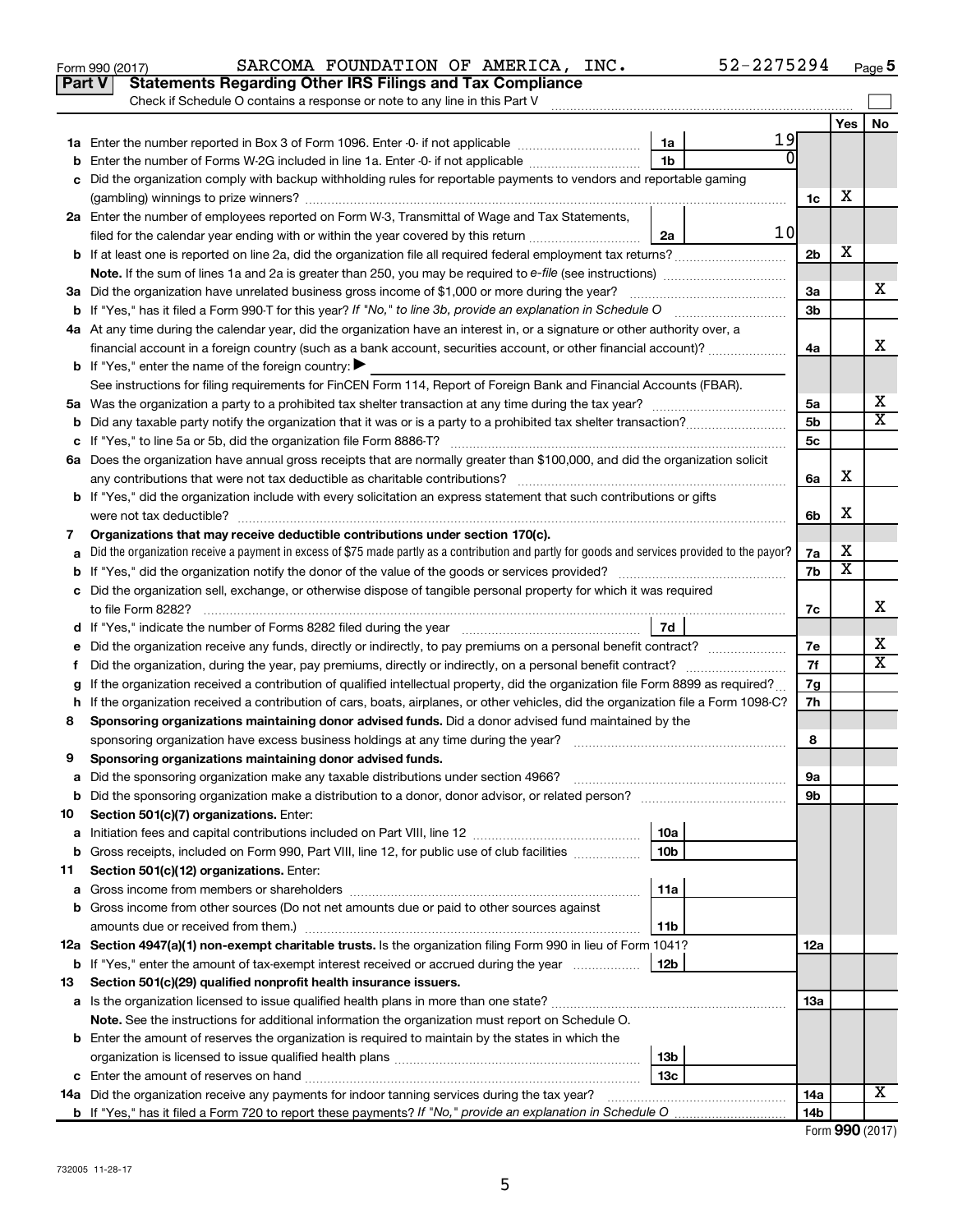| Form 990 (2017) |  |
|-----------------|--|
|-----------------|--|

#### Form 990 (2017) Page SARCOMA FOUNDATION OF AMERICA, INC. 52-2275294

**Part VI** Governance, Management, and Disclosure For each "Yes" response to lines 2 through 7b below, and for a "No" response *to line 8a, 8b, or 10b below, describe the circumstances, processes, or changes in Schedule O. See instructions.*

|     |                                                                                                                                                                                                                                |    |    |                 |                         | $\overline{\mathbf{X}}$ |  |  |
|-----|--------------------------------------------------------------------------------------------------------------------------------------------------------------------------------------------------------------------------------|----|----|-----------------|-------------------------|-------------------------|--|--|
|     | <b>Section A. Governing Body and Management</b>                                                                                                                                                                                |    |    |                 |                         |                         |  |  |
|     |                                                                                                                                                                                                                                |    |    |                 | Yes                     | No                      |  |  |
|     | <b>1a</b> Enter the number of voting members of the governing body at the end of the tax year                                                                                                                                  | 1a | 11 |                 |                         |                         |  |  |
|     | If there are material differences in voting rights among members of the governing body, or if the governing                                                                                                                    |    |    |                 |                         |                         |  |  |
|     | body delegated broad authority to an executive committee or similar committee, explain in Schedule O.                                                                                                                          |    |    |                 |                         |                         |  |  |
| b   | Enter the number of voting members included in line 1a, above, who are independent <i>manumum</i>                                                                                                                              | 1b | 11 |                 |                         |                         |  |  |
| 2   | Did any officer, director, trustee, or key employee have a family relationship or a business relationship with any other                                                                                                       |    |    |                 |                         |                         |  |  |
|     | officer, director, trustee, or key employee?                                                                                                                                                                                   |    |    | $\mathbf{2}$    | х                       |                         |  |  |
| 3   | Did the organization delegate control over management duties customarily performed by or under the direct supervision                                                                                                          |    |    |                 |                         |                         |  |  |
|     |                                                                                                                                                                                                                                |    |    | 3               |                         | х                       |  |  |
| 4   | Did the organization make any significant changes to its governing documents since the prior Form 990 was filed?                                                                                                               |    |    | 4               |                         | $\overline{\textbf{x}}$ |  |  |
| 5   |                                                                                                                                                                                                                                |    |    | 5               |                         | $\overline{\mathbf{x}}$ |  |  |
| 6   |                                                                                                                                                                                                                                |    |    | 6               |                         | $\overline{\mathbf{x}}$ |  |  |
|     | 7a Did the organization have members, stockholders, or other persons who had the power to elect or appoint one or                                                                                                              |    |    |                 |                         |                         |  |  |
|     |                                                                                                                                                                                                                                |    |    | 7a              |                         | x                       |  |  |
|     | <b>b</b> Are any governance decisions of the organization reserved to (or subject to approval by) members, stockholders, or                                                                                                    |    |    |                 |                         |                         |  |  |
|     |                                                                                                                                                                                                                                |    |    | 7b              |                         | x                       |  |  |
| 8   | Did the organization contemporaneously document the meetings held or written actions undertaken during the year by the following:                                                                                              |    |    |                 |                         |                         |  |  |
| a   | The governing body? [[11] notice is a construction of the construction of the construction of the construction of the construction of the construction of the construction of the construction of the construction of the cons |    |    | 8а              | х                       |                         |  |  |
| b   |                                                                                                                                                                                                                                |    |    | 8b              | $\overline{\mathbf{x}}$ |                         |  |  |
| 9   | Is there any officer, director, trustee, or key employee listed in Part VII, Section A, who cannot be reached at the                                                                                                           |    |    |                 |                         |                         |  |  |
|     |                                                                                                                                                                                                                                |    |    | 9               |                         | x                       |  |  |
|     | <b>Section B. Policies</b> (This Section B requests information about policies not required by the Internal Revenue Code.)                                                                                                     |    |    |                 |                         |                         |  |  |
|     |                                                                                                                                                                                                                                |    |    |                 | Yes                     | No                      |  |  |
|     |                                                                                                                                                                                                                                |    |    | 10a             |                         | x                       |  |  |
|     | b If "Yes," did the organization have written policies and procedures governing the activities of such chapters, affiliates,                                                                                                   |    |    |                 |                         |                         |  |  |
|     |                                                                                                                                                                                                                                |    |    | 10 <sub>b</sub> |                         |                         |  |  |
|     | 11a Has the organization provided a complete copy of this Form 990 to all members of its governing body before filing the form?                                                                                                |    |    | 11a             | $\overline{\textbf{x}}$ |                         |  |  |
| b   | Describe in Schedule O the process, if any, used by the organization to review this Form 990.                                                                                                                                  |    |    |                 |                         |                         |  |  |
| 12a | Did the organization have a written conflict of interest policy? If "No," go to line 13                                                                                                                                        |    |    |                 |                         |                         |  |  |
| b   | Were officers, directors, or trustees, and key employees required to disclose annually interests that could give rise to conflicts?                                                                                            |    |    | 12 <sub>b</sub> | $\overline{\textbf{x}}$ |                         |  |  |
| с   | Did the organization regularly and consistently monitor and enforce compliance with the policy? If "Yes," describe                                                                                                             |    |    |                 |                         |                         |  |  |
|     | in Schedule O how this was done                                                                                                                                                                                                |    |    | 12c             | X                       |                         |  |  |
| 13  |                                                                                                                                                                                                                                |    |    | 13              | $\overline{\textbf{x}}$ |                         |  |  |
| 14  |                                                                                                                                                                                                                                |    |    | 14              | $\overline{\textbf{x}}$ |                         |  |  |
| 15  | Did the process for determining compensation of the following persons include a review and approval by independent                                                                                                             |    |    |                 |                         |                         |  |  |
|     | persons, comparability data, and contemporaneous substantiation of the deliberation and decision?                                                                                                                              |    |    |                 |                         |                         |  |  |
| а   | The organization's CEO, Executive Director, or top management official manufactured content of the organization's CEO, Executive Director, or top management official manufactured content of the state of the state of the st |    |    | <b>15a</b>      | х                       |                         |  |  |
| b   |                                                                                                                                                                                                                                |    |    | <b>15b</b>      |                         | х                       |  |  |
|     | If "Yes" to line 15a or 15b, describe the process in Schedule O (see instructions).                                                                                                                                            |    |    |                 |                         |                         |  |  |
|     | 16a Did the organization invest in, contribute assets to, or participate in a joint venture or similar arrangement with a                                                                                                      |    |    |                 |                         |                         |  |  |
|     | taxable entity during the year?                                                                                                                                                                                                |    |    | <b>16a</b>      |                         | х                       |  |  |
|     | b If "Yes," did the organization follow a written policy or procedure requiring the organization to evaluate its participation                                                                                                 |    |    |                 |                         |                         |  |  |
|     | in joint venture arrangements under applicable federal tax law, and take steps to safeguard the organization's                                                                                                                 |    |    |                 |                         |                         |  |  |
|     | exempt status with respect to such arrangements?                                                                                                                                                                               |    |    | 16b             |                         |                         |  |  |
|     | <b>Section C. Disclosure</b>                                                                                                                                                                                                   |    |    |                 |                         |                         |  |  |
| 17  | List the states with which a copy of this Form 990 is required to be filed CA, CT, FL, GA, IL, KY, MA, MD, MI, MT, MN, NC, NJ                                                                                                  |    |    |                 |                         |                         |  |  |
| 18  | Section 6104 requires an organization to make its Forms 1023 (or 1024 if applicable), 990, and 990-T (Section 501(c)(3)s only) available                                                                                       |    |    |                 |                         |                         |  |  |
|     | for public inspection. Indicate how you made these available. Check all that apply.                                                                                                                                            |    |    |                 |                         |                         |  |  |
|     | <b>X</b> Own website<br>$\lfloor \underline{X} \rfloor$ Upon request<br>Another's website<br>Other (explain in Schedule O)                                                                                                     |    |    |                 |                         |                         |  |  |
| 19  | Describe in Schedule O whether (and if so, how) the organization made its governing documents, conflict of interest policy, and financial                                                                                      |    |    |                 |                         |                         |  |  |
|     | statements available to the public during the tax year.                                                                                                                                                                        |    |    |                 |                         |                         |  |  |
| 20  | State the name, address, and telephone number of the person who possesses the organization's books and records:                                                                                                                |    |    |                 |                         |                         |  |  |
|     | THE ORGANIZATION - 3012538687                                                                                                                                                                                                  |    |    |                 |                         |                         |  |  |
|     | 9899 MAIN STREET, NO. 204, DAMASCUS,<br>20872<br>MD                                                                                                                                                                            |    |    |                 |                         |                         |  |  |
|     | SEE SCHEDULE O FOR FULL LIST OF STATES<br>732006 11-28-17                                                                                                                                                                      |    |    |                 |                         | Form 990 (2017)         |  |  |
|     | 6                                                                                                                                                                                                                              |    |    |                 |                         |                         |  |  |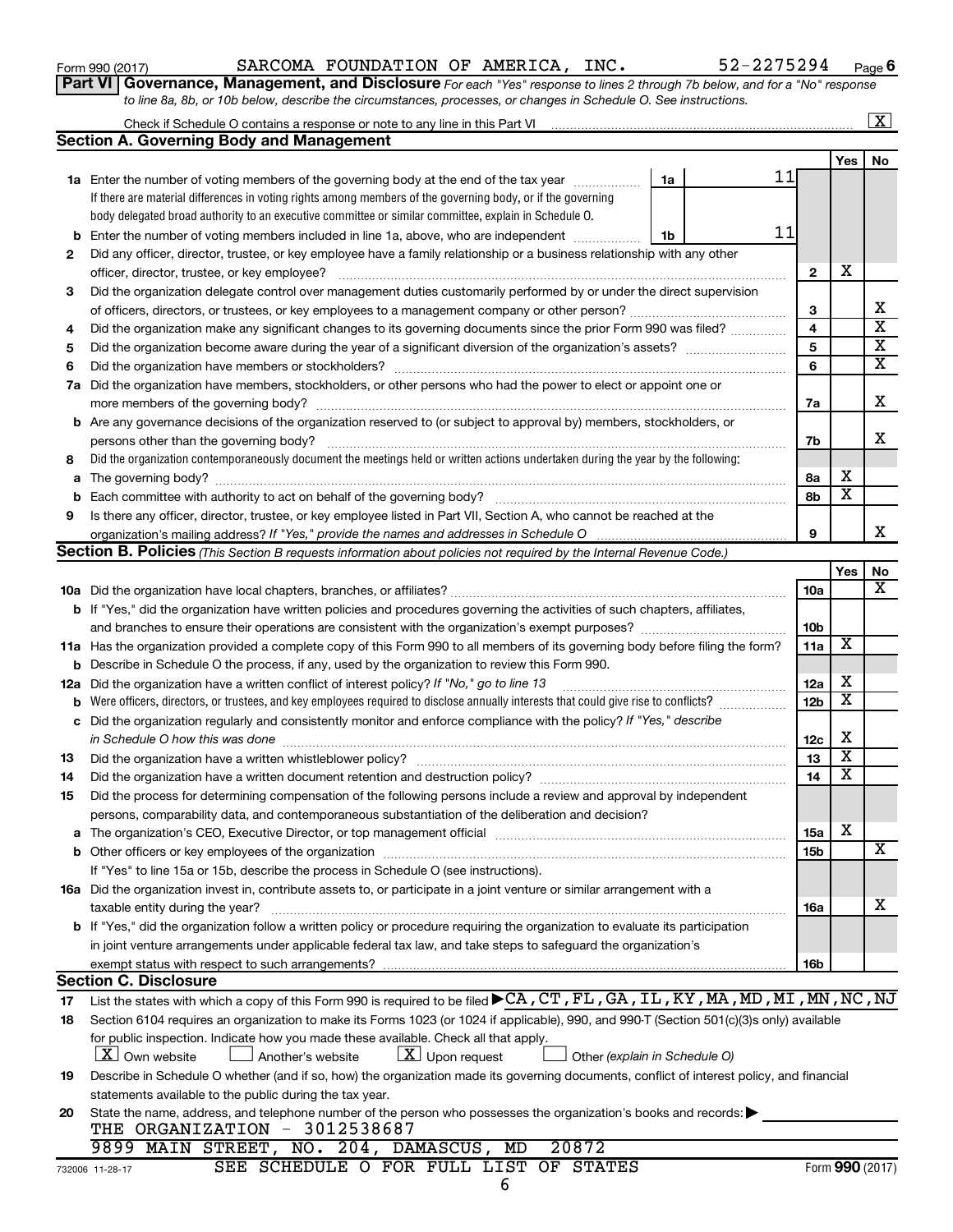$\Box$ 

| Part VII Compensation of Officers, Directors, Trustees, Key Employees, Highest Compensated |  |
|--------------------------------------------------------------------------------------------|--|
| <b>Employees, and Independent Contractors</b>                                              |  |

Check if Schedule O contains a response or note to any line in this Part VII

**Section A. Officers, Directors, Trustees, Key Employees, and Highest Compensated Employees**

**1a**  Complete this table for all persons required to be listed. Report compensation for the calendar year ending with or within the organization's tax year.

**•** List all of the organization's current officers, directors, trustees (whether individuals or organizations), regardless of amount of compensation. Enter -0- in columns  $(D)$ ,  $(E)$ , and  $(F)$  if no compensation was paid.

**•** List all of the organization's **current** key employees, if any. See instructions for definition of "key employee."

**•** List the organization's five current highest compensated employees (other than an officer, director, trustee, or key employee) who received reportable compensation (Box 5 of Form W-2 and/or Box 7 of Form 1099-MISC) of more than \$100,000 from the organization and any related organizations.

**•** List all of the organization's former officers, key employees, and highest compensated employees who received more than \$100,000 of reportable compensation from the organization and any related organizations.

**•** List all of the organization's former directors or trustees that received, in the capacity as a former director or trustee of the organization, more than \$10,000 of reportable compensation from the organization and any related organizations.

List persons in the following order: individual trustees or directors; institutional trustees; officers; key employees; highest compensated employees; and former such persons.

Check this box if neither the organization nor any related organization compensated any current officer, director, or trustee.  $\Box$ 

| (A)                               | (B)                  | (C)                            |                                         |                                                                  |              |                                   |        | (D)                             | (E)             | (F)                      |  |  |
|-----------------------------------|----------------------|--------------------------------|-----------------------------------------|------------------------------------------------------------------|--------------|-----------------------------------|--------|---------------------------------|-----------------|--------------------------|--|--|
| Name and Title                    | Average              |                                | Position<br>(do not check more than one |                                                                  |              |                                   |        | Reportable                      | Reportable      | Estimated                |  |  |
|                                   | hours per            |                                |                                         | box, unless person is both an<br>officer and a director/trustee) |              |                                   |        | compensation                    | compensation    | amount of                |  |  |
|                                   | week                 |                                |                                         |                                                                  |              |                                   |        | from                            | from related    | other                    |  |  |
|                                   | (list any            |                                |                                         |                                                                  |              |                                   |        | the                             | organizations   | compensation             |  |  |
|                                   | hours for<br>related |                                |                                         |                                                                  |              |                                   |        | organization<br>(W-2/1099-MISC) | (W-2/1099-MISC) | from the<br>organization |  |  |
|                                   | organizations        |                                |                                         |                                                                  |              |                                   |        |                                 |                 | and related              |  |  |
|                                   | below                |                                |                                         |                                                                  |              |                                   |        |                                 |                 | organizations            |  |  |
|                                   | line)                | Individual trustee or director | Institutional trustee                   | Officer                                                          | Key employee | Highest compensated<br>  employee | Former |                                 |                 |                          |  |  |
| MARK THORNTON, M.D., PH.D.<br>(1) | 4.00                 |                                |                                         |                                                                  |              |                                   |        |                                 |                 |                          |  |  |
| PRESIDENT                         |                      | $\mathbf x$                    |                                         | $\mathbf X$                                                      |              |                                   |        | $\mathbf 0$ .                   | 0.              | $\mathbf 0$ .            |  |  |
| JOHN S.J. BROOKS M.D.<br>(2)      | 1.00                 |                                |                                         |                                                                  |              |                                   |        |                                 |                 |                          |  |  |
| VICE PRESIDENT                    |                      | $\mathbf X$                    |                                         | $\mathbf X$                                                      |              |                                   |        | $\mathbf 0$ .                   | 0.              | $\mathbf 0$ .            |  |  |
| PATRICIA THORNTON<br>(3)          | 4.00                 |                                |                                         |                                                                  |              |                                   |        |                                 |                 |                          |  |  |
| <b>ASSISTANT TREASURER</b>        |                      | X                              |                                         | $\mathbf X$                                                      |              |                                   |        | $\mathbf 0$ .                   | 0.              | $\boldsymbol{0}$ .       |  |  |
| STACEY BREIDINGER<br>(4)          | 1.00                 |                                |                                         |                                                                  |              |                                   |        |                                 |                 |                          |  |  |
| <b>SECRETARY</b>                  |                      | X                              |                                         | $\mathbf X$                                                      |              |                                   |        | $\mathbf 0$ .                   | $\mathbf 0$ .   | $\mathbf 0$ .            |  |  |
| CHRIS CONNERY<br>(5)              | 1.00                 |                                |                                         |                                                                  |              |                                   |        |                                 |                 |                          |  |  |
| <b>DIRECTOR</b>                   |                      | X                              |                                         |                                                                  |              |                                   |        | 0.                              | $\mathbf 0$ .   | $\mathbf 0$ .            |  |  |
| (6)<br>MICHAEL LEWIS              | 1.00                 |                                |                                         |                                                                  |              |                                   |        |                                 |                 |                          |  |  |
| <b>DIRECTOR</b>                   |                      | $\mathbf X$                    |                                         |                                                                  |              |                                   |        | $\mathbf 0$ .                   | $\mathbf 0$ .   | $\mathbf 0$ .            |  |  |
| PATRICK MORTIMER<br>(7)           | 1.00                 |                                |                                         |                                                                  |              |                                   |        |                                 |                 |                          |  |  |
| <b>DIRECTOR</b>                   |                      | $\mathbf X$                    |                                         |                                                                  |              |                                   |        | 0.                              | $\mathbf 0$ .   | $\mathbf 0$ .            |  |  |
| BRAD PRUITT<br>(8)                | 1.00                 |                                |                                         |                                                                  |              |                                   |        |                                 |                 |                          |  |  |
| <b>DIRECTOR</b>                   |                      | $\mathbf X$                    |                                         |                                                                  |              |                                   |        | $\mathbf 0$ .                   | 0.              | $\mathbf 0$ .            |  |  |
| <b>BOB GOLDBERG</b><br>(9)        | 1.00                 |                                |                                         |                                                                  |              |                                   |        |                                 |                 |                          |  |  |
| <b>DIRECTOR</b>                   |                      | $\mathbf X$                    |                                         |                                                                  |              |                                   |        | 0.                              | 0.              | $\boldsymbol{0}$ .       |  |  |
| (10) MINA BRENNEMAN               | 1.00                 |                                |                                         |                                                                  |              |                                   |        |                                 |                 |                          |  |  |
| <b>DIRECTOR</b>                   |                      | $\mathbf X$                    |                                         |                                                                  |              |                                   |        | $\mathbf 0$ .                   | 0.              | $\mathbf 0$ .            |  |  |
| (11) AMIRA YUNIS                  | 1.00                 |                                |                                         |                                                                  |              |                                   |        |                                 |                 |                          |  |  |
| <b>DIRECTOR</b>                   |                      | $\mathbf X$                    |                                         |                                                                  |              |                                   |        | 0.                              | 0.              | $\mathbf 0$ .            |  |  |
| (12) BERT THOMAS                  | 40.00                |                                |                                         |                                                                  |              |                                   |        |                                 |                 |                          |  |  |
| CEO                               |                      | $\mathbf X$                    |                                         |                                                                  |              |                                   |        | 66,740.                         | 0.              | 4,272.                   |  |  |
| (13) RICH RUMSEY                  | 40.00                |                                |                                         |                                                                  |              |                                   |        |                                 |                 |                          |  |  |
| CEO                               |                      | $\mathbf X$                    |                                         |                                                                  |              |                                   |        | 17,308.                         | 0.              | 1,209.                   |  |  |
|                                   |                      |                                |                                         |                                                                  |              |                                   |        |                                 |                 |                          |  |  |
|                                   |                      |                                |                                         |                                                                  |              |                                   |        |                                 |                 |                          |  |  |
|                                   |                      |                                |                                         |                                                                  |              |                                   |        |                                 |                 |                          |  |  |
|                                   |                      |                                |                                         |                                                                  |              |                                   |        |                                 |                 |                          |  |  |
|                                   |                      |                                |                                         |                                                                  |              |                                   |        |                                 |                 |                          |  |  |
|                                   |                      |                                |                                         |                                                                  |              |                                   |        |                                 |                 |                          |  |  |
|                                   |                      |                                |                                         |                                                                  |              |                                   |        |                                 |                 |                          |  |  |
|                                   |                      |                                |                                         |                                                                  |              |                                   |        |                                 |                 |                          |  |  |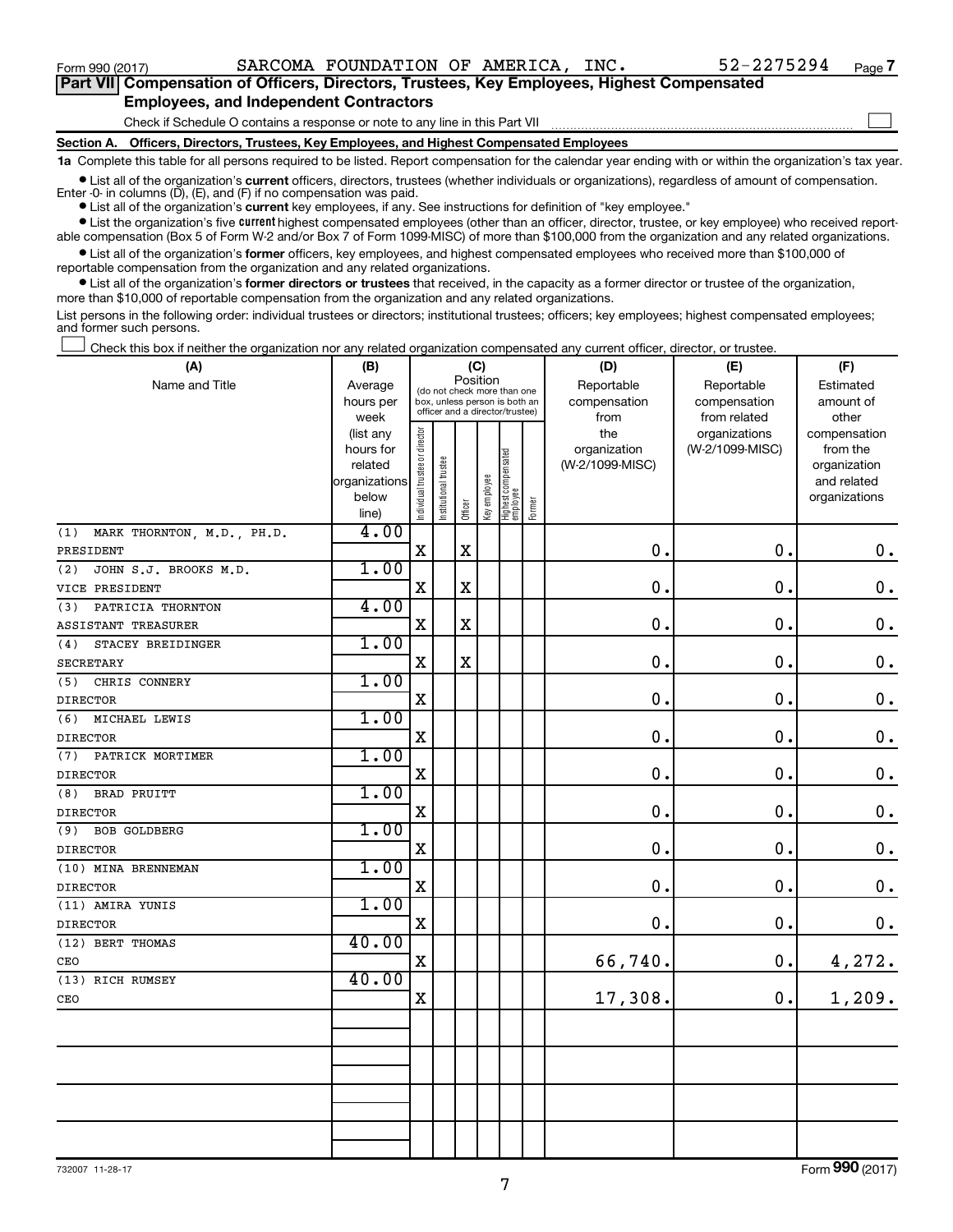|    | SARCOMA FOUNDATION OF AMERICA, INC.<br>Form 990 (2017)                                                                               |                                                    |                                |                       |         |                                                   |        |                                | 52-2275294      |                  |                     | Page 8           |
|----|--------------------------------------------------------------------------------------------------------------------------------------|----------------------------------------------------|--------------------------------|-----------------------|---------|---------------------------------------------------|--------|--------------------------------|-----------------|------------------|---------------------|------------------|
|    | <b>Part VII</b><br>Section A. Officers, Directors, Trustees, Key Employees, and Highest Compensated Employees (continued)            |                                                    |                                |                       |         |                                                   |        |                                |                 |                  |                     |                  |
|    | (A)                                                                                                                                  | (B)                                                |                                |                       | (C)     |                                                   |        | (D)                            | (E)             |                  |                     | (F)              |
|    | Name and title                                                                                                                       | Position<br>Average<br>(do not check more than one |                                |                       |         |                                                   |        | Reportable                     | Reportable      |                  |                     | Estimated        |
|    |                                                                                                                                      | hours per                                          |                                |                       |         | box, unless person is both an                     |        | compensation                   | compensation    |                  |                     | amount of        |
|    |                                                                                                                                      | week                                               |                                |                       |         | officer and a director/trustee)                   |        | from                           | from related    |                  |                     | other            |
|    |                                                                                                                                      | (list any                                          |                                |                       |         |                                                   |        | the                            | organizations   |                  |                     | compensation     |
|    |                                                                                                                                      | hours for                                          |                                |                       |         |                                                   |        | organization                   | (W-2/1099-MISC) |                  |                     | from the         |
|    |                                                                                                                                      | related<br>organizations                           |                                |                       |         |                                                   |        | (W-2/1099-MISC)                |                 |                  |                     | organization     |
|    |                                                                                                                                      | below                                              |                                |                       |         |                                                   |        |                                |                 |                  |                     | and related      |
|    |                                                                                                                                      | line)                                              | Individual trustee or director | Institutional trustee | Officer | Highest compensated<br>  employee<br>Key employee | Former |                                |                 |                  |                     | organizations    |
|    |                                                                                                                                      |                                                    |                                |                       |         |                                                   |        |                                |                 |                  |                     |                  |
|    |                                                                                                                                      |                                                    |                                |                       |         |                                                   |        |                                |                 |                  |                     |                  |
|    |                                                                                                                                      |                                                    |                                |                       |         |                                                   |        |                                |                 |                  |                     |                  |
|    |                                                                                                                                      |                                                    |                                |                       |         |                                                   |        |                                |                 |                  |                     |                  |
|    |                                                                                                                                      |                                                    |                                |                       |         |                                                   |        |                                |                 |                  |                     |                  |
|    |                                                                                                                                      |                                                    |                                |                       |         |                                                   |        |                                |                 |                  |                     |                  |
|    |                                                                                                                                      |                                                    |                                |                       |         |                                                   |        |                                |                 |                  |                     |                  |
|    |                                                                                                                                      |                                                    |                                |                       |         |                                                   |        |                                |                 |                  |                     |                  |
|    |                                                                                                                                      |                                                    |                                |                       |         |                                                   |        |                                |                 |                  |                     |                  |
|    |                                                                                                                                      |                                                    |                                |                       |         |                                                   |        |                                |                 |                  |                     |                  |
|    |                                                                                                                                      |                                                    |                                |                       |         |                                                   |        |                                |                 |                  |                     |                  |
|    |                                                                                                                                      |                                                    |                                |                       |         |                                                   |        |                                |                 |                  |                     |                  |
|    |                                                                                                                                      |                                                    |                                |                       |         |                                                   |        |                                |                 |                  |                     |                  |
|    |                                                                                                                                      |                                                    |                                |                       |         |                                                   |        |                                |                 |                  |                     |                  |
|    |                                                                                                                                      |                                                    |                                |                       |         |                                                   |        |                                |                 |                  |                     |                  |
|    |                                                                                                                                      |                                                    |                                |                       |         |                                                   |        |                                |                 |                  |                     |                  |
|    | 1b Sub-total                                                                                                                         |                                                    |                                |                       |         |                                                   |        | 84,048.                        |                 | $\overline{0}$ . |                     | 5,481.           |
|    | c Total from continuation sheets to Part VII, Section A manufactured by                                                              |                                                    |                                |                       |         |                                                   |        | $\overline{0}$ .               |                 | $\overline{0}$ . |                     | $\overline{0}$ . |
|    |                                                                                                                                      |                                                    |                                |                       |         |                                                   |        | 84,048.                        |                 | 0.               |                     | 5,481.           |
| 2  | Total number of individuals (including but not limited to those listed above) who received more than \$100,000 of reportable         |                                                    |                                |                       |         |                                                   |        |                                |                 |                  |                     |                  |
|    | compensation from the organization $\blacktriangleright$                                                                             |                                                    |                                |                       |         |                                                   |        |                                |                 |                  |                     | 0                |
|    |                                                                                                                                      |                                                    |                                |                       |         |                                                   |        |                                |                 |                  |                     | Yes<br>No        |
| 3  | Did the organization list any former officer, director, or trustee, key employee, or highest compensated employee on                 |                                                    |                                |                       |         |                                                   |        |                                |                 |                  |                     |                  |
|    |                                                                                                                                      |                                                    |                                |                       |         |                                                   |        |                                |                 |                  | 3                   | х                |
|    | For any individual listed on line 1a, is the sum of reportable compensation and other compensation from the organization             |                                                    |                                |                       |         |                                                   |        |                                |                 |                  |                     |                  |
|    | and related organizations greater than \$150,000? If "Yes," complete Schedule J for such individual                                  |                                                    |                                |                       |         |                                                   |        |                                |                 |                  | 4                   | х                |
| 5  | Did any person listed on line 1a receive or accrue compensation from any unrelated organization or individual for services           |                                                    |                                |                       |         |                                                   |        |                                |                 |                  |                     |                  |
|    |                                                                                                                                      |                                                    |                                |                       |         |                                                   |        |                                |                 |                  | 5                   | х                |
|    | <b>Section B. Independent Contractors</b>                                                                                            |                                                    |                                |                       |         |                                                   |        |                                |                 |                  |                     |                  |
| 1. | Complete this table for your five highest compensated independent contractors that received more than \$100,000 of compensation from |                                                    |                                |                       |         |                                                   |        |                                |                 |                  |                     |                  |
|    | the organization. Report compensation for the calendar year ending with or within the organization's tax year.                       |                                                    |                                |                       |         |                                                   |        |                                |                 |                  |                     |                  |
|    | (A)<br>Name and business address                                                                                                     |                                                    |                                | <b>NONE</b>           |         |                                                   |        | (B)<br>Description of services |                 |                  | (C)<br>Compensation |                  |
|    |                                                                                                                                      |                                                    |                                |                       |         |                                                   |        |                                |                 |                  |                     |                  |
|    |                                                                                                                                      |                                                    |                                |                       |         |                                                   |        |                                |                 |                  |                     |                  |
|    |                                                                                                                                      |                                                    |                                |                       |         |                                                   |        |                                |                 |                  |                     |                  |
|    |                                                                                                                                      |                                                    |                                |                       |         |                                                   |        |                                |                 |                  |                     |                  |
|    |                                                                                                                                      |                                                    |                                |                       |         |                                                   |        |                                |                 |                  |                     |                  |
|    |                                                                                                                                      |                                                    |                                |                       |         |                                                   |        |                                |                 |                  |                     |                  |
|    |                                                                                                                                      |                                                    |                                |                       |         |                                                   |        |                                |                 |                  |                     |                  |
|    |                                                                                                                                      |                                                    |                                |                       |         |                                                   |        |                                |                 |                  |                     |                  |
|    |                                                                                                                                      |                                                    |                                |                       |         |                                                   |        |                                |                 |                  |                     |                  |
| 2  | Total number of independent contractors (including but not limited to those listed above) who received more than                     |                                                    |                                |                       |         |                                                   |        |                                |                 |                  |                     |                  |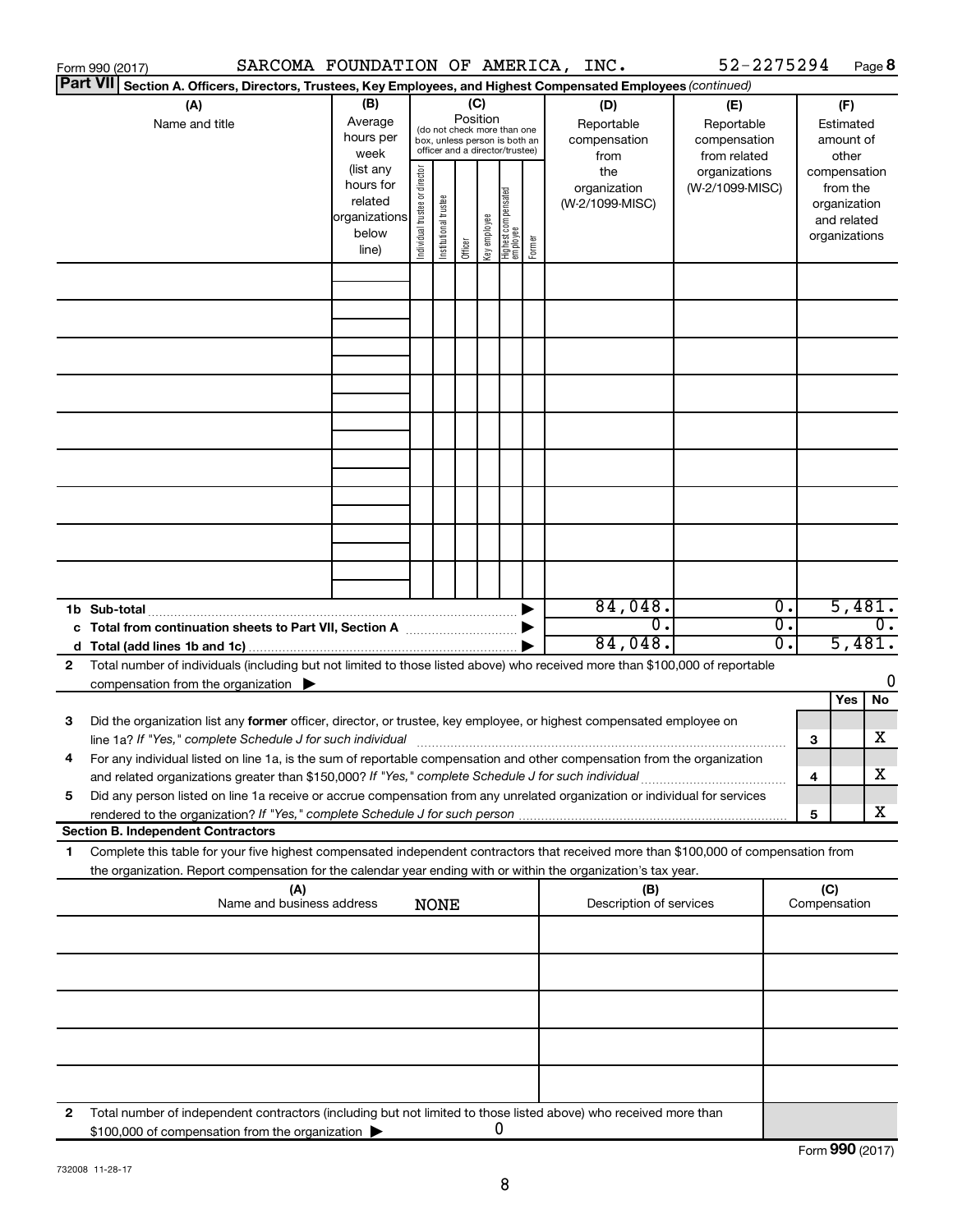|                                                           | Form 990 (2017)  |                                                                                              |                           |                             | SARCOMA FOUNDATION OF AMERICA, INC. |                                                 | 52-2275294                                         | Page 9                                                      |
|-----------------------------------------------------------|------------------|----------------------------------------------------------------------------------------------|---------------------------|-----------------------------|-------------------------------------|-------------------------------------------------|----------------------------------------------------|-------------------------------------------------------------|
|                                                           | <b>Part VIII</b> | <b>Statement of Revenue</b>                                                                  |                           |                             |                                     |                                                 |                                                    |                                                             |
|                                                           |                  |                                                                                              |                           |                             |                                     |                                                 |                                                    |                                                             |
|                                                           |                  |                                                                                              |                           |                             | (A)<br>Total revenue                | (B)<br>Related or<br>exempt function<br>revenue | $\overline{C}$<br>Unrelated<br>business<br>revenue | Revenue excluded<br>trom tax under<br>sections<br>512 - 514 |
|                                                           |                  | 1 a Federated campaigns                                                                      | 1a                        | 24,987.                     |                                     |                                                 |                                                    |                                                             |
|                                                           |                  | <b>b</b> Membership dues                                                                     | 1 <sub>b</sub>            |                             |                                     |                                                 |                                                    |                                                             |
| Contributions, Gifts, Grants<br>and Other Similar Amounts |                  |                                                                                              |                           | $1c$ , 043, 474.            |                                     |                                                 |                                                    |                                                             |
|                                                           |                  | d Related organizations                                                                      | 1 <sub>d</sub>            |                             |                                     |                                                 |                                                    |                                                             |
|                                                           |                  | e Government grants (contributions)                                                          | 1e                        |                             |                                     |                                                 |                                                    |                                                             |
|                                                           |                  | f All other contributions, gifts, grants, and                                                |                           |                             |                                     |                                                 |                                                    |                                                             |
|                                                           |                  | similar amounts not included above                                                           |                           | $1$ if $\vert$ 1, 024, 708. |                                     |                                                 |                                                    |                                                             |
|                                                           |                  | <b>g</b> Noncash contributions included in lines 1a-1f: $\frac{1}{2}$ <b>74, 484.</b>        |                           |                             |                                     |                                                 |                                                    |                                                             |
|                                                           |                  |                                                                                              |                           | $\blacktriangleright$       | 2,093,169.                          |                                                 |                                                    |                                                             |
|                                                           |                  |                                                                                              |                           | <b>Business Code</b>        |                                     |                                                 |                                                    |                                                             |
|                                                           | 2 a              | the control of the control of the control of the control of the control of                   |                           |                             |                                     |                                                 |                                                    |                                                             |
|                                                           | b                | <u> 1989 - Johann Barbara, martxa alemaniar a</u>                                            |                           |                             |                                     |                                                 |                                                    |                                                             |
|                                                           | с<br>d           | <u> 1989 - Johann Barn, amerikansk politiker (</u>                                           |                           |                             |                                     |                                                 |                                                    |                                                             |
| Program Service<br>Revenue                                | е                | the contract of the contract of the contract of the contract of the contract of              |                           |                             |                                     |                                                 |                                                    |                                                             |
|                                                           | f.               | All other program service revenue                                                            |                           |                             |                                     |                                                 |                                                    |                                                             |
|                                                           |                  |                                                                                              |                           | ▶                           |                                     |                                                 |                                                    |                                                             |
|                                                           | З                | Investment income (including dividends, interest, and                                        |                           |                             |                                     |                                                 |                                                    |                                                             |
|                                                           |                  |                                                                                              |                           |                             | 68,574.                             |                                                 |                                                    | 68,574.                                                     |
|                                                           | 4                | Income from investment of tax-exempt bond proceeds                                           |                           |                             |                                     |                                                 |                                                    |                                                             |
|                                                           | 5                |                                                                                              |                           |                             |                                     |                                                 |                                                    |                                                             |
|                                                           |                  |                                                                                              | (i) Real                  | (ii) Personal               |                                     |                                                 |                                                    |                                                             |
|                                                           |                  |                                                                                              |                           |                             |                                     |                                                 |                                                    |                                                             |
|                                                           |                  | <b>b</b> Less: rental expenses  [                                                            |                           |                             |                                     |                                                 |                                                    |                                                             |
|                                                           |                  | c Rental income or (loss)                                                                    |                           |                             |                                     |                                                 |                                                    |                                                             |
|                                                           |                  |                                                                                              |                           | ▶                           |                                     |                                                 |                                                    |                                                             |
|                                                           |                  | 7 a Gross amount from sales of                                                               | (i) Securities<br>49,305. | (ii) Other                  |                                     |                                                 |                                                    |                                                             |
|                                                           |                  | assets other than inventory<br><b>b</b> Less: cost or other basis                            |                           |                             |                                     |                                                 |                                                    |                                                             |
|                                                           |                  | and sales expenses                                                                           | 21,666.                   |                             |                                     |                                                 |                                                    |                                                             |
|                                                           |                  | c Gain or (loss)                                                                             | 27,639.                   |                             |                                     |                                                 |                                                    |                                                             |
|                                                           |                  |                                                                                              |                           |                             | 27,639.                             |                                                 |                                                    | 27,639.                                                     |
|                                                           |                  | 8 a Gross income from fundraising events (not                                                |                           |                             |                                     |                                                 |                                                    |                                                             |
|                                                           |                  | including $$ 1,043,474.$ of                                                                  |                           |                             |                                     |                                                 |                                                    |                                                             |
|                                                           |                  | contributions reported on line 1c). See                                                      |                           |                             |                                     |                                                 |                                                    |                                                             |
|                                                           |                  |                                                                                              |                           | $a$ 304, 357.               |                                     |                                                 |                                                    |                                                             |
| <b>Other Revenue</b>                                      |                  |                                                                                              |                           | $b\overline{374,834}$       |                                     |                                                 |                                                    |                                                             |
|                                                           |                  |                                                                                              |                           |                             | $-70,477.$                          |                                                 |                                                    | $-70,477.$                                                  |
|                                                           |                  | 9 a Gross income from gaming activities. See                                                 |                           |                             |                                     |                                                 |                                                    |                                                             |
|                                                           |                  |                                                                                              |                           |                             |                                     |                                                 |                                                    |                                                             |
|                                                           |                  |                                                                                              | b                         |                             |                                     |                                                 |                                                    |                                                             |
|                                                           |                  | c Net income or (loss) from gaming activities<br>10 a Gross sales of inventory, less returns |                           |                             |                                     |                                                 |                                                    |                                                             |
|                                                           |                  |                                                                                              |                           |                             |                                     |                                                 |                                                    |                                                             |
|                                                           |                  |                                                                                              | b                         |                             |                                     |                                                 |                                                    |                                                             |
|                                                           |                  | c Net income or (loss) from sales of inventory                                               |                           |                             |                                     |                                                 |                                                    |                                                             |
|                                                           |                  | Miscellaneous Revenue                                                                        |                           | <b>Business Code</b>        |                                     |                                                 |                                                    |                                                             |
|                                                           |                  | 11 a EDUCATIONAL CONFERENCE                                                                  |                           | 900099                      | 140,000.                            | 140,000.                                        |                                                    |                                                             |
|                                                           |                  | <b>b OTHER REVENUE</b>                                                                       |                           | 900099                      | 16,900.                             | 16,900.                                         |                                                    |                                                             |
|                                                           |                  | <b>MISCELLANEOUS REVENUE</b>                                                                 |                           | 900099                      | 6, 201.                             | 6, 201.                                         |                                                    |                                                             |
|                                                           |                  |                                                                                              |                           | 900099                      | 2,000.                              | 2,000.                                          |                                                    |                                                             |
|                                                           |                  |                                                                                              |                           |                             | 165, 101.                           |                                                 |                                                    |                                                             |
|                                                           | 12               |                                                                                              |                           |                             |                                     | 165, 101.                                       | $0$ .                                              | 25,736.                                                     |

732009 11-28-17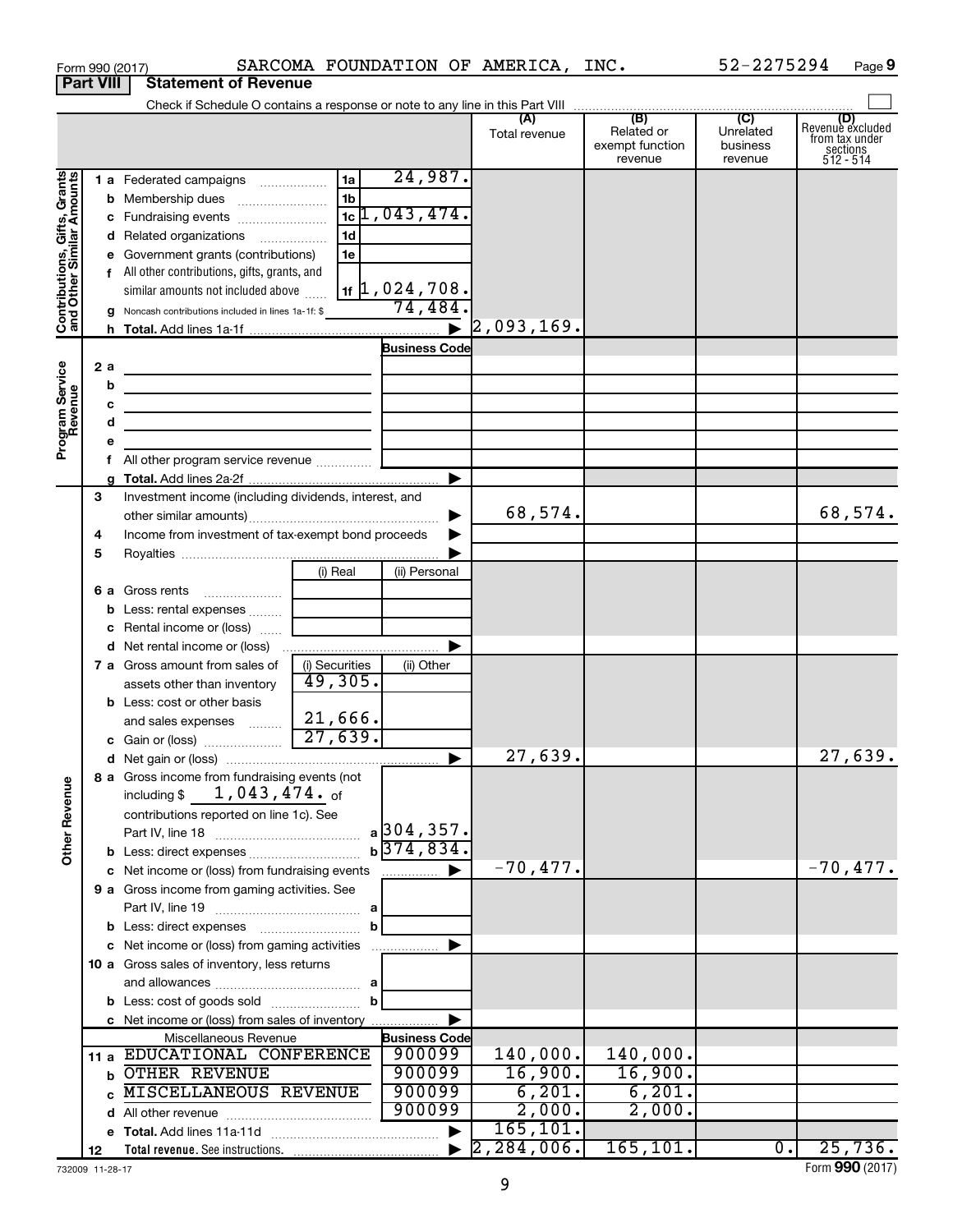**Part IX Statement of Functional Expenses** 

Form 990 (2017) SARCOMA FOUNDATION OF AMERICA, INC.  $52-2275294$  Page

|              | Section 501(c)(3) and 501(c)(4) organizations must complete all columns. All other organizations must complete column (A).                                  |                       |                                    |                                           |                                |  |  |  |  |  |  |  |
|--------------|-------------------------------------------------------------------------------------------------------------------------------------------------------------|-----------------------|------------------------------------|-------------------------------------------|--------------------------------|--|--|--|--|--|--|--|
|              | Check if Schedule O contains a response or note to any line in this Part IX                                                                                 |                       |                                    |                                           |                                |  |  |  |  |  |  |  |
|              | Do not include amounts reported on lines 6b,<br>7b, 8b, 9b, and 10b of Part VIII.                                                                           | (A)<br>Total expenses | (B)<br>Program service<br>expenses | (C)<br>Management and<br>general expenses | (D)<br>Fundraising<br>expenses |  |  |  |  |  |  |  |
| 1.           | Grants and other assistance to domestic organizations                                                                                                       |                       |                                    |                                           |                                |  |  |  |  |  |  |  |
|              | and domestic governments. See Part IV, line 21                                                                                                              | 937,614.              | 937,614.                           |                                           |                                |  |  |  |  |  |  |  |
| $\mathbf{2}$ | Grants and other assistance to domestic                                                                                                                     |                       |                                    |                                           |                                |  |  |  |  |  |  |  |
|              | individuals. See Part IV, line 22                                                                                                                           |                       |                                    |                                           |                                |  |  |  |  |  |  |  |
| 3            | Grants and other assistance to foreign                                                                                                                      |                       |                                    |                                           |                                |  |  |  |  |  |  |  |
|              | organizations, foreign governments, and foreign                                                                                                             |                       |                                    |                                           |                                |  |  |  |  |  |  |  |
|              | individuals. See Part IV, lines 15 and 16                                                                                                                   |                       |                                    |                                           |                                |  |  |  |  |  |  |  |
| 4            | Benefits paid to or for members                                                                                                                             |                       |                                    |                                           |                                |  |  |  |  |  |  |  |
| 5            | Compensation of current officers, directors,                                                                                                                |                       |                                    |                                           |                                |  |  |  |  |  |  |  |
|              | trustees, and key employees                                                                                                                                 | 89,529.               | 60,514.                            | 20,062.                                   | 8,953.                         |  |  |  |  |  |  |  |
| 6            | Compensation not included above, to disqualified                                                                                                            |                       |                                    |                                           |                                |  |  |  |  |  |  |  |
|              | persons (as defined under section 4958(f)(1)) and                                                                                                           |                       |                                    |                                           |                                |  |  |  |  |  |  |  |
|              | persons described in section 4958(c)(3)(B)                                                                                                                  |                       |                                    |                                           |                                |  |  |  |  |  |  |  |
| 7            |                                                                                                                                                             | 393,972.              | 263,674.                           | 77,990.                                   | 52,308.                        |  |  |  |  |  |  |  |
| 8            | Pension plan accruals and contributions (include                                                                                                            |                       |                                    |                                           |                                |  |  |  |  |  |  |  |
|              | section 401(k) and 403(b) employer contributions)                                                                                                           | 7,492.<br>19,900.     | $\frac{4,843}{13,538}$             | 1,660.                                    | 989.                           |  |  |  |  |  |  |  |
| 9            |                                                                                                                                                             |                       |                                    | 3,724.                                    | 2,638.                         |  |  |  |  |  |  |  |
| 10           |                                                                                                                                                             | 39,534.               | 26,509.                            | 8,004.                                    | 5,021.                         |  |  |  |  |  |  |  |
| 11           | Fees for services (non-employees):                                                                                                                          |                       |                                    |                                           |                                |  |  |  |  |  |  |  |
| a            |                                                                                                                                                             | 31,200.<br>3,736.     | 19,500.                            | 11,700.<br>3,736.                         |                                |  |  |  |  |  |  |  |
| b            |                                                                                                                                                             | 19, 129.              |                                    | 19, 129.                                  |                                |  |  |  |  |  |  |  |
| с            |                                                                                                                                                             |                       |                                    |                                           |                                |  |  |  |  |  |  |  |
| d            |                                                                                                                                                             | 46,800.               |                                    |                                           | 46,800.                        |  |  |  |  |  |  |  |
| e            | Professional fundraising services. See Part IV, line 17                                                                                                     |                       |                                    |                                           |                                |  |  |  |  |  |  |  |
| f            | Investment management fees                                                                                                                                  |                       |                                    |                                           |                                |  |  |  |  |  |  |  |
| g            | Other. (If line 11g amount exceeds 10% of line 25,<br>column (A) amount, list line 11g expenses on Sch O.)                                                  | 4,603.                | 3,086.                             | 932.                                      | 585.                           |  |  |  |  |  |  |  |
| 12           |                                                                                                                                                             |                       |                                    |                                           |                                |  |  |  |  |  |  |  |
| 13           |                                                                                                                                                             | 41,907.               | 31,760.                            | 6, 235.                                   | 3,912.                         |  |  |  |  |  |  |  |
| 14           |                                                                                                                                                             |                       |                                    |                                           |                                |  |  |  |  |  |  |  |
| 15           |                                                                                                                                                             |                       |                                    |                                           |                                |  |  |  |  |  |  |  |
| 16           |                                                                                                                                                             | 45, 119.              | 30, 253.                           | 9,135.                                    | 5,731.                         |  |  |  |  |  |  |  |
| 17           |                                                                                                                                                             | 36, 396.              | 2,857.                             | 33,539.                                   |                                |  |  |  |  |  |  |  |
| 18           | Payments of travel or entertainment expenses                                                                                                                |                       |                                    |                                           |                                |  |  |  |  |  |  |  |
|              | for any federal, state, or local public officials                                                                                                           | 7,068.                | 1,148.                             | 5,920.                                    |                                |  |  |  |  |  |  |  |
| 19           | Conferences, conventions, and meetings                                                                                                                      |                       |                                    |                                           |                                |  |  |  |  |  |  |  |
| 20           | Interest                                                                                                                                                    |                       |                                    |                                           |                                |  |  |  |  |  |  |  |
| 21           |                                                                                                                                                             | 8,219.                | 5,511.                             | 1,664.                                    | 1,044.                         |  |  |  |  |  |  |  |
| 22           | Depreciation, depletion, and amortization                                                                                                                   | 6,708.                | 4,498.                             | 1,358                                     | 852.                           |  |  |  |  |  |  |  |
| 23<br>24     | Insurance<br>Other expenses. Itemize expenses not covered                                                                                                   |                       |                                    |                                           |                                |  |  |  |  |  |  |  |
|              | above. (List miscellaneous expenses in line 24e. If line<br>24e amount exceeds 10% of line 25, column (A)<br>amount, list line 24e expenses on Schedule O.) |                       |                                    |                                           |                                |  |  |  |  |  |  |  |
| a            | TELEPHONE AND INTERNET                                                                                                                                      | 60,679.               | 56,801.                            | 2,383.                                    | 1,495.                         |  |  |  |  |  |  |  |
| b            | <b>REGISTRY</b>                                                                                                                                             | 27,558.               | 27,558.                            |                                           |                                |  |  |  |  |  |  |  |
| C            | <b>SOFTWARE</b>                                                                                                                                             | 18, 132.              | $12,158$ .                         | 3,671.                                    | 2,303.                         |  |  |  |  |  |  |  |
| d            | PROMOTIONAL MATERIALS                                                                                                                                       | 18,023.               | 12,085.                            | 3,649.                                    | 2,289.                         |  |  |  |  |  |  |  |
|              | e All other expenses                                                                                                                                        | 40,417.               | 13,714.                            | 24, 352.                                  | 2,351.                         |  |  |  |  |  |  |  |
| 25           | Total functional expenses. Add lines 1 through 24e                                                                                                          | 1,903,735.            | 1,527,621.                         | 238,843.                                  | 137, 271.                      |  |  |  |  |  |  |  |
| 26           | Joint costs. Complete this line only if the organization                                                                                                    |                       |                                    |                                           |                                |  |  |  |  |  |  |  |
|              | reported in column (B) joint costs from a combined                                                                                                          |                       |                                    |                                           |                                |  |  |  |  |  |  |  |
|              | educational campaign and fundraising solicitation.                                                                                                          |                       |                                    |                                           |                                |  |  |  |  |  |  |  |
|              | Check here $\blacktriangleright$<br>if following SOP 98-2 (ASC 958-720)                                                                                     |                       |                                    |                                           |                                |  |  |  |  |  |  |  |

732010 11-28-17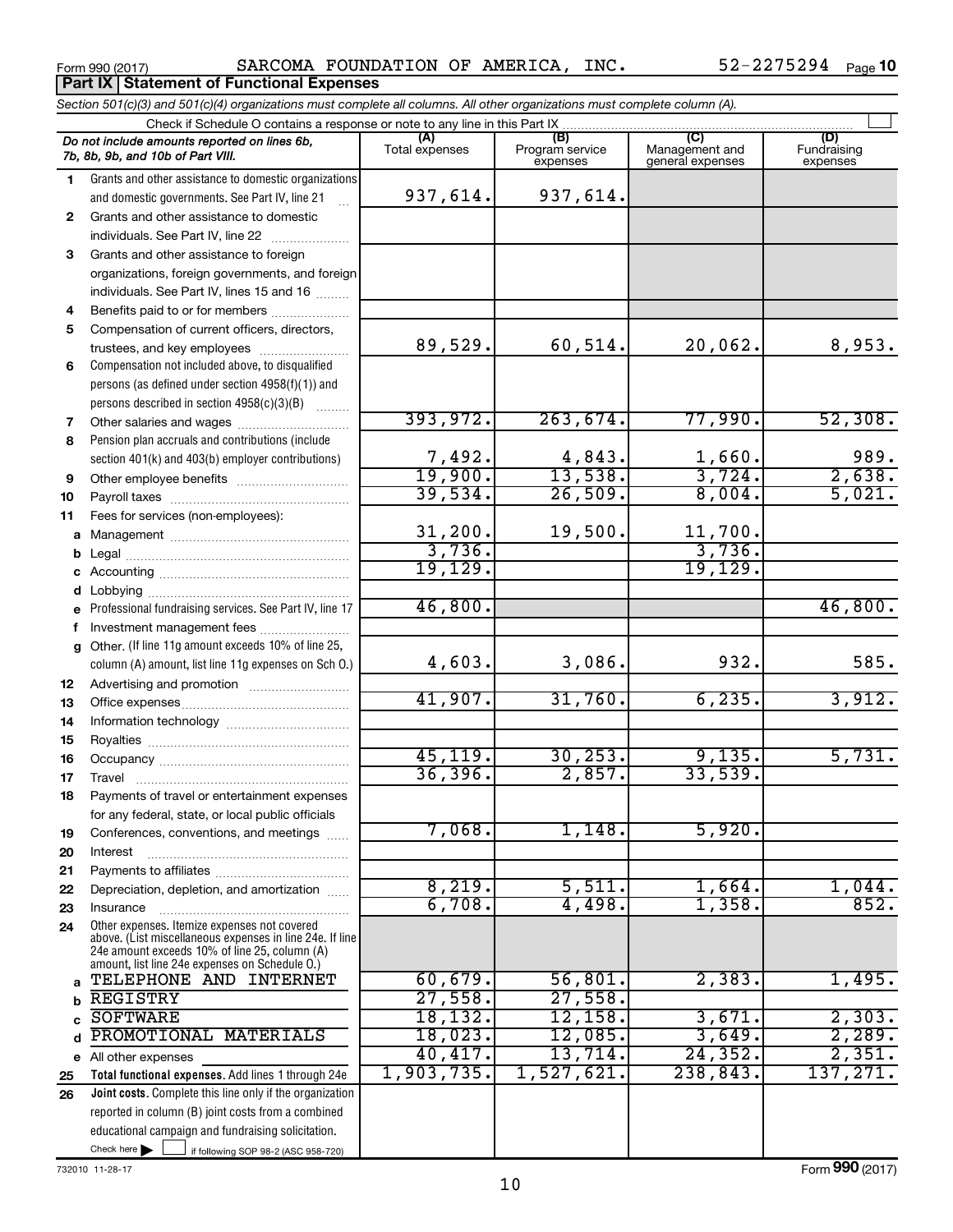|  | Form 990 (2017) | <b>SARCOMA</b> | FOUNDATION | OF | AMERICA | INC. | 75294<br><u>חהרה</u><br>– 2 ب<br>44 I | Page |  |
|--|-----------------|----------------|------------|----|---------|------|---------------------------------------|------|--|
|--|-----------------|----------------|------------|----|---------|------|---------------------------------------|------|--|

| (A)<br>(B)<br>Beginning of year<br>End of year<br>167, 114.<br>240, 428.<br>$\mathbf{1}$<br>1<br>1, 275, 909.<br>1,366,257.<br>$\mathbf{2}$<br>2<br>69, 293.<br>3<br>3<br>4<br>4<br>5<br>Loans and other receivables from current and former officers, directors,<br>trustees, key employees, and highest compensated employees. Complete<br>5<br>Part II of Schedule Latin and Communication of Schedule Latin and Communication of Schedule Latin and Schedule<br>Loans and other receivables from other disqualified persons (as defined under<br>6<br>section 4958(f)(1)), persons described in section 4958(c)(3)(B), and contributing<br>employers and sponsoring organizations of section 501(c)(9) voluntary<br>employees' beneficiary organizations (see instr). Complete Part II of Sch L<br>6<br>Assets<br>$\overline{7}$<br>7<br>8<br>8<br>80,886.<br>68,472.<br>9<br>9<br>10a Land, buildings, and equipment: cost or other<br>83,094.<br>10a<br>basis. Complete Part VI of Schedule D<br>38,854.<br>$48,925.$ 10c<br>44,240.<br>10 <sub>b</sub><br><b>b</b> Less: accumulated depreciation <i></i><br>4,415,223.<br>4,034,718.<br>11<br>11<br>12<br>12<br>13<br>13<br>14<br>14<br>5,416.<br>4,946.<br>15<br>15<br>5,682,261.<br>6, 368, 547.<br>16<br>16<br>86,987.<br>83, 224.<br>17<br>17<br>349,624.<br>437,614.<br>18<br>18<br>30,000.<br>6, 200.<br>19<br>19<br>20<br>20<br>21<br>21<br>Escrow or custodial account liability. Complete Part IV of Schedule D<br>22<br>Loans and other payables to current and former officers, directors, trustees,<br>Liabilities<br>key employees, highest compensated employees, and disqualified persons.<br>22<br>23<br>Secured mortgages and notes payable to unrelated third parties<br>23<br>Unsecured notes and loans payable to unrelated third parties<br>24<br>24<br>Other liabilities (including federal income tax, payables to related third<br>25<br>parties, and other liabilities not included on lines 17-24). Complete Part X of<br>25<br>Schedule D<br>466,611<br>527,038.<br>26<br>26<br>Organizations that follow SFAS 117 (ASC 958), check here $\blacktriangleright \begin{array}{c} \perp X \end{array}$ and<br>complete lines 27 through 29, and lines 33 and 34.<br>Net Assets or Fund Balances<br>2,011,788.<br>2,480,976.<br>27<br>27<br>3, 203, 862.<br>3,360,533.<br>28<br>28<br>29<br>Permanently restricted net assets<br>29<br>Organizations that do not follow SFAS 117 (ASC 958), check here $\blacktriangleright$<br>and complete lines 30 through 34.<br>30<br>30<br>Paid-in or capital surplus, or land, building, or equipment fund<br>31<br>31<br>Retained earnings, endowment, accumulated income, or other funds<br>32<br>32<br>5, 215, 650.<br>33<br>33 |  |    |            |    |              |
|----------------------------------------------------------------------------------------------------------------------------------------------------------------------------------------------------------------------------------------------------------------------------------------------------------------------------------------------------------------------------------------------------------------------------------------------------------------------------------------------------------------------------------------------------------------------------------------------------------------------------------------------------------------------------------------------------------------------------------------------------------------------------------------------------------------------------------------------------------------------------------------------------------------------------------------------------------------------------------------------------------------------------------------------------------------------------------------------------------------------------------------------------------------------------------------------------------------------------------------------------------------------------------------------------------------------------------------------------------------------------------------------------------------------------------------------------------------------------------------------------------------------------------------------------------------------------------------------------------------------------------------------------------------------------------------------------------------------------------------------------------------------------------------------------------------------------------------------------------------------------------------------------------------------------------------------------------------------------------------------------------------------------------------------------------------------------------------------------------------------------------------------------------------------------------------------------------------------------------------------------------------------------------------------------------------------------------------------------------------------------------------------------------------------------------------------------------------------------------------------------------------------------------------------------------------------------------------------------------------------------------------------------------------------------------------------------------------------------------------------------------|--|----|------------|----|--------------|
|                                                                                                                                                                                                                                                                                                                                                                                                                                                                                                                                                                                                                                                                                                                                                                                                                                                                                                                                                                                                                                                                                                                                                                                                                                                                                                                                                                                                                                                                                                                                                                                                                                                                                                                                                                                                                                                                                                                                                                                                                                                                                                                                                                                                                                                                                                                                                                                                                                                                                                                                                                                                                                                                                                                                                          |  |    |            |    |              |
| 228,981.                                                                                                                                                                                                                                                                                                                                                                                                                                                                                                                                                                                                                                                                                                                                                                                                                                                                                                                                                                                                                                                                                                                                                                                                                                                                                                                                                                                                                                                                                                                                                                                                                                                                                                                                                                                                                                                                                                                                                                                                                                                                                                                                                                                                                                                                                                                                                                                                                                                                                                                                                                                                                                                                                                                                                 |  |    |            |    |              |
|                                                                                                                                                                                                                                                                                                                                                                                                                                                                                                                                                                                                                                                                                                                                                                                                                                                                                                                                                                                                                                                                                                                                                                                                                                                                                                                                                                                                                                                                                                                                                                                                                                                                                                                                                                                                                                                                                                                                                                                                                                                                                                                                                                                                                                                                                                                                                                                                                                                                                                                                                                                                                                                                                                                                                          |  |    |            |    |              |
|                                                                                                                                                                                                                                                                                                                                                                                                                                                                                                                                                                                                                                                                                                                                                                                                                                                                                                                                                                                                                                                                                                                                                                                                                                                                                                                                                                                                                                                                                                                                                                                                                                                                                                                                                                                                                                                                                                                                                                                                                                                                                                                                                                                                                                                                                                                                                                                                                                                                                                                                                                                                                                                                                                                                                          |  |    |            |    |              |
|                                                                                                                                                                                                                                                                                                                                                                                                                                                                                                                                                                                                                                                                                                                                                                                                                                                                                                                                                                                                                                                                                                                                                                                                                                                                                                                                                                                                                                                                                                                                                                                                                                                                                                                                                                                                                                                                                                                                                                                                                                                                                                                                                                                                                                                                                                                                                                                                                                                                                                                                                                                                                                                                                                                                                          |  |    |            |    |              |
|                                                                                                                                                                                                                                                                                                                                                                                                                                                                                                                                                                                                                                                                                                                                                                                                                                                                                                                                                                                                                                                                                                                                                                                                                                                                                                                                                                                                                                                                                                                                                                                                                                                                                                                                                                                                                                                                                                                                                                                                                                                                                                                                                                                                                                                                                                                                                                                                                                                                                                                                                                                                                                                                                                                                                          |  |    |            |    |              |
|                                                                                                                                                                                                                                                                                                                                                                                                                                                                                                                                                                                                                                                                                                                                                                                                                                                                                                                                                                                                                                                                                                                                                                                                                                                                                                                                                                                                                                                                                                                                                                                                                                                                                                                                                                                                                                                                                                                                                                                                                                                                                                                                                                                                                                                                                                                                                                                                                                                                                                                                                                                                                                                                                                                                                          |  |    |            |    |              |
|                                                                                                                                                                                                                                                                                                                                                                                                                                                                                                                                                                                                                                                                                                                                                                                                                                                                                                                                                                                                                                                                                                                                                                                                                                                                                                                                                                                                                                                                                                                                                                                                                                                                                                                                                                                                                                                                                                                                                                                                                                                                                                                                                                                                                                                                                                                                                                                                                                                                                                                                                                                                                                                                                                                                                          |  |    |            |    |              |
|                                                                                                                                                                                                                                                                                                                                                                                                                                                                                                                                                                                                                                                                                                                                                                                                                                                                                                                                                                                                                                                                                                                                                                                                                                                                                                                                                                                                                                                                                                                                                                                                                                                                                                                                                                                                                                                                                                                                                                                                                                                                                                                                                                                                                                                                                                                                                                                                                                                                                                                                                                                                                                                                                                                                                          |  |    |            |    |              |
|                                                                                                                                                                                                                                                                                                                                                                                                                                                                                                                                                                                                                                                                                                                                                                                                                                                                                                                                                                                                                                                                                                                                                                                                                                                                                                                                                                                                                                                                                                                                                                                                                                                                                                                                                                                                                                                                                                                                                                                                                                                                                                                                                                                                                                                                                                                                                                                                                                                                                                                                                                                                                                                                                                                                                          |  |    |            |    |              |
|                                                                                                                                                                                                                                                                                                                                                                                                                                                                                                                                                                                                                                                                                                                                                                                                                                                                                                                                                                                                                                                                                                                                                                                                                                                                                                                                                                                                                                                                                                                                                                                                                                                                                                                                                                                                                                                                                                                                                                                                                                                                                                                                                                                                                                                                                                                                                                                                                                                                                                                                                                                                                                                                                                                                                          |  |    |            |    |              |
|                                                                                                                                                                                                                                                                                                                                                                                                                                                                                                                                                                                                                                                                                                                                                                                                                                                                                                                                                                                                                                                                                                                                                                                                                                                                                                                                                                                                                                                                                                                                                                                                                                                                                                                                                                                                                                                                                                                                                                                                                                                                                                                                                                                                                                                                                                                                                                                                                                                                                                                                                                                                                                                                                                                                                          |  |    |            |    |              |
|                                                                                                                                                                                                                                                                                                                                                                                                                                                                                                                                                                                                                                                                                                                                                                                                                                                                                                                                                                                                                                                                                                                                                                                                                                                                                                                                                                                                                                                                                                                                                                                                                                                                                                                                                                                                                                                                                                                                                                                                                                                                                                                                                                                                                                                                                                                                                                                                                                                                                                                                                                                                                                                                                                                                                          |  |    |            |    |              |
|                                                                                                                                                                                                                                                                                                                                                                                                                                                                                                                                                                                                                                                                                                                                                                                                                                                                                                                                                                                                                                                                                                                                                                                                                                                                                                                                                                                                                                                                                                                                                                                                                                                                                                                                                                                                                                                                                                                                                                                                                                                                                                                                                                                                                                                                                                                                                                                                                                                                                                                                                                                                                                                                                                                                                          |  |    |            |    |              |
|                                                                                                                                                                                                                                                                                                                                                                                                                                                                                                                                                                                                                                                                                                                                                                                                                                                                                                                                                                                                                                                                                                                                                                                                                                                                                                                                                                                                                                                                                                                                                                                                                                                                                                                                                                                                                                                                                                                                                                                                                                                                                                                                                                                                                                                                                                                                                                                                                                                                                                                                                                                                                                                                                                                                                          |  |    |            |    |              |
|                                                                                                                                                                                                                                                                                                                                                                                                                                                                                                                                                                                                                                                                                                                                                                                                                                                                                                                                                                                                                                                                                                                                                                                                                                                                                                                                                                                                                                                                                                                                                                                                                                                                                                                                                                                                                                                                                                                                                                                                                                                                                                                                                                                                                                                                                                                                                                                                                                                                                                                                                                                                                                                                                                                                                          |  |    |            |    |              |
|                                                                                                                                                                                                                                                                                                                                                                                                                                                                                                                                                                                                                                                                                                                                                                                                                                                                                                                                                                                                                                                                                                                                                                                                                                                                                                                                                                                                                                                                                                                                                                                                                                                                                                                                                                                                                                                                                                                                                                                                                                                                                                                                                                                                                                                                                                                                                                                                                                                                                                                                                                                                                                                                                                                                                          |  |    |            |    |              |
| 5,841,509.                                                                                                                                                                                                                                                                                                                                                                                                                                                                                                                                                                                                                                                                                                                                                                                                                                                                                                                                                                                                                                                                                                                                                                                                                                                                                                                                                                                                                                                                                                                                                                                                                                                                                                                                                                                                                                                                                                                                                                                                                                                                                                                                                                                                                                                                                                                                                                                                                                                                                                                                                                                                                                                                                                                                               |  |    |            |    |              |
|                                                                                                                                                                                                                                                                                                                                                                                                                                                                                                                                                                                                                                                                                                                                                                                                                                                                                                                                                                                                                                                                                                                                                                                                                                                                                                                                                                                                                                                                                                                                                                                                                                                                                                                                                                                                                                                                                                                                                                                                                                                                                                                                                                                                                                                                                                                                                                                                                                                                                                                                                                                                                                                                                                                                                          |  |    |            |    |              |
|                                                                                                                                                                                                                                                                                                                                                                                                                                                                                                                                                                                                                                                                                                                                                                                                                                                                                                                                                                                                                                                                                                                                                                                                                                                                                                                                                                                                                                                                                                                                                                                                                                                                                                                                                                                                                                                                                                                                                                                                                                                                                                                                                                                                                                                                                                                                                                                                                                                                                                                                                                                                                                                                                                                                                          |  |    |            |    |              |
|                                                                                                                                                                                                                                                                                                                                                                                                                                                                                                                                                                                                                                                                                                                                                                                                                                                                                                                                                                                                                                                                                                                                                                                                                                                                                                                                                                                                                                                                                                                                                                                                                                                                                                                                                                                                                                                                                                                                                                                                                                                                                                                                                                                                                                                                                                                                                                                                                                                                                                                                                                                                                                                                                                                                                          |  |    |            |    |              |
|                                                                                                                                                                                                                                                                                                                                                                                                                                                                                                                                                                                                                                                                                                                                                                                                                                                                                                                                                                                                                                                                                                                                                                                                                                                                                                                                                                                                                                                                                                                                                                                                                                                                                                                                                                                                                                                                                                                                                                                                                                                                                                                                                                                                                                                                                                                                                                                                                                                                                                                                                                                                                                                                                                                                                          |  |    |            |    |              |
|                                                                                                                                                                                                                                                                                                                                                                                                                                                                                                                                                                                                                                                                                                                                                                                                                                                                                                                                                                                                                                                                                                                                                                                                                                                                                                                                                                                                                                                                                                                                                                                                                                                                                                                                                                                                                                                                                                                                                                                                                                                                                                                                                                                                                                                                                                                                                                                                                                                                                                                                                                                                                                                                                                                                                          |  |    |            |    |              |
|                                                                                                                                                                                                                                                                                                                                                                                                                                                                                                                                                                                                                                                                                                                                                                                                                                                                                                                                                                                                                                                                                                                                                                                                                                                                                                                                                                                                                                                                                                                                                                                                                                                                                                                                                                                                                                                                                                                                                                                                                                                                                                                                                                                                                                                                                                                                                                                                                                                                                                                                                                                                                                                                                                                                                          |  |    |            |    |              |
|                                                                                                                                                                                                                                                                                                                                                                                                                                                                                                                                                                                                                                                                                                                                                                                                                                                                                                                                                                                                                                                                                                                                                                                                                                                                                                                                                                                                                                                                                                                                                                                                                                                                                                                                                                                                                                                                                                                                                                                                                                                                                                                                                                                                                                                                                                                                                                                                                                                                                                                                                                                                                                                                                                                                                          |  |    |            |    |              |
|                                                                                                                                                                                                                                                                                                                                                                                                                                                                                                                                                                                                                                                                                                                                                                                                                                                                                                                                                                                                                                                                                                                                                                                                                                                                                                                                                                                                                                                                                                                                                                                                                                                                                                                                                                                                                                                                                                                                                                                                                                                                                                                                                                                                                                                                                                                                                                                                                                                                                                                                                                                                                                                                                                                                                          |  |    |            |    |              |
|                                                                                                                                                                                                                                                                                                                                                                                                                                                                                                                                                                                                                                                                                                                                                                                                                                                                                                                                                                                                                                                                                                                                                                                                                                                                                                                                                                                                                                                                                                                                                                                                                                                                                                                                                                                                                                                                                                                                                                                                                                                                                                                                                                                                                                                                                                                                                                                                                                                                                                                                                                                                                                                                                                                                                          |  |    |            |    |              |
|                                                                                                                                                                                                                                                                                                                                                                                                                                                                                                                                                                                                                                                                                                                                                                                                                                                                                                                                                                                                                                                                                                                                                                                                                                                                                                                                                                                                                                                                                                                                                                                                                                                                                                                                                                                                                                                                                                                                                                                                                                                                                                                                                                                                                                                                                                                                                                                                                                                                                                                                                                                                                                                                                                                                                          |  |    |            |    |              |
|                                                                                                                                                                                                                                                                                                                                                                                                                                                                                                                                                                                                                                                                                                                                                                                                                                                                                                                                                                                                                                                                                                                                                                                                                                                                                                                                                                                                                                                                                                                                                                                                                                                                                                                                                                                                                                                                                                                                                                                                                                                                                                                                                                                                                                                                                                                                                                                                                                                                                                                                                                                                                                                                                                                                                          |  |    |            |    |              |
|                                                                                                                                                                                                                                                                                                                                                                                                                                                                                                                                                                                                                                                                                                                                                                                                                                                                                                                                                                                                                                                                                                                                                                                                                                                                                                                                                                                                                                                                                                                                                                                                                                                                                                                                                                                                                                                                                                                                                                                                                                                                                                                                                                                                                                                                                                                                                                                                                                                                                                                                                                                                                                                                                                                                                          |  |    |            |    |              |
|                                                                                                                                                                                                                                                                                                                                                                                                                                                                                                                                                                                                                                                                                                                                                                                                                                                                                                                                                                                                                                                                                                                                                                                                                                                                                                                                                                                                                                                                                                                                                                                                                                                                                                                                                                                                                                                                                                                                                                                                                                                                                                                                                                                                                                                                                                                                                                                                                                                                                                                                                                                                                                                                                                                                                          |  |    |            |    |              |
|                                                                                                                                                                                                                                                                                                                                                                                                                                                                                                                                                                                                                                                                                                                                                                                                                                                                                                                                                                                                                                                                                                                                                                                                                                                                                                                                                                                                                                                                                                                                                                                                                                                                                                                                                                                                                                                                                                                                                                                                                                                                                                                                                                                                                                                                                                                                                                                                                                                                                                                                                                                                                                                                                                                                                          |  |    |            |    |              |
|                                                                                                                                                                                                                                                                                                                                                                                                                                                                                                                                                                                                                                                                                                                                                                                                                                                                                                                                                                                                                                                                                                                                                                                                                                                                                                                                                                                                                                                                                                                                                                                                                                                                                                                                                                                                                                                                                                                                                                                                                                                                                                                                                                                                                                                                                                                                                                                                                                                                                                                                                                                                                                                                                                                                                          |  |    |            |    |              |
|                                                                                                                                                                                                                                                                                                                                                                                                                                                                                                                                                                                                                                                                                                                                                                                                                                                                                                                                                                                                                                                                                                                                                                                                                                                                                                                                                                                                                                                                                                                                                                                                                                                                                                                                                                                                                                                                                                                                                                                                                                                                                                                                                                                                                                                                                                                                                                                                                                                                                                                                                                                                                                                                                                                                                          |  |    |            |    |              |
|                                                                                                                                                                                                                                                                                                                                                                                                                                                                                                                                                                                                                                                                                                                                                                                                                                                                                                                                                                                                                                                                                                                                                                                                                                                                                                                                                                                                                                                                                                                                                                                                                                                                                                                                                                                                                                                                                                                                                                                                                                                                                                                                                                                                                                                                                                                                                                                                                                                                                                                                                                                                                                                                                                                                                          |  |    |            |    |              |
|                                                                                                                                                                                                                                                                                                                                                                                                                                                                                                                                                                                                                                                                                                                                                                                                                                                                                                                                                                                                                                                                                                                                                                                                                                                                                                                                                                                                                                                                                                                                                                                                                                                                                                                                                                                                                                                                                                                                                                                                                                                                                                                                                                                                                                                                                                                                                                                                                                                                                                                                                                                                                                                                                                                                                          |  |    |            |    |              |
|                                                                                                                                                                                                                                                                                                                                                                                                                                                                                                                                                                                                                                                                                                                                                                                                                                                                                                                                                                                                                                                                                                                                                                                                                                                                                                                                                                                                                                                                                                                                                                                                                                                                                                                                                                                                                                                                                                                                                                                                                                                                                                                                                                                                                                                                                                                                                                                                                                                                                                                                                                                                                                                                                                                                                          |  |    |            |    |              |
|                                                                                                                                                                                                                                                                                                                                                                                                                                                                                                                                                                                                                                                                                                                                                                                                                                                                                                                                                                                                                                                                                                                                                                                                                                                                                                                                                                                                                                                                                                                                                                                                                                                                                                                                                                                                                                                                                                                                                                                                                                                                                                                                                                                                                                                                                                                                                                                                                                                                                                                                                                                                                                                                                                                                                          |  |    |            |    |              |
|                                                                                                                                                                                                                                                                                                                                                                                                                                                                                                                                                                                                                                                                                                                                                                                                                                                                                                                                                                                                                                                                                                                                                                                                                                                                                                                                                                                                                                                                                                                                                                                                                                                                                                                                                                                                                                                                                                                                                                                                                                                                                                                                                                                                                                                                                                                                                                                                                                                                                                                                                                                                                                                                                                                                                          |  |    |            |    |              |
|                                                                                                                                                                                                                                                                                                                                                                                                                                                                                                                                                                                                                                                                                                                                                                                                                                                                                                                                                                                                                                                                                                                                                                                                                                                                                                                                                                                                                                                                                                                                                                                                                                                                                                                                                                                                                                                                                                                                                                                                                                                                                                                                                                                                                                                                                                                                                                                                                                                                                                                                                                                                                                                                                                                                                          |  |    |            |    |              |
|                                                                                                                                                                                                                                                                                                                                                                                                                                                                                                                                                                                                                                                                                                                                                                                                                                                                                                                                                                                                                                                                                                                                                                                                                                                                                                                                                                                                                                                                                                                                                                                                                                                                                                                                                                                                                                                                                                                                                                                                                                                                                                                                                                                                                                                                                                                                                                                                                                                                                                                                                                                                                                                                                                                                                          |  |    |            |    |              |
|                                                                                                                                                                                                                                                                                                                                                                                                                                                                                                                                                                                                                                                                                                                                                                                                                                                                                                                                                                                                                                                                                                                                                                                                                                                                                                                                                                                                                                                                                                                                                                                                                                                                                                                                                                                                                                                                                                                                                                                                                                                                                                                                                                                                                                                                                                                                                                                                                                                                                                                                                                                                                                                                                                                                                          |  |    |            |    |              |
|                                                                                                                                                                                                                                                                                                                                                                                                                                                                                                                                                                                                                                                                                                                                                                                                                                                                                                                                                                                                                                                                                                                                                                                                                                                                                                                                                                                                                                                                                                                                                                                                                                                                                                                                                                                                                                                                                                                                                                                                                                                                                                                                                                                                                                                                                                                                                                                                                                                                                                                                                                                                                                                                                                                                                          |  |    |            |    |              |
|                                                                                                                                                                                                                                                                                                                                                                                                                                                                                                                                                                                                                                                                                                                                                                                                                                                                                                                                                                                                                                                                                                                                                                                                                                                                                                                                                                                                                                                                                                                                                                                                                                                                                                                                                                                                                                                                                                                                                                                                                                                                                                                                                                                                                                                                                                                                                                                                                                                                                                                                                                                                                                                                                                                                                          |  |    |            |    |              |
|                                                                                                                                                                                                                                                                                                                                                                                                                                                                                                                                                                                                                                                                                                                                                                                                                                                                                                                                                                                                                                                                                                                                                                                                                                                                                                                                                                                                                                                                                                                                                                                                                                                                                                                                                                                                                                                                                                                                                                                                                                                                                                                                                                                                                                                                                                                                                                                                                                                                                                                                                                                                                                                                                                                                                          |  |    |            |    |              |
|                                                                                                                                                                                                                                                                                                                                                                                                                                                                                                                                                                                                                                                                                                                                                                                                                                                                                                                                                                                                                                                                                                                                                                                                                                                                                                                                                                                                                                                                                                                                                                                                                                                                                                                                                                                                                                                                                                                                                                                                                                                                                                                                                                                                                                                                                                                                                                                                                                                                                                                                                                                                                                                                                                                                                          |  |    |            |    |              |
|                                                                                                                                                                                                                                                                                                                                                                                                                                                                                                                                                                                                                                                                                                                                                                                                                                                                                                                                                                                                                                                                                                                                                                                                                                                                                                                                                                                                                                                                                                                                                                                                                                                                                                                                                                                                                                                                                                                                                                                                                                                                                                                                                                                                                                                                                                                                                                                                                                                                                                                                                                                                                                                                                                                                                          |  |    |            |    |              |
|                                                                                                                                                                                                                                                                                                                                                                                                                                                                                                                                                                                                                                                                                                                                                                                                                                                                                                                                                                                                                                                                                                                                                                                                                                                                                                                                                                                                                                                                                                                                                                                                                                                                                                                                                                                                                                                                                                                                                                                                                                                                                                                                                                                                                                                                                                                                                                                                                                                                                                                                                                                                                                                                                                                                                          |  |    |            |    |              |
|                                                                                                                                                                                                                                                                                                                                                                                                                                                                                                                                                                                                                                                                                                                                                                                                                                                                                                                                                                                                                                                                                                                                                                                                                                                                                                                                                                                                                                                                                                                                                                                                                                                                                                                                                                                                                                                                                                                                                                                                                                                                                                                                                                                                                                                                                                                                                                                                                                                                                                                                                                                                                                                                                                                                                          |  | 34 | 5,682,261. | 34 | 6, 368, 547. |

| Form 990 (2017)               |  |  |
|-------------------------------|--|--|
| <b>Part X   Balance Sheet</b> |  |  |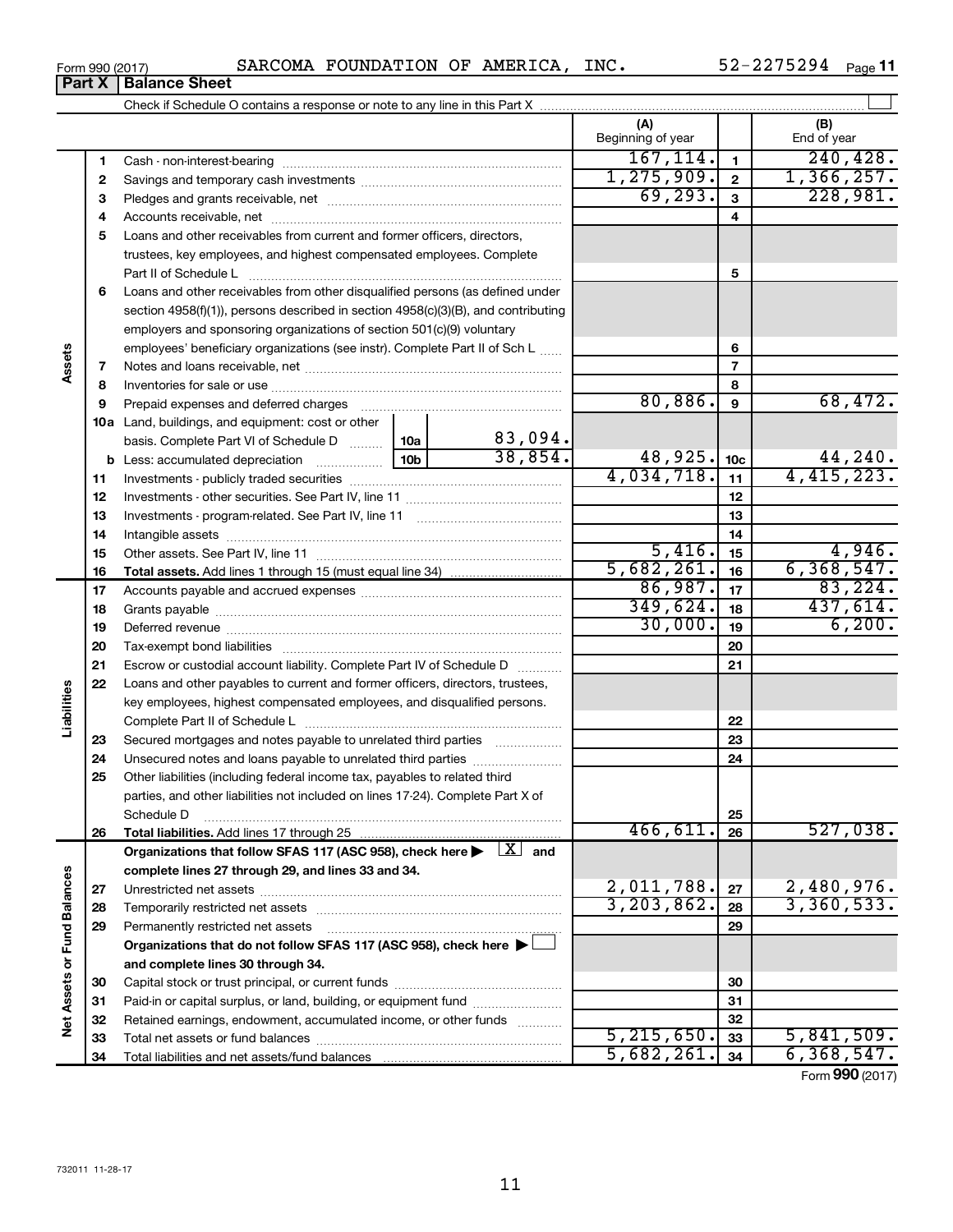|    | SARCOMA FOUNDATION OF AMERICA, INC.<br>Form 990 (2017)                                                                                                            |                         | 52-2275294     |                    | Page 12          |  |  |  |
|----|-------------------------------------------------------------------------------------------------------------------------------------------------------------------|-------------------------|----------------|--------------------|------------------|--|--|--|
|    | Part XI<br><b>Reconciliation of Net Assets</b>                                                                                                                    |                         |                |                    |                  |  |  |  |
|    | Check if Schedule O contains a response or note to any line in this Part XI [11] [12] Check if Schedule O contains a response or note to any line in this Part XI |                         |                |                    |                  |  |  |  |
|    |                                                                                                                                                                   |                         |                |                    |                  |  |  |  |
| 1  |                                                                                                                                                                   | 1                       | 2,284,006.     |                    |                  |  |  |  |
| 2  |                                                                                                                                                                   | $\overline{2}$          | 1,903,735.     |                    | 380, 271.        |  |  |  |
| з  | 3                                                                                                                                                                 |                         |                |                    |                  |  |  |  |
| 4  |                                                                                                                                                                   | $\overline{\mathbf{4}}$ | 5, 215, 650.   |                    |                  |  |  |  |
| 5  |                                                                                                                                                                   | 5                       |                |                    | 245,588.         |  |  |  |
| 6  | Donated services and use of facilities                                                                                                                            | 6                       |                |                    |                  |  |  |  |
| 7  | Investment expenses                                                                                                                                               | $\overline{7}$          |                |                    |                  |  |  |  |
| 8  | Prior period adjustments                                                                                                                                          | 8                       |                |                    |                  |  |  |  |
| 9  |                                                                                                                                                                   | 9                       |                |                    | $\overline{0}$ . |  |  |  |
| 10 | Net assets or fund balances at end of year. Combine lines 3 through 9 (must equal Part X, line 33,                                                                |                         |                |                    |                  |  |  |  |
|    | column (B))                                                                                                                                                       | 10                      | 5,841,509.     |                    |                  |  |  |  |
|    | Part XII Financial Statements and Reporting                                                                                                                       |                         |                |                    |                  |  |  |  |
|    |                                                                                                                                                                   |                         |                |                    |                  |  |  |  |
|    |                                                                                                                                                                   |                         |                | Yes                | No               |  |  |  |
| 1  | $\lfloor x \rfloor$ Accrual<br>Accounting method used to prepare the Form 990: [13] Cash<br>Other                                                                 |                         |                |                    |                  |  |  |  |
|    | If the organization changed its method of accounting from a prior year or checked "Other," explain in Schedule O.                                                 |                         |                |                    |                  |  |  |  |
|    |                                                                                                                                                                   |                         | 2a             |                    | x                |  |  |  |
|    | If "Yes," check a box below to indicate whether the financial statements for the year were compiled or reviewed on a                                              |                         |                |                    |                  |  |  |  |
|    | separate basis, consolidated basis, or both:                                                                                                                      |                         |                |                    |                  |  |  |  |
|    | Both consolidated and separate basis<br>Separate basis<br>Consolidated basis                                                                                      |                         |                |                    |                  |  |  |  |
|    |                                                                                                                                                                   |                         | 2 <sub>b</sub> | x                  |                  |  |  |  |
|    | If "Yes," check a box below to indicate whether the financial statements for the year were audited on a separate basis,                                           |                         |                |                    |                  |  |  |  |
|    | consolidated basis, or both:                                                                                                                                      |                         |                |                    |                  |  |  |  |
|    | $ \mathbf{X} $ Separate basis<br><b>Consolidated basis</b><br>Both consolidated and separate basis                                                                |                         |                |                    |                  |  |  |  |
|    | c If "Yes" to line 2a or 2b, does the organization have a committee that assumes responsibility for oversight of the audit,                                       |                         |                |                    |                  |  |  |  |
|    |                                                                                                                                                                   |                         | 2c             | х                  |                  |  |  |  |
|    | If the organization changed either its oversight process or selection process during the tax year, explain in Schedule O.                                         |                         |                |                    |                  |  |  |  |
|    | 3a As a result of a federal award, was the organization required to undergo an audit or audits as set forth in the Single Audit                                   |                         |                |                    |                  |  |  |  |
|    |                                                                                                                                                                   |                         | 3a             |                    | x                |  |  |  |
|    | <b>b</b> If "Yes," did the organization undergo the required audit or audits? If the organization did not undergo the required audit                              |                         |                |                    |                  |  |  |  |
|    |                                                                                                                                                                   |                         | 3b             |                    |                  |  |  |  |
|    |                                                                                                                                                                   |                         |                | $000 \, \text{mm}$ |                  |  |  |  |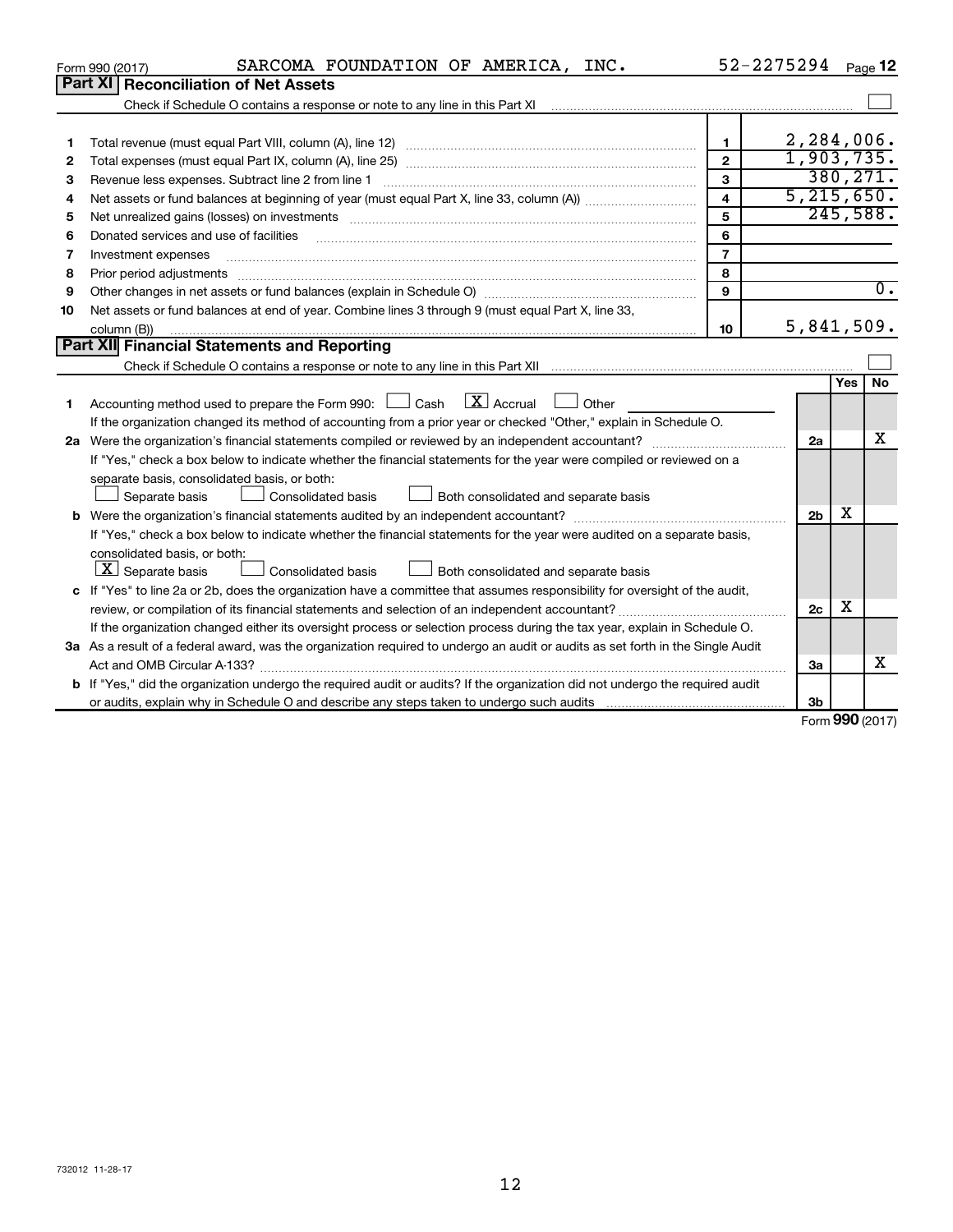| <b>SCHEDULE A</b> |  |
|-------------------|--|
|-------------------|--|

|  | (Form 990 or 990-EZ) |  |
|--|----------------------|--|
|  |                      |  |

# Form 990 or 990-EZ)<br>
Complete if the organization is a section 501(c)(3) organization or a section<br> **Public Charity Status and Public Support**

**4947(a)(1) nonexempt charitable trust.**

| OMB No 1545-0047                    |
|-------------------------------------|
|                                     |
| <b>Open to Public</b><br>Inspection |

|    |                     | Department of the Treasury<br>Internal Revenue Service                                                                                     |  |                                                                        | Attach to Form 990 or Form 990-EZ.                                                                                                            |                             |                                 |                            |  | <b>Open to Public</b><br>Inspection   |
|----|---------------------|--------------------------------------------------------------------------------------------------------------------------------------------|--|------------------------------------------------------------------------|-----------------------------------------------------------------------------------------------------------------------------------------------|-----------------------------|---------------------------------|----------------------------|--|---------------------------------------|
|    |                     |                                                                                                                                            |  |                                                                        | Go to www.irs.gov/Form990 for instructions and the latest information.                                                                        |                             |                                 |                            |  |                                       |
|    |                     | Name of the organization                                                                                                                   |  |                                                                        |                                                                                                                                               |                             |                                 |                            |  | <b>Employer identification number</b> |
|    |                     |                                                                                                                                            |  |                                                                        | SARCOMA FOUNDATION OF AMERICA, INC.                                                                                                           |                             |                                 |                            |  | 52-2275294                            |
|    | Part I              |                                                                                                                                            |  |                                                                        | Reason for Public Charity Status (All organizations must complete this part.) See instructions.                                               |                             |                                 |                            |  |                                       |
|    |                     |                                                                                                                                            |  |                                                                        | The organization is not a private foundation because it is: (For lines 1 through 12, check only one box.)                                     |                             |                                 |                            |  |                                       |
| 1  |                     |                                                                                                                                            |  |                                                                        | A church, convention of churches, or association of churches described in section 170(b)(1)(A)(i).                                            |                             |                                 |                            |  |                                       |
| 2  |                     |                                                                                                                                            |  |                                                                        | A school described in section 170(b)(1)(A)(ii). (Attach Schedule E (Form 990 or 990-EZ).)                                                     |                             |                                 |                            |  |                                       |
| 3  |                     |                                                                                                                                            |  |                                                                        | A hospital or a cooperative hospital service organization described in section 170(b)(1)(A)(iii).                                             |                             |                                 |                            |  |                                       |
| 4  |                     | A medical research organization operated in conjunction with a hospital described in section 170(b)(1)(A)(iii). Enter the hospital's name, |  |                                                                        |                                                                                                                                               |                             |                                 |                            |  |                                       |
|    |                     | city, and state:                                                                                                                           |  |                                                                        |                                                                                                                                               |                             |                                 |                            |  |                                       |
| 5  |                     |                                                                                                                                            |  |                                                                        | An organization operated for the benefit of a college or university owned or operated by a governmental unit described in                     |                             |                                 |                            |  |                                       |
|    |                     |                                                                                                                                            |  | section 170(b)(1)(A)(iv). (Complete Part II.)                          |                                                                                                                                               |                             |                                 |                            |  |                                       |
| 6  |                     |                                                                                                                                            |  |                                                                        | A federal, state, or local government or governmental unit described in section 170(b)(1)(A)(v).                                              |                             |                                 |                            |  |                                       |
| 7  |                     |                                                                                                                                            |  |                                                                        | An organization that normally receives a substantial part of its support from a governmental unit or from the general public described in     |                             |                                 |                            |  |                                       |
|    |                     |                                                                                                                                            |  | section 170(b)(1)(A)(vi). (Complete Part II.)                          |                                                                                                                                               |                             |                                 |                            |  |                                       |
| 8  |                     |                                                                                                                                            |  |                                                                        | A community trust described in section 170(b)(1)(A)(vi). (Complete Part II.)                                                                  |                             |                                 |                            |  |                                       |
| 9  |                     |                                                                                                                                            |  |                                                                        | An agricultural research organization described in section 170(b)(1)(A)(ix) operated in conjunction with a land-grant college                 |                             |                                 |                            |  |                                       |
|    |                     |                                                                                                                                            |  |                                                                        | or university or a non-land-grant college of agriculture (see instructions). Enter the name, city, and state of the college or                |                             |                                 |                            |  |                                       |
|    |                     | university:                                                                                                                                |  |                                                                        |                                                                                                                                               |                             |                                 |                            |  |                                       |
| 10 | $\lfloor x \rfloor$ |                                                                                                                                            |  |                                                                        | An organization that normally receives: (1) more than 33 1/3% of its support from contributions, membership fees, and gross receipts from     |                             |                                 |                            |  |                                       |
|    |                     |                                                                                                                                            |  |                                                                        | activities related to its exempt functions - subject to certain exceptions, and (2) no more than 33 1/3% of its support from gross investment |                             |                                 |                            |  |                                       |
|    |                     |                                                                                                                                            |  |                                                                        |                                                                                                                                               |                             |                                 |                            |  |                                       |
|    |                     |                                                                                                                                            |  | See section 509(a)(2). (Complete Part III.)                            | income and unrelated business taxable income (less section 511 tax) from businesses acquired by the organization after June 30, 1975.         |                             |                                 |                            |  |                                       |
| 11 |                     |                                                                                                                                            |  |                                                                        | An organization organized and operated exclusively to test for public safety. See section 509(a)(4).                                          |                             |                                 |                            |  |                                       |
| 12 |                     |                                                                                                                                            |  |                                                                        |                                                                                                                                               |                             |                                 |                            |  |                                       |
|    |                     |                                                                                                                                            |  |                                                                        | An organization organized and operated exclusively for the benefit of, to perform the functions of, or to carry out the purposes of one or    |                             |                                 |                            |  |                                       |
|    |                     |                                                                                                                                            |  |                                                                        | more publicly supported organizations described in section 509(a)(1) or section 509(a)(2). See section 509(a)(3). Check the box in            |                             |                                 |                            |  |                                       |
|    |                     |                                                                                                                                            |  |                                                                        | lines 12a through 12d that describes the type of supporting organization and complete lines 12e, 12f, and 12g.                                |                             |                                 |                            |  |                                       |
| а  |                     |                                                                                                                                            |  |                                                                        | Type I. A supporting organization operated, supervised, or controlled by its supported organization(s), typically by giving                   |                             |                                 |                            |  |                                       |
|    |                     |                                                                                                                                            |  |                                                                        | the supported organization(s) the power to regularly appoint or elect a majority of the directors or trustees of the supporting               |                             |                                 |                            |  |                                       |
|    |                     |                                                                                                                                            |  | organization. You must complete Part IV, Sections A and B.             |                                                                                                                                               |                             |                                 |                            |  |                                       |
| b  |                     |                                                                                                                                            |  |                                                                        | Type II. A supporting organization supervised or controlled in connection with its supported organization(s), by having                       |                             |                                 |                            |  |                                       |
|    |                     |                                                                                                                                            |  |                                                                        | control or management of the supporting organization vested in the same persons that control or manage the supported                          |                             |                                 |                            |  |                                       |
|    |                     |                                                                                                                                            |  | organization(s). You must complete Part IV, Sections A and C.          |                                                                                                                                               |                             |                                 |                            |  |                                       |
| с  |                     |                                                                                                                                            |  |                                                                        | Type III functionally integrated. A supporting organization operated in connection with, and functionally integrated with,                    |                             |                                 |                            |  |                                       |
|    |                     |                                                                                                                                            |  |                                                                        | its supported organization(s) (see instructions). You must complete Part IV, Sections A, D, and E.                                            |                             |                                 |                            |  |                                       |
| d  |                     |                                                                                                                                            |  |                                                                        | Type III non-functionally integrated. A supporting organization operated in connection with its supported organization(s)                     |                             |                                 |                            |  |                                       |
|    |                     |                                                                                                                                            |  |                                                                        | that is not functionally integrated. The organization generally must satisfy a distribution requirement and an attentiveness                  |                             |                                 |                            |  |                                       |
|    |                     |                                                                                                                                            |  |                                                                        | requirement (see instructions). You must complete Part IV, Sections A and D, and Part V.                                                      |                             |                                 |                            |  |                                       |
| е  |                     |                                                                                                                                            |  |                                                                        | Check this box if the organization received a written determination from the IRS that it is a Type I, Type II, Type III                       |                             |                                 |                            |  |                                       |
|    |                     |                                                                                                                                            |  |                                                                        | functionally integrated, or Type III non-functionally integrated supporting organization.                                                     |                             |                                 |                            |  |                                       |
|    |                     |                                                                                                                                            |  |                                                                        |                                                                                                                                               |                             |                                 |                            |  |                                       |
|    |                     |                                                                                                                                            |  | Provide the following information about the supported organization(s). |                                                                                                                                               |                             |                                 |                            |  |                                       |
|    |                     | (i) Name of supported                                                                                                                      |  | (ii) EIN                                                               | (iii) Type of organization<br>(described on lines 1-10                                                                                        | in your governing document? | (iv) Is the organization listed | (v) Amount of monetary     |  | (vi) Amount of other                  |
|    |                     | organization                                                                                                                               |  |                                                                        | above (see instructions))                                                                                                                     | Yes                         | No                              | support (see instructions) |  | support (see instructions)            |
|    |                     |                                                                                                                                            |  |                                                                        |                                                                                                                                               |                             |                                 |                            |  |                                       |
|    |                     |                                                                                                                                            |  |                                                                        |                                                                                                                                               |                             |                                 |                            |  |                                       |
|    |                     |                                                                                                                                            |  |                                                                        |                                                                                                                                               |                             |                                 |                            |  |                                       |
|    |                     |                                                                                                                                            |  |                                                                        |                                                                                                                                               |                             |                                 |                            |  |                                       |
|    |                     |                                                                                                                                            |  |                                                                        |                                                                                                                                               |                             |                                 |                            |  |                                       |
|    |                     |                                                                                                                                            |  |                                                                        |                                                                                                                                               |                             |                                 |                            |  |                                       |
|    |                     |                                                                                                                                            |  |                                                                        |                                                                                                                                               |                             |                                 |                            |  |                                       |
|    |                     |                                                                                                                                            |  |                                                                        |                                                                                                                                               |                             |                                 |                            |  |                                       |
|    |                     |                                                                                                                                            |  |                                                                        |                                                                                                                                               |                             |                                 |                            |  |                                       |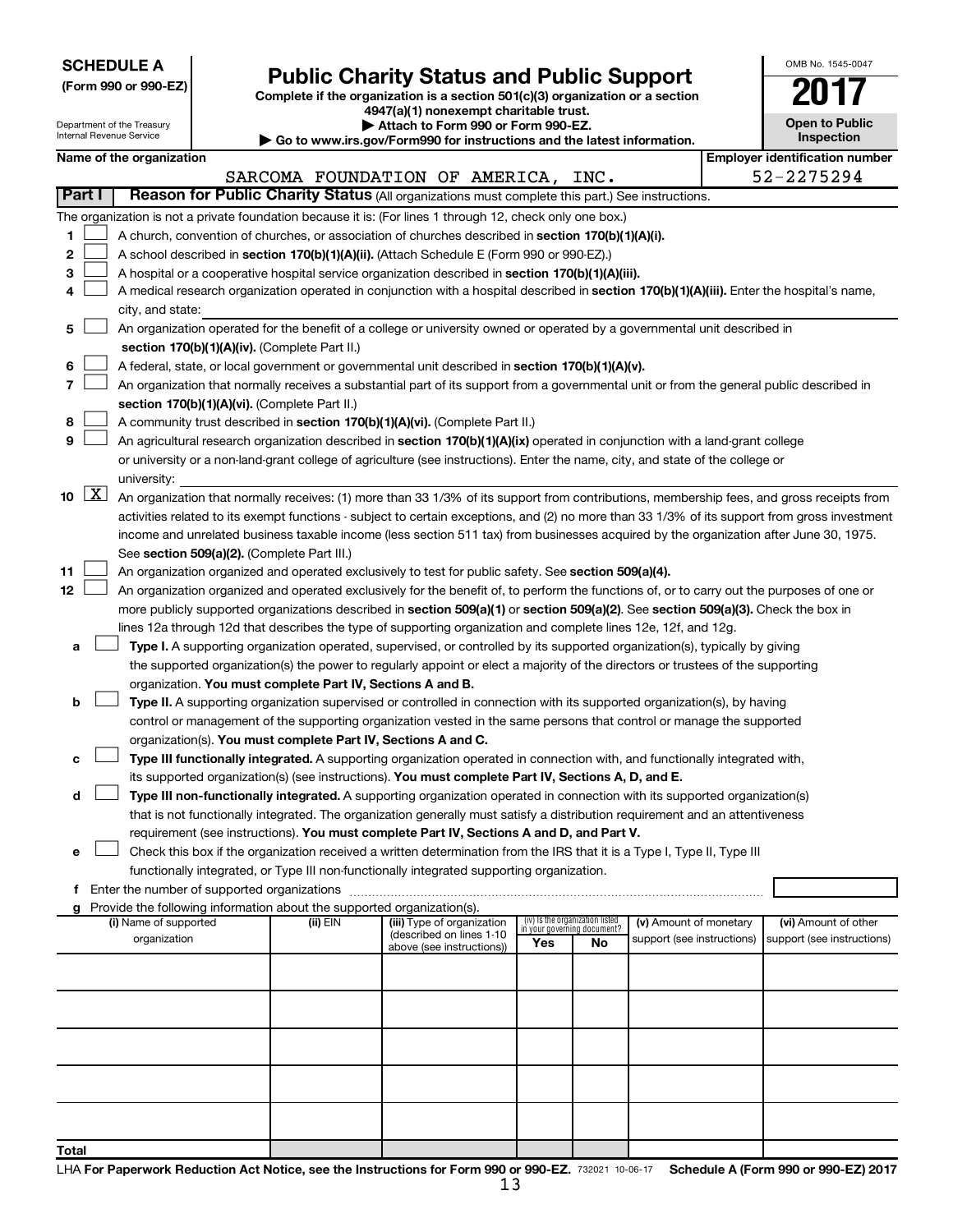#### 52-2275294 Page 2 Schedule A (Form 990 or 990-EZ) 2017 SARCOMA FOUNDATION OF AMERICA, INC.  $52-2275294$   $_{\rm Page}$ **Part II Support Schedule for Organizations Described in Sections 170(b)(1)(A)(iv) and 170(b)(1)(A)(vi)**

(Complete only if you checked the box on line 5, 7, or 8 of Part I or if the organization failed to qualify under Part III. If the organization fails to qualify under the tests listed below, please complete Part III.)

|   | <b>Section A. Public Support</b>                                                                                                           |          |          |            |            |          |           |
|---|--------------------------------------------------------------------------------------------------------------------------------------------|----------|----------|------------|------------|----------|-----------|
|   | Calendar year (or fiscal year beginning in)                                                                                                | (a) 2013 | (b) 2014 | $(c)$ 2015 | $(d)$ 2016 | (e) 2017 | (f) Total |
|   | 1 Gifts, grants, contributions, and                                                                                                        |          |          |            |            |          |           |
|   | membership fees received. (Do not                                                                                                          |          |          |            |            |          |           |
|   | include any "unusual grants.")                                                                                                             |          |          |            |            |          |           |
|   | 2 Tax revenues levied for the organ-                                                                                                       |          |          |            |            |          |           |
|   | ization's benefit and either paid to                                                                                                       |          |          |            |            |          |           |
|   | or expended on its behalf                                                                                                                  |          |          |            |            |          |           |
|   | 3 The value of services or facilities                                                                                                      |          |          |            |            |          |           |
|   | furnished by a governmental unit to                                                                                                        |          |          |            |            |          |           |
|   | the organization without charge                                                                                                            |          |          |            |            |          |           |
|   | 4 Total. Add lines 1 through 3                                                                                                             |          |          |            |            |          |           |
|   | 5 The portion of total contributions                                                                                                       |          |          |            |            |          |           |
|   | by each person (other than a                                                                                                               |          |          |            |            |          |           |
|   | governmental unit or publicly                                                                                                              |          |          |            |            |          |           |
|   | supported organization) included                                                                                                           |          |          |            |            |          |           |
|   | on line 1 that exceeds 2% of the                                                                                                           |          |          |            |            |          |           |
|   | amount shown on line 11,                                                                                                                   |          |          |            |            |          |           |
|   | column (f)                                                                                                                                 |          |          |            |            |          |           |
|   | 6 Public support. Subtract line 5 from line 4.                                                                                             |          |          |            |            |          |           |
|   | <b>Section B. Total Support</b>                                                                                                            |          |          |            |            |          |           |
|   | Calendar year (or fiscal year beginning in)                                                                                                | (a) 2013 | (b) 2014 | $(c)$ 2015 | $(d)$ 2016 | (e) 2017 | (f) Total |
|   | 7 Amounts from line 4                                                                                                                      |          |          |            |            |          |           |
|   | 8 Gross income from interest,                                                                                                              |          |          |            |            |          |           |
|   | dividends, payments received on                                                                                                            |          |          |            |            |          |           |
|   | securities loans, rents, royalties,                                                                                                        |          |          |            |            |          |           |
|   | and income from similar sources                                                                                                            |          |          |            |            |          |           |
| 9 | Net income from unrelated business                                                                                                         |          |          |            |            |          |           |
|   | activities, whether or not the                                                                                                             |          |          |            |            |          |           |
|   | business is regularly carried on                                                                                                           |          |          |            |            |          |           |
|   | 10 Other income. Do not include gain                                                                                                       |          |          |            |            |          |           |
|   | or loss from the sale of capital                                                                                                           |          |          |            |            |          |           |
|   | assets (Explain in Part VI.)                                                                                                               |          |          |            |            |          |           |
|   | 11 Total support. Add lines 7 through 10                                                                                                   |          |          |            |            |          |           |
|   | <b>12</b> Gross receipts from related activities, etc. (see instructions)                                                                  |          |          |            |            | 12       |           |
|   | 13 First five years. If the Form 990 is for the organization's first, second, third, fourth, or fifth tax year as a section 501(c)(3)      |          |          |            |            |          |           |
|   | organization, check this box and stop here                                                                                                 |          |          |            |            |          |           |
|   | <b>Section C. Computation of Public Support Percentage</b>                                                                                 |          |          |            |            |          |           |
|   |                                                                                                                                            |          |          |            |            | 14       | %         |
|   |                                                                                                                                            |          |          |            |            | 15       | %         |
|   | 16a 33 1/3% support test - 2017. If the organization did not check the box on line 13, and line 14 is 33 1/3% or more, check this box and  |          |          |            |            |          |           |
|   | stop here. The organization qualifies as a publicly supported organization                                                                 |          |          |            |            |          |           |
|   | b 33 1/3% support test - 2016. If the organization did not check a box on line 13 or 16a, and line 15 is 33 1/3% or more, check this box   |          |          |            |            |          |           |
|   |                                                                                                                                            |          |          |            |            |          |           |
|   | 17a 10% -facts-and-circumstances test - 2017. If the organization did not check a box on line 13, 16a, or 16b, and line 14 is 10% or more, |          |          |            |            |          |           |
|   | and if the organization meets the "facts-and-circumstances" test, check this box and stop here. Explain in Part VI how the organization    |          |          |            |            |          |           |
|   | meets the "facts-and-circumstances" test. The organization qualifies as a publicly supported organization                                  |          |          |            |            |          |           |
|   | b 10% -facts-and-circumstances test - 2016. If the organization did not check a box on line 13, 16a, 16b, or 17a, and line 15 is 10% or    |          |          |            |            |          |           |
|   | more, and if the organization meets the "facts-and-circumstances" test, check this box and stop here. Explain in Part VI how the           |          |          |            |            |          |           |
|   | organization meets the "facts-and-circumstances" test. The organization qualifies as a publicly supported organization                     |          |          |            |            |          |           |
|   | 18 Private foundation. If the organization did not check a box on line 13, 16a, 16b, 17a, or 17b, check this box and see instructions      |          |          |            |            |          |           |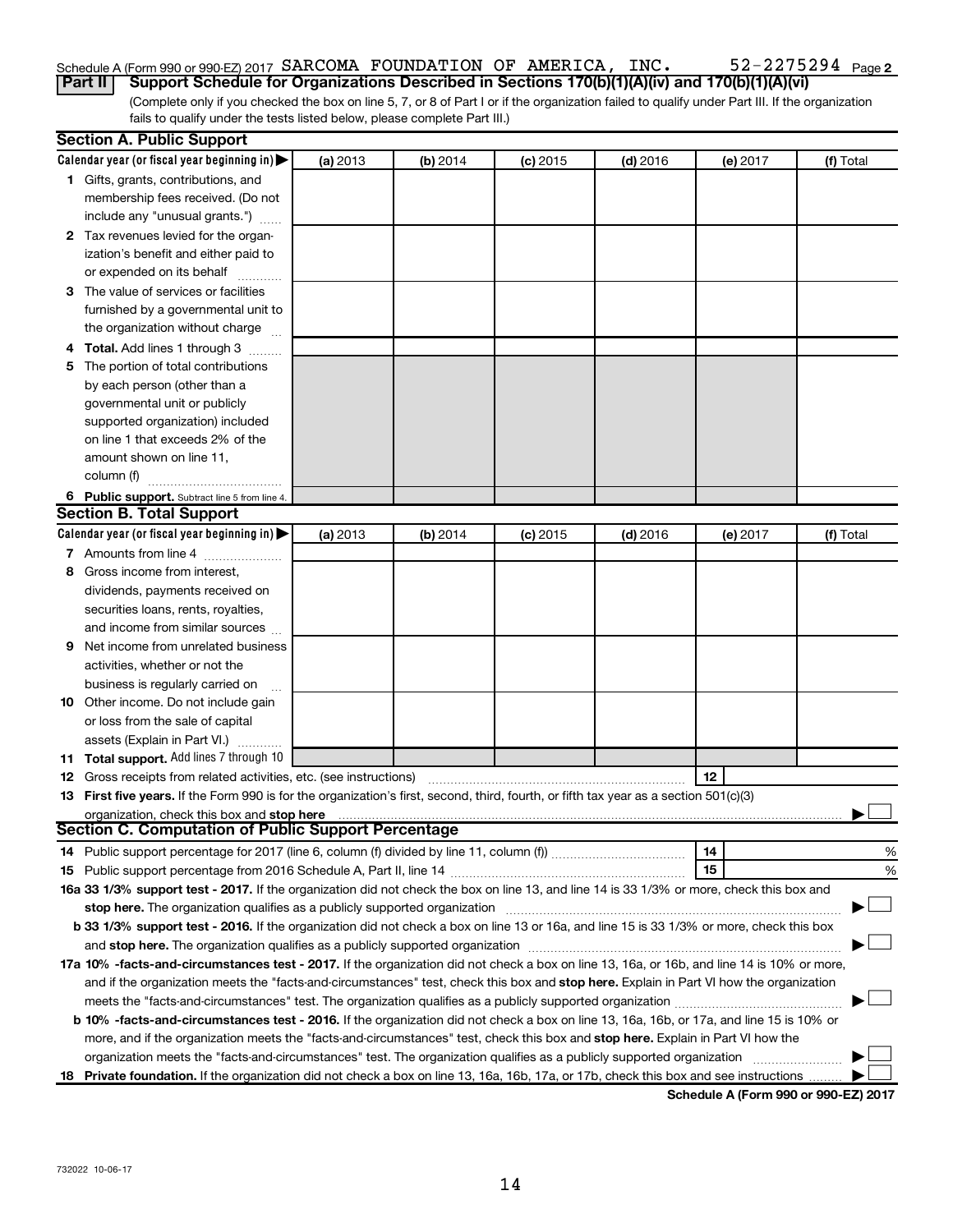#### Schedule A (Form 990 or 990-EZ) 2017 SARCOMA FOUNDATION OF AMERICA, INC.  $52-2275294$   $_{\rm Page}$ **Part III Support Schedule for Organizations Described in Section 509(a)(2)**

(Complete only if you checked the box on line 10 of Part I or if the organization failed to qualify under Part II. If the organization fails to qualify under the tests listed below, please complete Part II.)

| <b>Section A. Public Support</b>                                                                                                                    |           |           |            |            |           |                                    |
|-----------------------------------------------------------------------------------------------------------------------------------------------------|-----------|-----------|------------|------------|-----------|------------------------------------|
| Calendar year (or fiscal year beginning in)                                                                                                         | (a) 2013  | (b) 2014  | $(c)$ 2015 | $(d)$ 2016 | (e) 2017  | (f) Total                          |
| 1 Gifts, grants, contributions, and                                                                                                                 |           |           |            |            |           |                                    |
| membership fees received. (Do not                                                                                                                   |           |           |            |            |           |                                    |
| include any "unusual grants.")                                                                                                                      | 2608202.  | 3518296.  | 1335557.   | 2027706.   |           | 2093169.11582930.                  |
| 2 Gross receipts from admissions,                                                                                                                   |           |           |            |            |           |                                    |
| merchandise sold or services per-                                                                                                                   |           |           |            |            |           |                                    |
| formed, or facilities furnished in<br>any activity that is related to the                                                                           |           |           |            |            |           |                                    |
| organization's tax-exempt purpose                                                                                                                   | 423, 403. | 513, 459. | 363, 168.  | 249,317.   | 304, 358. | 1853705.                           |
| 3 Gross receipts from activities that                                                                                                               |           |           |            |            |           |                                    |
| are not an unrelated trade or bus-                                                                                                                  |           |           |            |            |           |                                    |
| iness under section 513                                                                                                                             |           |           |            |            |           |                                    |
| 4 Tax revenues levied for the organ-                                                                                                                |           |           |            |            |           |                                    |
| ization's benefit and either paid to                                                                                                                |           |           |            |            |           |                                    |
| or expended on its behalf                                                                                                                           |           |           |            |            |           |                                    |
| 5 The value of services or facilities                                                                                                               |           |           |            |            |           |                                    |
| furnished by a governmental unit to                                                                                                                 |           |           |            |            |           |                                    |
| the organization without charge                                                                                                                     |           |           |            |            |           |                                    |
| <b>6 Total.</b> Add lines 1 through 5                                                                                                               | 3031605.  | 4031755.  | 1698725.   | 2277023.   |           | 2397527.13436635.                  |
| 7a Amounts included on lines 1, 2, and                                                                                                              |           |           |            |            |           |                                    |
| 3 received from disqualified persons                                                                                                                |           |           |            |            |           | 0.                                 |
| <b>b</b> Amounts included on lines 2 and 3 received                                                                                                 |           |           |            |            |           |                                    |
| from other than disqualified persons that                                                                                                           |           |           |            |            |           |                                    |
| exceed the greater of \$5,000 or 1% of the<br>amount on line 13 for the year                                                                        |           |           |            |            |           | 0.                                 |
| c Add lines 7a and 7b                                                                                                                               |           |           |            |            |           | σ.                                 |
| 8 Public support. (Subtract line 7c from line 6.)                                                                                                   |           |           |            |            |           | 13436635.                          |
| <b>Section B. Total Support</b>                                                                                                                     |           |           |            |            |           |                                    |
| Calendar year (or fiscal year beginning in)                                                                                                         | (a) 2013  | (b) 2014  | $(c)$ 2015 | $(d)$ 2016 | (e) 2017  | (f) Total                          |
| <b>9</b> Amounts from line 6                                                                                                                        | 3031605   | 4031755   | 1698725    | 2277023    |           | 2397527.13436635.                  |
| <b>10a</b> Gross income from interest,                                                                                                              |           |           |            |            |           |                                    |
| dividends, payments received on                                                                                                                     |           |           |            |            |           |                                    |
| securities loans, rents, royalties,<br>and income from similar sources                                                                              | 43,723.   | 56, 355.  | 66,500.    | 67,767.    | 68, 574.  | 302,919.                           |
| <b>b</b> Unrelated business taxable income                                                                                                          |           |           |            |            |           |                                    |
| (less section 511 taxes) from businesses                                                                                                            |           |           |            |            |           |                                    |
| acquired after June 30, 1975<br>.                                                                                                                   |           |           |            |            |           |                                    |
| c Add lines 10a and 10b                                                                                                                             | 43,723.   | 56, 355.  | 66,500.    | 67,767.    | 68,574.   | 302,919.                           |
| <b>11</b> Net income from unrelated business                                                                                                        |           |           |            |            |           |                                    |
| activities not included in line 10b,                                                                                                                |           |           |            |            |           |                                    |
| whether or not the business is<br>regularly carried on                                                                                              |           |           |            |            |           |                                    |
| <b>12</b> Other income. Do not include gain                                                                                                         |           |           |            |            |           |                                    |
| or loss from the sale of capital                                                                                                                    | 30,481.   | 53, 776.  | 104, 497.  | 115,788.   | 165, 101. | 469,643.                           |
| assets (Explain in Part VI.)<br>13 Total support. (Add lines 9, 10c, 11, and 12.)                                                                   | 3105809.  | 4141886.  | 1869722.   | 2460578.   |           | 2631202.14209197.                  |
| 14 First five years. If the Form 990 is for the organization's first, second, third, fourth, or fifth tax year as a section 501(c)(3) organization, |           |           |            |            |           |                                    |
| check this box and stop here                                                                                                                        |           |           |            |            |           |                                    |
| Section C. Computation of Public Support Percentage                                                                                                 |           |           |            |            |           |                                    |
| 15 Public support percentage for 2017 (line 8, column (f) divided by line 13, column (f)                                                            |           |           |            |            | 15        | 94.56<br>%                         |
| 16 Public support percentage from 2016 Schedule A, Part III, line 15                                                                                |           |           |            |            | 16        | 95.76<br>$\%$                      |
| Section D. Computation of Investment Income Percentage                                                                                              |           |           |            |            |           |                                    |
| 17 Investment income percentage for 2017 (line 10c, column (f) divided by line 13, column (f))                                                      |           |           |            |            | 17        | 2.13<br>$\%$                       |
| 18 Investment income percentage from 2016 Schedule A, Part III, line 17                                                                             |           |           |            |            | 18        | 2.07<br>%                          |
| 19a 33 1/3% support tests - 2017. If the organization did not check the box on line 14, and line 15 is more than 33 1/3%, and line 17 is not        |           |           |            |            |           |                                    |
| more than 33 1/3%, check this box and stop here. The organization qualifies as a publicly supported organization                                    |           |           |            |            |           | $\blacktriangleright$ $\mathbf{X}$ |
| b 33 1/3% support tests - 2016. If the organization did not check a box on line 14 or line 19a, and line 16 is more than 33 1/3%, and               |           |           |            |            |           |                                    |
| line 18 is not more than 33 1/3%, check this box and stop here. The organization qualifies as a publicly supported organization                     |           |           |            |            |           |                                    |
|                                                                                                                                                     |           |           |            |            |           |                                    |
|                                                                                                                                                     |           |           |            |            |           |                                    |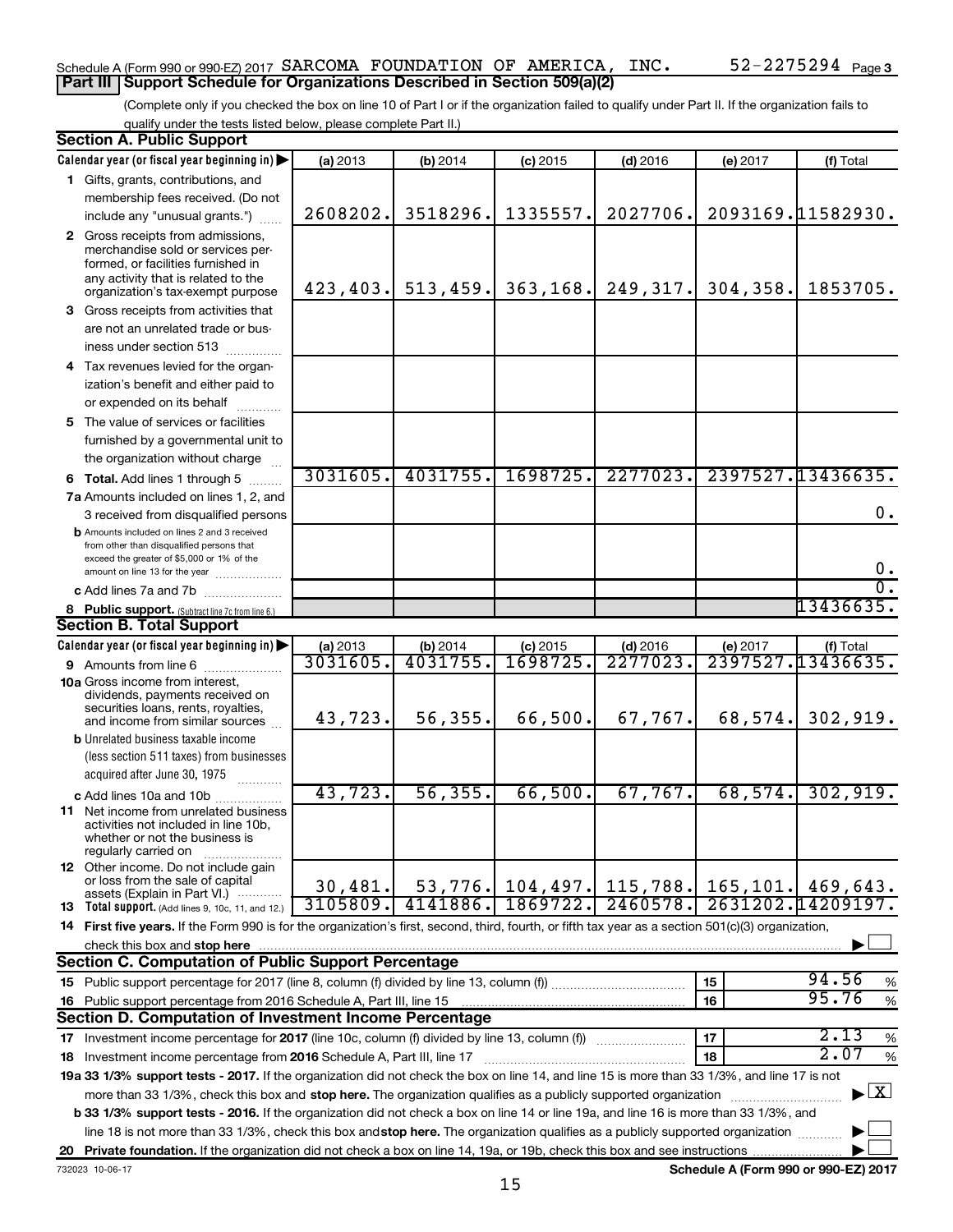**Yes No**

### **Part IV Supporting Organizations**

(Complete only if you checked a box in line 12 on Part I. If you checked 12a of Part I, complete Sections A and B. If you checked 12b of Part I, complete Sections A and C. If you checked 12c of Part I, complete Sections A, D, and E. If you checked 12d of Part I, complete Sections A and D, and complete Part V.)

#### **Section A. All Supporting Organizations**

- **1** Are all of the organization's supported organizations listed by name in the organization's governing documents? If "No," describe in Part VI how the supported organizations are designated. If designated by *class or purpose, describe the designation. If historic and continuing relationship, explain.*
- **2** Did the organization have any supported organization that does not have an IRS determination of status under section 509(a)(1) or (2)? If "Yes," explain in Part **VI** how the organization determined that the supported *organization was described in section 509(a)(1) or (2).*
- **3a** Did the organization have a supported organization described in section 501(c)(4), (5), or (6)? If "Yes," answer *(b) and (c) below.*
- **b** Did the organization confirm that each supported organization qualified under section 501(c)(4), (5), or (6) and satisfied the public support tests under section 509(a)(2)? If "Yes," describe in Part VI when and how the *organization made the determination.*
- **c** Did the organization ensure that all support to such organizations was used exclusively for section 170(c)(2)(B) purposes? If "Yes," explain in Part VI what controls the organization put in place to ensure such use.
- **4 a** *If* Was any supported organization not organized in the United States ("foreign supported organization")? *"Yes," and if you checked 12a or 12b in Part I, answer (b) and (c) below.*
- **b** Did the organization have ultimate control and discretion in deciding whether to make grants to the foreign supported organization? If "Yes," describe in Part VI how the organization had such control and discretion *despite being controlled or supervised by or in connection with its supported organizations.*
- **c** Did the organization support any foreign supported organization that does not have an IRS determination under sections 501(c)(3) and 509(a)(1) or (2)? If "Yes," explain in Part VI what controls the organization used *to ensure that all support to the foreign supported organization was used exclusively for section 170(c)(2)(B) purposes.*
- **5a** Did the organization add, substitute, or remove any supported organizations during the tax year? If "Yes," answer (b) and (c) below (if applicable). Also, provide detail in **Part VI,** including (i) the names and EIN *numbers of the supported organizations added, substituted, or removed; (ii) the reasons for each such action; (iii) the authority under the organization's organizing document authorizing such action; and (iv) how the action was accomplished (such as by amendment to the organizing document).*
- **b** Type I or Type II only. Was any added or substituted supported organization part of a class already designated in the organization's organizing document?
- **c Substitutions only.**  Was the substitution the result of an event beyond the organization's control?
- **6** Did the organization provide support (whether in the form of grants or the provision of services or facilities) to **Part VI.** support or benefit one or more of the filing organization's supported organizations? If "Yes," provide detail in anyone other than (i) its supported organizations, (ii) individuals that are part of the charitable class benefited by one or more of its supported organizations, or (iii) other supporting organizations that also
- **7** Did the organization provide a grant, loan, compensation, or other similar payment to a substantial contributor regard to a substantial contributor? If "Yes," complete Part I of Schedule L (Form 990 or 990-EZ). (defined in section 4958(c)(3)(C)), a family member of a substantial contributor, or a 35% controlled entity with
- **8** Did the organization make a loan to a disqualified person (as defined in section 4958) not described in line 7? *If "Yes," complete Part I of Schedule L (Form 990 or 990-EZ).*
- **9 a** Was the organization controlled directly or indirectly at any time during the tax year by one or more in section 509(a)(1) or (2))? If "Yes," provide detail in **Part VI.** disqualified persons as defined in section 4946 (other than foundation managers and organizations described
- **b** Did one or more disqualified persons (as defined in line 9a) hold a controlling interest in any entity in which the supporting organization had an interest? If "Yes," provide detail in Part VI.
- **c** Did a disqualified person (as defined in line 9a) have an ownership interest in, or derive any personal benefit from, assets in which the supporting organization also had an interest? If "Yes," provide detail in Part VI.
- **10 a** Was the organization subject to the excess business holdings rules of section 4943 because of section supporting organizations)? If "Yes," answer 10b below. 4943(f) (regarding certain Type II supporting organizations, and all Type III non-functionally integrated
- **b** Did the organization have any excess business holdings in the tax year? (Use Schedule C, Form 4720, to *determine whether the organization had excess business holdings.)*

**1 2 3a 3b 3c 4a 4b 4c 5a 5b 5c 6 7 8 9a 9b 9c 10a**

**10b**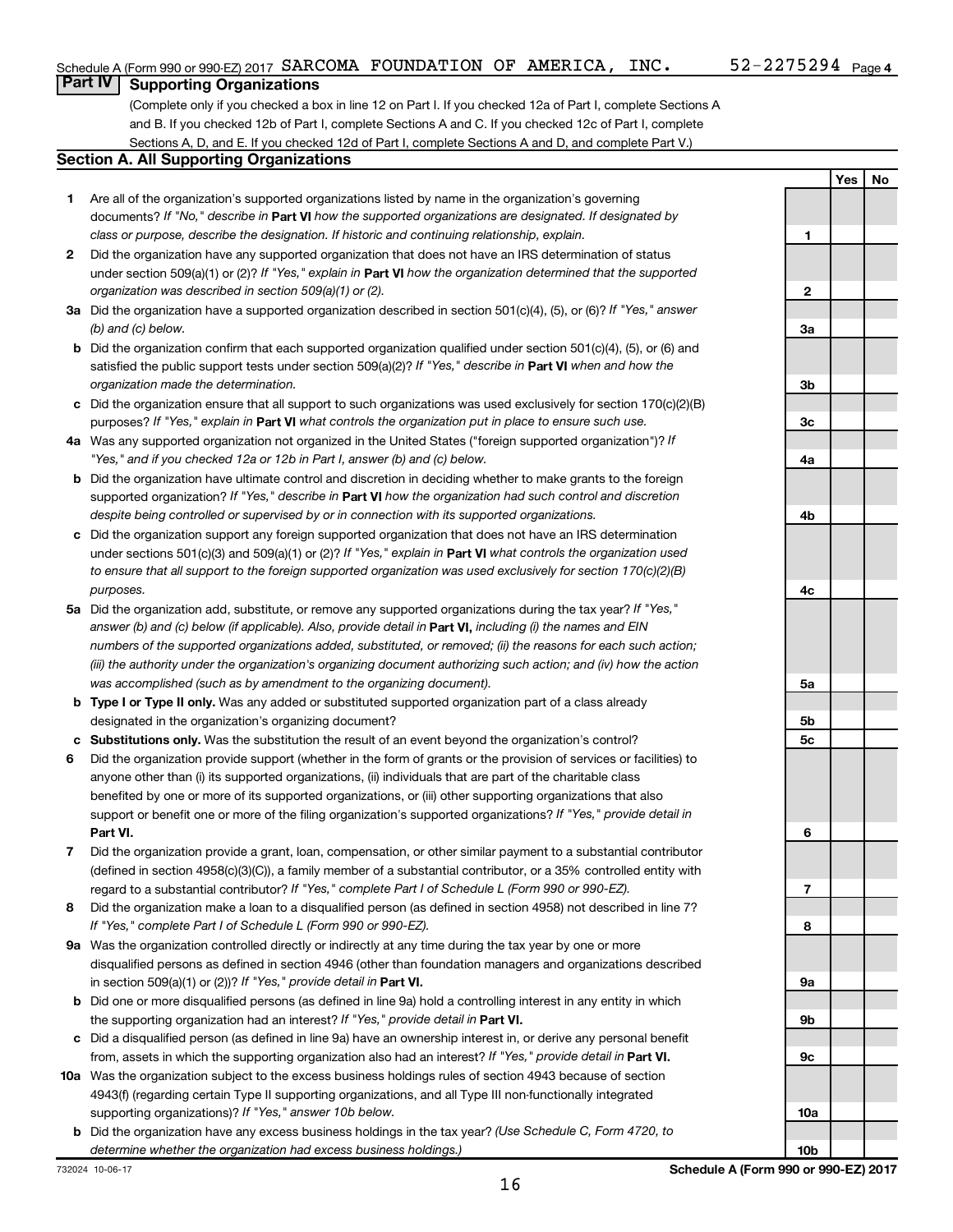#### Schedule A (Form 990 or 990-EZ) 2017 SARCOMA FOUNDATION OF AMERICA, INC  $\bullet$  52-2215294  $\,$  Page **Part IV Supporting Organizations** *(continued)* SARCOMA FOUNDATION OF AMERICA, INC. 52-2275294

|              |                                                                                                                                 |                 | Yes | No |
|--------------|---------------------------------------------------------------------------------------------------------------------------------|-----------------|-----|----|
| 11           | Has the organization accepted a gift or contribution from any of the following persons?                                         |                 |     |    |
|              | a A person who directly or indirectly controls, either alone or together with persons described in (b) and (c)                  |                 |     |    |
|              | below, the governing body of a supported organization?                                                                          | 11a             |     |    |
|              | <b>b</b> A family member of a person described in (a) above?                                                                    | 11 <sub>b</sub> |     |    |
|              | c A 35% controlled entity of a person described in (a) or (b) above? If "Yes" to a, b, or c, provide detail in Part VI.         | 11c             |     |    |
|              | <b>Section B. Type I Supporting Organizations</b>                                                                               |                 |     |    |
|              |                                                                                                                                 |                 | Yes | No |
| 1            | Did the directors, trustees, or membership of one or more supported organizations have the power to                             |                 |     |    |
|              | regularly appoint or elect at least a majority of the organization's directors or trustees at all times during the              |                 |     |    |
|              | tax year? If "No," describe in Part VI how the supported organization(s) effectively operated, supervised, or                   |                 |     |    |
|              | controlled the organization's activities. If the organization had more than one supported organization,                         |                 |     |    |
|              | describe how the powers to appoint and/or remove directors or trustees were allocated among the supported                       |                 |     |    |
|              | organizations and what conditions or restrictions, if any, applied to such powers during the tax year.                          | 1               |     |    |
| 2            | Did the organization operate for the benefit of any supported organization other than the supported                             |                 |     |    |
|              |                                                                                                                                 |                 |     |    |
|              | organization(s) that operated, supervised, or controlled the supporting organization? If "Yes," explain in                      |                 |     |    |
|              | Part VI how providing such benefit carried out the purposes of the supported organization(s) that operated,                     |                 |     |    |
|              | supervised, or controlled the supporting organization.                                                                          | $\mathbf{2}$    |     |    |
|              | <b>Section C. Type II Supporting Organizations</b>                                                                              |                 |     |    |
|              |                                                                                                                                 |                 | Yes | No |
| 1.           | Were a majority of the organization's directors or trustees during the tax year also a majority of the directors                |                 |     |    |
|              | or trustees of each of the organization's supported organization(s)? If "No," describe in Part VI how control                   |                 |     |    |
|              | or management of the supporting organization was vested in the same persons that controlled or managed                          |                 |     |    |
|              | the supported organization(s).                                                                                                  | 1               |     |    |
|              | <b>Section D. All Type III Supporting Organizations</b>                                                                         |                 |     |    |
|              |                                                                                                                                 |                 | Yes | No |
| 1            | Did the organization provide to each of its supported organizations, by the last day of the fifth month of the                  |                 |     |    |
|              | organization's tax year, (i) a written notice describing the type and amount of support provided during the prior tax           |                 |     |    |
|              | year, (ii) a copy of the Form 990 that was most recently filed as of the date of notification, and (iii) copies of the          |                 |     |    |
|              | organization's governing documents in effect on the date of notification, to the extent not previously provided?                | 1               |     |    |
| $\mathbf{2}$ | Were any of the organization's officers, directors, or trustees either (i) appointed or elected by the supported                |                 |     |    |
|              | organization(s) or (ii) serving on the governing body of a supported organization? If "No," explain in Part VI how              |                 |     |    |
|              | the organization maintained a close and continuous working relationship with the supported organization(s).                     | 2               |     |    |
| 3            | By reason of the relationship described in (2), did the organization's supported organizations have a                           |                 |     |    |
|              | significant voice in the organization's investment policies and in directing the use of the organization's                      |                 |     |    |
|              | income or assets at all times during the tax year? If "Yes," describe in Part VI the role the organization's                    |                 |     |    |
|              | supported organizations played in this regard.                                                                                  | З               |     |    |
|              | Section E. Type III Functionally Integrated Supporting Organizations                                                            |                 |     |    |
| 1            | Check the box next to the method that the organization used to satisfy the Integral Part Test during the yealsee instructions). |                 |     |    |
| a            | The organization satisfied the Activities Test. Complete line 2 below.                                                          |                 |     |    |
| $\mathbf b$  | The organization is the parent of each of its supported organizations. Complete line 3 below.                                   |                 |     |    |
| с            | The organization supported a governmental entity. Describe in Part VI how you supported a government entity (see instructions). |                 |     |    |
| 2            | Activities Test. Answer (a) and (b) below.                                                                                      |                 | Yes | No |
| а            | Did substantially all of the organization's activities during the tax year directly further the exempt purposes of              |                 |     |    |
|              | the supported organization(s) to which the organization was responsive? If "Yes," then in Part VI identify                      |                 |     |    |
|              | those supported organizations and explain how these activities directly furthered their exempt purposes,                        |                 |     |    |
|              | how the organization was responsive to those supported organizations, and how the organization determined                       |                 |     |    |
|              | that these activities constituted substantially all of its activities.                                                          | 2a              |     |    |
|              | <b>b</b> Did the activities described in (a) constitute activities that, but for the organization's involvement, one or more    |                 |     |    |
|              | of the organization's supported organization(s) would have been engaged in? If "Yes," explain in Part VI the                    |                 |     |    |
|              | reasons for the organization's position that its supported organization(s) would have engaged in these                          |                 |     |    |
|              | activities but for the organization's involvement.                                                                              | 2b              |     |    |
| з            | Parent of Supported Organizations. Answer (a) and (b) below.                                                                    |                 |     |    |
|              | a Did the organization have the power to regularly appoint or elect a majority of the officers, directors, or                   |                 |     |    |
|              | trustees of each of the supported organizations? Provide details in Part VI.                                                    | За              |     |    |
|              | <b>b</b> Did the organization exercise a substantial degree of direction over the policies, programs, and activities of each    |                 |     |    |
|              | of its supported organizations? If "Yes," describe in Part VI the role played by the organization in this regard.               | 3b              |     |    |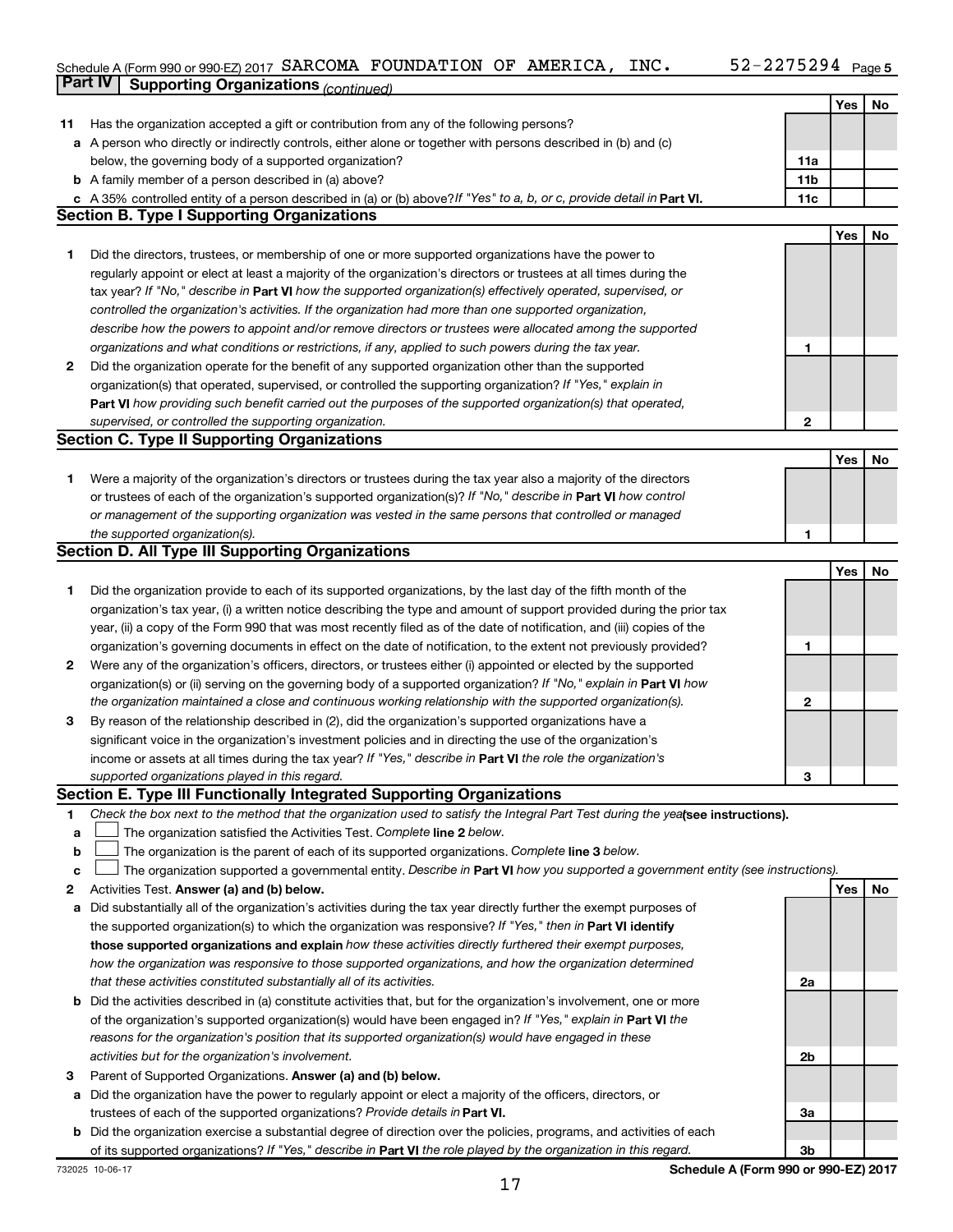#### Schedule A (Form 990 or 990-EZ) 2017 SARCOMA FOUNDATION OF AMERICA, INC.  $52-2275294$   $_{\rm Page}$ **Part V Type III Non-Functionally Integrated 509(a)(3) Supporting Organizations**

1 **Letter See instructions.** All Check here if the organization satisfied the Integral Part Test as a qualifying trust on Nov. 20, 1970 (explain in Part VI.) See instructions. All other Type III non-functionally integrated supporting organizations must complete Sections A through E.

|                                         | Section A - Adjusted Net Income                                              |                | (A) Prior Year | (B) Current Year<br>(optional) |
|-----------------------------------------|------------------------------------------------------------------------------|----------------|----------------|--------------------------------|
| 1                                       | Net short-term capital gain                                                  | 1              |                |                                |
| 2                                       | Recoveries of prior-year distributions                                       | $\mathbf{2}$   |                |                                |
| 3                                       | Other gross income (see instructions)                                        | 3              |                |                                |
| 4                                       | Add lines 1 through 3                                                        | 4              |                |                                |
| 5                                       | Depreciation and depletion                                                   | 5              |                |                                |
| 6                                       | Portion of operating expenses paid or incurred for production or             |                |                |                                |
|                                         | collection of gross income or for management, conservation, or               |                |                |                                |
|                                         | maintenance of property held for production of income (see instructions)     | 6              |                |                                |
| 7                                       | Other expenses (see instructions)                                            | $\overline{7}$ |                |                                |
| 8                                       | <b>Adjusted Net Income</b> (subtract lines 5, 6, and 7 from line 4)          | 8              |                |                                |
|                                         | <b>Section B - Minimum Asset Amount</b>                                      |                | (A) Prior Year | (B) Current Year<br>(optional) |
| 1.                                      | Aggregate fair market value of all non-exempt-use assets (see                |                |                |                                |
|                                         | instructions for short tax year or assets held for part of year):            |                |                |                                |
|                                         | a Average monthly value of securities                                        | 1a             |                |                                |
|                                         | <b>b</b> Average monthly cash balances                                       | 1b             |                |                                |
|                                         | c Fair market value of other non-exempt-use assets                           | 1c             |                |                                |
|                                         | d Total (add lines 1a, 1b, and 1c)                                           | 1d             |                |                                |
|                                         | e Discount claimed for blockage or other                                     |                |                |                                |
|                                         | factors (explain in detail in <b>Part VI</b> ):                              |                |                |                                |
| 2                                       | Acquisition indebtedness applicable to non-exempt-use assets                 | $\mathbf{2}$   |                |                                |
| 3                                       | Subtract line 2 from line 1d                                                 | 3              |                |                                |
| 4                                       | Cash deemed held for exempt use. Enter 1-1/2% of line 3 (for greater amount, |                |                |                                |
|                                         | see instructions)                                                            | 4              |                |                                |
| 5                                       | Net value of non-exempt-use assets (subtract line 4 from line 3)             | 5              |                |                                |
| 6                                       | Multiply line 5 by .035                                                      | 6              |                |                                |
| 7                                       | Recoveries of prior-year distributions                                       | $\overline{7}$ |                |                                |
| 8                                       | Minimum Asset Amount (add line 7 to line 6)                                  | 8              |                |                                |
| <b>Section C - Distributable Amount</b> |                                                                              |                |                | <b>Current Year</b>            |
| $\mathbf 1$                             | Adjusted net income for prior year (from Section A, line 8, Column A)        | 1              |                |                                |
| 2                                       | Enter 85% of line 1                                                          | $\overline{2}$ |                |                                |
| 3                                       | Minimum asset amount for prior year (from Section B, line 8, Column A)       | 3              |                |                                |
| 4                                       | Enter greater of line 2 or line 3                                            | 4              |                |                                |
| 5                                       | Income tax imposed in prior year                                             | 5              |                |                                |
| 6                                       | Distributable Amount. Subtract line 5 from line 4, unless subject to         |                |                |                                |
|                                         | emergency temporary reduction (see instructions)                             | 6              |                |                                |
|                                         |                                                                              |                |                |                                |

**7** Let Check here if the current year is the organization's first as a non-functionally integrated Type III supporting organization (see instructions).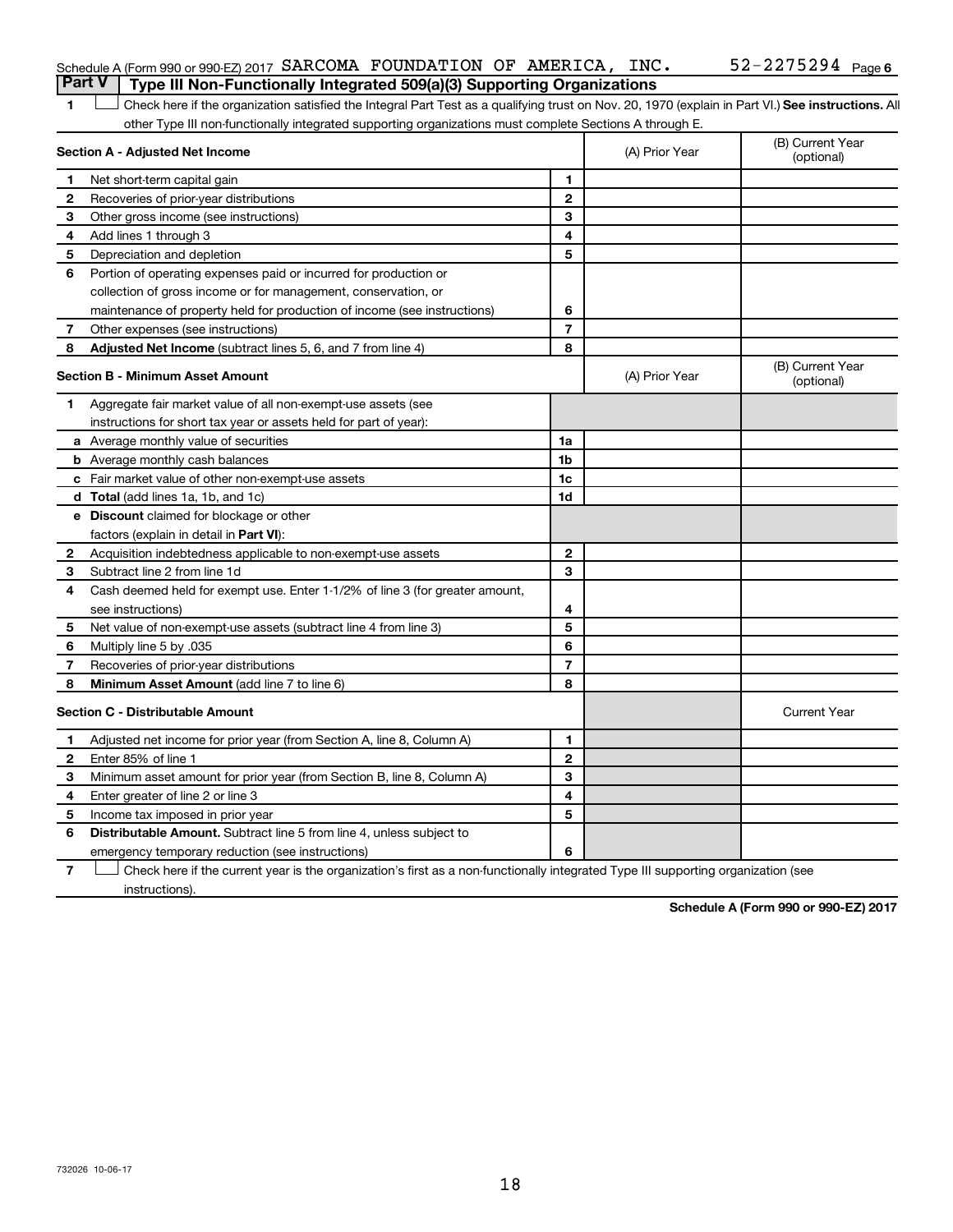#### Schedule A (Form 990 or 990-EZ) 2017 SARCOMA FOUNDATION OF AMERICA, INC  $\bullet$  52-2215294  $\,$  Page SARCOMA FOUNDATION OF AMERICA, INC. 52-2275294

| <b>Part V</b> | Type III Non-Functionally Integrated 509(a)(3) Supporting Organizations (continued)        |                             |                                       |                                                |  |  |  |  |  |
|---------------|--------------------------------------------------------------------------------------------|-----------------------------|---------------------------------------|------------------------------------------------|--|--|--|--|--|
|               | <b>Section D - Distributions</b>                                                           |                             |                                       | <b>Current Year</b>                            |  |  |  |  |  |
| 1             | Amounts paid to supported organizations to accomplish exempt purposes                      |                             |                                       |                                                |  |  |  |  |  |
| $\mathbf{2}$  | Amounts paid to perform activity that directly furthers exempt purposes of supported       |                             |                                       |                                                |  |  |  |  |  |
|               | organizations, in excess of income from activity                                           |                             |                                       |                                                |  |  |  |  |  |
| 3             | Administrative expenses paid to accomplish exempt purposes of supported organizations      |                             |                                       |                                                |  |  |  |  |  |
| 4             | Amounts paid to acquire exempt-use assets                                                  |                             |                                       |                                                |  |  |  |  |  |
| 5             | Qualified set-aside amounts (prior IRS approval required)                                  |                             |                                       |                                                |  |  |  |  |  |
| 6             | Other distributions (describe in <b>Part VI</b> ). See instructions.                       |                             |                                       |                                                |  |  |  |  |  |
| 7             | Total annual distributions. Add lines 1 through 6.                                         |                             |                                       |                                                |  |  |  |  |  |
| 8             | Distributions to attentive supported organizations to which the organization is responsive |                             |                                       |                                                |  |  |  |  |  |
|               | (provide details in Part VI). See instructions.                                            |                             |                                       |                                                |  |  |  |  |  |
| 9             | Distributable amount for 2017 from Section C, line 6                                       |                             |                                       |                                                |  |  |  |  |  |
| 10            | Line 8 amount divided by line 9 amount                                                     |                             |                                       |                                                |  |  |  |  |  |
|               |                                                                                            | (i)                         | (ii)                                  | (iii)                                          |  |  |  |  |  |
|               | Section E - Distribution Allocations (see instructions)                                    | <b>Excess Distributions</b> | <b>Underdistributions</b><br>Pre-2017 | <b>Distributable</b><br><b>Amount for 2017</b> |  |  |  |  |  |
| 1             | Distributable amount for 2017 from Section C, line 6                                       |                             |                                       |                                                |  |  |  |  |  |
| $\mathbf{2}$  | Underdistributions, if any, for years prior to 2017 (reason-                               |                             |                                       |                                                |  |  |  |  |  |
|               | able cause required- explain in Part VI). See instructions.                                |                             |                                       |                                                |  |  |  |  |  |
| 3             | Excess distributions carryover, if any, to 2017                                            |                             |                                       |                                                |  |  |  |  |  |
| a             |                                                                                            |                             |                                       |                                                |  |  |  |  |  |
|               | <b>b</b> From 2013                                                                         |                             |                                       |                                                |  |  |  |  |  |
|               | c From 2014                                                                                |                             |                                       |                                                |  |  |  |  |  |
|               | d From 2015                                                                                |                             |                                       |                                                |  |  |  |  |  |
|               | e From 2016                                                                                |                             |                                       |                                                |  |  |  |  |  |
|               | f Total of lines 3a through e                                                              |                             |                                       |                                                |  |  |  |  |  |
|               | <b>g</b> Applied to underdistributions of prior years                                      |                             |                                       |                                                |  |  |  |  |  |
|               | <b>h</b> Applied to 2017 distributable amount                                              |                             |                                       |                                                |  |  |  |  |  |
| Ť.            | Carryover from 2012 not applied (see instructions)                                         |                             |                                       |                                                |  |  |  |  |  |
|               | Remainder. Subtract lines 3g, 3h, and 3i from 3f.                                          |                             |                                       |                                                |  |  |  |  |  |
| 4             | Distributions for 2017 from Section D,                                                     |                             |                                       |                                                |  |  |  |  |  |
|               | line $7:$                                                                                  |                             |                                       |                                                |  |  |  |  |  |
|               | a Applied to underdistributions of prior years                                             |                             |                                       |                                                |  |  |  |  |  |
|               | <b>b</b> Applied to 2017 distributable amount                                              |                             |                                       |                                                |  |  |  |  |  |
| c             | Remainder. Subtract lines 4a and 4b from 4.                                                |                             |                                       |                                                |  |  |  |  |  |
| 5             | Remaining underdistributions for years prior to 2017, if                                   |                             |                                       |                                                |  |  |  |  |  |
|               | any. Subtract lines 3g and 4a from line 2. For result greater                              |                             |                                       |                                                |  |  |  |  |  |
|               | than zero, explain in Part VI. See instructions.                                           |                             |                                       |                                                |  |  |  |  |  |
| 6             | Remaining underdistributions for 2017. Subtract lines 3h                                   |                             |                                       |                                                |  |  |  |  |  |
|               | and 4b from line 1. For result greater than zero, explain in                               |                             |                                       |                                                |  |  |  |  |  |
|               | <b>Part VI.</b> See instructions.                                                          |                             |                                       |                                                |  |  |  |  |  |
| $\mathbf{7}$  | Excess distributions carryover to 2018. Add lines 3j                                       |                             |                                       |                                                |  |  |  |  |  |
|               | and 4c.                                                                                    |                             |                                       |                                                |  |  |  |  |  |
| 8             | Breakdown of line 7:                                                                       |                             |                                       |                                                |  |  |  |  |  |
|               | a Excess from 2013                                                                         |                             |                                       |                                                |  |  |  |  |  |
|               | <b>b</b> Excess from 2014                                                                  |                             |                                       |                                                |  |  |  |  |  |
|               | c Excess from 2015                                                                         |                             |                                       |                                                |  |  |  |  |  |
|               | d Excess from 2016                                                                         |                             |                                       |                                                |  |  |  |  |  |
|               | e Excess from 2017                                                                         |                             |                                       |                                                |  |  |  |  |  |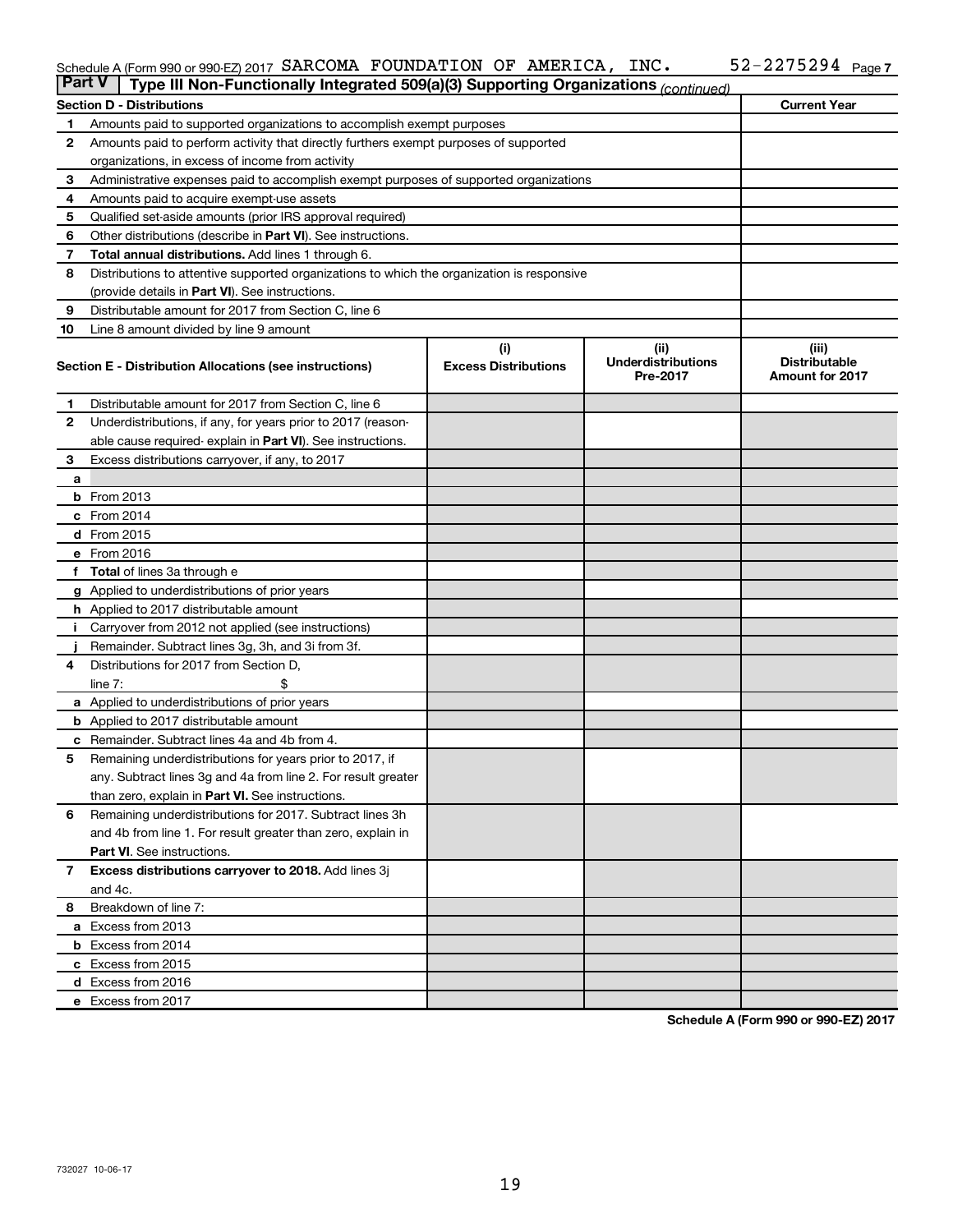|                | Schedule A (Form 990 or 990-EZ) 2017 SARCOMA FOUNDATION OF AMERICA, INC. |                                                                                                                                 |  | 52-2275294 Page 8                                                                                                                                                                                                                                                                                                                                                                                                                 |
|----------------|--------------------------------------------------------------------------|---------------------------------------------------------------------------------------------------------------------------------|--|-----------------------------------------------------------------------------------------------------------------------------------------------------------------------------------------------------------------------------------------------------------------------------------------------------------------------------------------------------------------------------------------------------------------------------------|
| <b>Part VI</b> |                                                                          | Section D, lines 5, 6, and 8; and Part V, Section E, lines 2, 5, and 6. Also complete this part for any additional information. |  | Supplemental Information. Provide the explanations required by Part II, line 10; Part II, line 17a or 17b; Part III, line 12;<br>Part IV, Section A, lines 1, 2, 3b, 3c, 4b, 4c, 5a, 6, 9a, 9b, 9c, 11a, 11b, and 11c; Part IV, Section B, lines 1 and 2; Part IV, Section C,<br>line 1; Part IV, Section D, lines 2 and 3; Part IV, Section E, lines 1c, 2a, 2b, 3a, and 3b; Part V, line 1; Part V, Section B, line 1e; Part V, |
|                | (See instructions.)                                                      |                                                                                                                                 |  |                                                                                                                                                                                                                                                                                                                                                                                                                                   |
|                |                                                                          |                                                                                                                                 |  |                                                                                                                                                                                                                                                                                                                                                                                                                                   |
|                |                                                                          |                                                                                                                                 |  |                                                                                                                                                                                                                                                                                                                                                                                                                                   |
|                |                                                                          |                                                                                                                                 |  |                                                                                                                                                                                                                                                                                                                                                                                                                                   |
|                |                                                                          |                                                                                                                                 |  |                                                                                                                                                                                                                                                                                                                                                                                                                                   |
|                |                                                                          |                                                                                                                                 |  |                                                                                                                                                                                                                                                                                                                                                                                                                                   |
|                |                                                                          |                                                                                                                                 |  |                                                                                                                                                                                                                                                                                                                                                                                                                                   |
|                |                                                                          |                                                                                                                                 |  |                                                                                                                                                                                                                                                                                                                                                                                                                                   |
|                |                                                                          |                                                                                                                                 |  |                                                                                                                                                                                                                                                                                                                                                                                                                                   |
|                |                                                                          |                                                                                                                                 |  |                                                                                                                                                                                                                                                                                                                                                                                                                                   |
|                |                                                                          |                                                                                                                                 |  |                                                                                                                                                                                                                                                                                                                                                                                                                                   |
|                |                                                                          |                                                                                                                                 |  |                                                                                                                                                                                                                                                                                                                                                                                                                                   |
|                |                                                                          |                                                                                                                                 |  |                                                                                                                                                                                                                                                                                                                                                                                                                                   |
|                |                                                                          |                                                                                                                                 |  |                                                                                                                                                                                                                                                                                                                                                                                                                                   |
|                |                                                                          |                                                                                                                                 |  |                                                                                                                                                                                                                                                                                                                                                                                                                                   |
|                |                                                                          |                                                                                                                                 |  |                                                                                                                                                                                                                                                                                                                                                                                                                                   |
|                |                                                                          |                                                                                                                                 |  |                                                                                                                                                                                                                                                                                                                                                                                                                                   |
|                |                                                                          |                                                                                                                                 |  |                                                                                                                                                                                                                                                                                                                                                                                                                                   |
|                |                                                                          |                                                                                                                                 |  |                                                                                                                                                                                                                                                                                                                                                                                                                                   |
|                |                                                                          |                                                                                                                                 |  |                                                                                                                                                                                                                                                                                                                                                                                                                                   |
|                |                                                                          |                                                                                                                                 |  |                                                                                                                                                                                                                                                                                                                                                                                                                                   |
|                |                                                                          |                                                                                                                                 |  |                                                                                                                                                                                                                                                                                                                                                                                                                                   |
|                |                                                                          |                                                                                                                                 |  |                                                                                                                                                                                                                                                                                                                                                                                                                                   |
|                |                                                                          |                                                                                                                                 |  |                                                                                                                                                                                                                                                                                                                                                                                                                                   |
|                |                                                                          |                                                                                                                                 |  |                                                                                                                                                                                                                                                                                                                                                                                                                                   |
|                |                                                                          |                                                                                                                                 |  |                                                                                                                                                                                                                                                                                                                                                                                                                                   |
|                |                                                                          |                                                                                                                                 |  |                                                                                                                                                                                                                                                                                                                                                                                                                                   |
|                |                                                                          |                                                                                                                                 |  |                                                                                                                                                                                                                                                                                                                                                                                                                                   |
|                |                                                                          |                                                                                                                                 |  |                                                                                                                                                                                                                                                                                                                                                                                                                                   |
|                |                                                                          |                                                                                                                                 |  |                                                                                                                                                                                                                                                                                                                                                                                                                                   |
|                |                                                                          |                                                                                                                                 |  |                                                                                                                                                                                                                                                                                                                                                                                                                                   |
|                |                                                                          |                                                                                                                                 |  |                                                                                                                                                                                                                                                                                                                                                                                                                                   |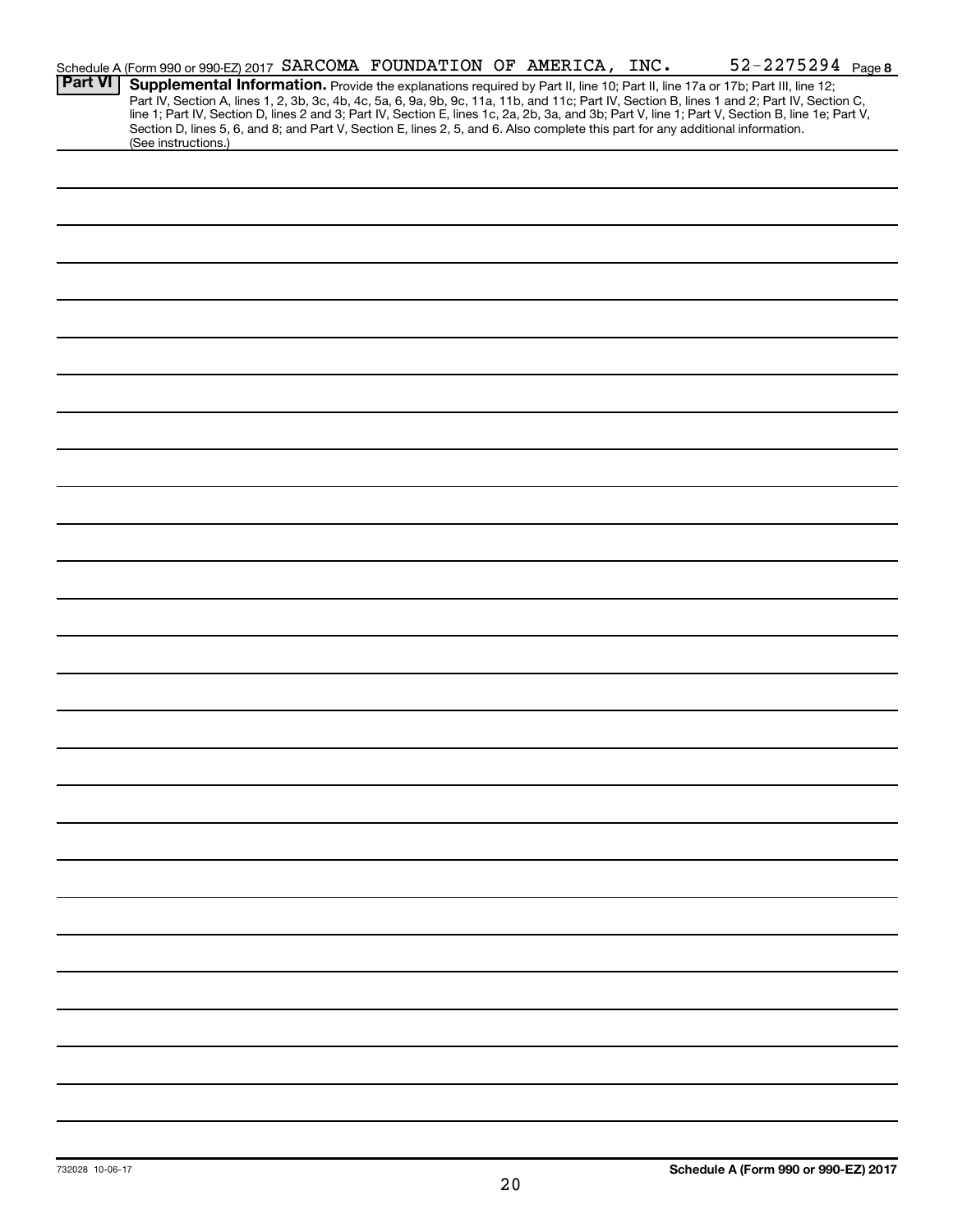| (Form 990 or 990-EZ)                                                                                                                                                                       |                                                                                                                                         | For Organizations Exempt From Income Tax Under section 501(c) and section 527                                                                   |           |                            |                          |                                                  |  |  |  |  |
|--------------------------------------------------------------------------------------------------------------------------------------------------------------------------------------------|-----------------------------------------------------------------------------------------------------------------------------------------|-------------------------------------------------------------------------------------------------------------------------------------------------|-----------|----------------------------|--------------------------|--------------------------------------------------|--|--|--|--|
| Department of the Treasury                                                                                                                                                                 |                                                                                                                                         | Complete if the organization is described below.<br>Attach to Form 990 or Form 990-EZ.                                                          |           |                            |                          | <b>Open to Public</b>                            |  |  |  |  |
| Internal Revenue Service                                                                                                                                                                   |                                                                                                                                         | Go to www.irs.gov/Form990 for instructions and the latest information.                                                                          |           |                            |                          | Inspection                                       |  |  |  |  |
|                                                                                                                                                                                            | If the organization answered "Yes," on Form 990, Part IV, line 3, or Form 990-EZ, Part V, line 46 (Political Campaign Activities), then |                                                                                                                                                 |           |                            |                          |                                                  |  |  |  |  |
|                                                                                                                                                                                            | • Section 501(c)(3) organizations: Complete Parts I-A and B. Do not complete Part I-C.                                                  |                                                                                                                                                 |           |                            |                          |                                                  |  |  |  |  |
|                                                                                                                                                                                            |                                                                                                                                         | • Section 501(c) (other than section 501(c)(3)) organizations: Complete Parts I-A and C below. Do not complete Part I-B.                        |           |                            |                          |                                                  |  |  |  |  |
| • Section 527 organizations: Complete Part I-A only.                                                                                                                                       |                                                                                                                                         |                                                                                                                                                 |           |                            |                          |                                                  |  |  |  |  |
|                                                                                                                                                                                            |                                                                                                                                         | If the organization answered "Yes," on Form 990, Part IV, line 4, or Form 990-EZ, Part VI, line 47 (Lobbying Activities), then                  |           |                            |                          |                                                  |  |  |  |  |
|                                                                                                                                                                                            |                                                                                                                                         | • Section 501(c)(3) organizations that have filed Form 5768 (election under section 501(h)): Complete Part II-A. Do not complete Part II-B.     |           |                            |                          |                                                  |  |  |  |  |
|                                                                                                                                                                                            |                                                                                                                                         | • Section 501(c)(3) organizations that have NOT filed Form 5768 (election under section 501(h)): Complete Part II-B. Do not complete Part II-A. |           |                            |                          |                                                  |  |  |  |  |
| If the organization answered "Yes," on Form 990, Part IV, line 5 (Proxy Tax) (see separate instructions) or Form 990-EZ, Part V, line 35c (Proxy<br>Tax) (see separate instructions), then |                                                                                                                                         |                                                                                                                                                 |           |                            |                          |                                                  |  |  |  |  |
|                                                                                                                                                                                            |                                                                                                                                         | • Section 501(c)(4), (5), or (6) organizations: Complete Part III.                                                                              |           |                            |                          |                                                  |  |  |  |  |
| Name of organization                                                                                                                                                                       |                                                                                                                                         |                                                                                                                                                 |           |                            |                          | <b>Employer identification number</b>            |  |  |  |  |
|                                                                                                                                                                                            |                                                                                                                                         | SARCOMA FOUNDATION OF AMERICA, INC.                                                                                                             |           |                            |                          | 52-2275294                                       |  |  |  |  |
| Part I-A                                                                                                                                                                                   |                                                                                                                                         | Complete if the organization is exempt under section 501(c) or is a section 527 organization.                                                   |           |                            |                          |                                                  |  |  |  |  |
|                                                                                                                                                                                            |                                                                                                                                         |                                                                                                                                                 |           |                            |                          |                                                  |  |  |  |  |
| 1.                                                                                                                                                                                         |                                                                                                                                         | Provide a description of the organization's direct and indirect political campaign activities in Part IV.                                       |           |                            |                          |                                                  |  |  |  |  |
| 2                                                                                                                                                                                          |                                                                                                                                         | Political campaign activity expenditures [11] matter contracts and contracts are political campaign activity expenditures                       |           |                            | $\triangleright$ \$      |                                                  |  |  |  |  |
| 3                                                                                                                                                                                          |                                                                                                                                         | Volunteer hours for political campaign activities [11] www.communicallynews.communicallyness for political campaign activities                  |           |                            |                          |                                                  |  |  |  |  |
|                                                                                                                                                                                            |                                                                                                                                         |                                                                                                                                                 |           |                            |                          |                                                  |  |  |  |  |
| Part I-B                                                                                                                                                                                   |                                                                                                                                         | Complete if the organization is exempt under section 501(c)(3).                                                                                 |           |                            |                          |                                                  |  |  |  |  |
| 1.                                                                                                                                                                                         |                                                                                                                                         |                                                                                                                                                 |           |                            | $\triangleright$ s       |                                                  |  |  |  |  |
| 2                                                                                                                                                                                          |                                                                                                                                         |                                                                                                                                                 |           |                            |                          |                                                  |  |  |  |  |
| З                                                                                                                                                                                          |                                                                                                                                         |                                                                                                                                                 |           |                            |                          | Yes<br><b>No</b>                                 |  |  |  |  |
|                                                                                                                                                                                            |                                                                                                                                         |                                                                                                                                                 |           |                            |                          | <b>Yes</b><br>No                                 |  |  |  |  |
| <b>b</b> If "Yes," describe in Part IV.                                                                                                                                                    |                                                                                                                                         | Part I-C Complete if the organization is exempt under section 501(c), except section 501(c)(3).                                                 |           |                            |                          |                                                  |  |  |  |  |
| 1.                                                                                                                                                                                         |                                                                                                                                         | Enter the amount directly expended by the filing organization for section 527 exempt function activities                                        |           |                            | $\blacktriangleright$ \$ |                                                  |  |  |  |  |
| 2                                                                                                                                                                                          |                                                                                                                                         | Enter the amount of the filing organization's funds contributed to other organizations for section 527                                          |           |                            |                          |                                                  |  |  |  |  |
|                                                                                                                                                                                            |                                                                                                                                         | exempt function activities entertainment and activities of the contract of the contract of the contract of the                                  |           |                            | $\triangleright$ \$      |                                                  |  |  |  |  |
| З                                                                                                                                                                                          |                                                                                                                                         | Total exempt function expenditures. Add lines 1 and 2. Enter here and on Form 1120-POL,                                                         |           |                            |                          |                                                  |  |  |  |  |
|                                                                                                                                                                                            |                                                                                                                                         |                                                                                                                                                 |           |                            | $\blacktriangleright$ \$ |                                                  |  |  |  |  |
| 4                                                                                                                                                                                          |                                                                                                                                         |                                                                                                                                                 |           |                            |                          | Yes<br>No                                        |  |  |  |  |
| 5                                                                                                                                                                                          |                                                                                                                                         | Enter the names, addresses and employer identification number (EIN) of all section 527 political organizations to which the filing organization |           |                            |                          |                                                  |  |  |  |  |
|                                                                                                                                                                                            |                                                                                                                                         | made payments. For each organization listed, enter the amount paid from the filing organization's funds. Also enter the amount of political     |           |                            |                          |                                                  |  |  |  |  |
|                                                                                                                                                                                            |                                                                                                                                         | contributions received that were promptly and directly delivered to a separate political organization, such as a separate segregated fund or a  |           |                            |                          |                                                  |  |  |  |  |
|                                                                                                                                                                                            |                                                                                                                                         | political action committee (PAC). If additional space is needed, provide information in Part IV.                                                |           |                            |                          |                                                  |  |  |  |  |
| (a) Name                                                                                                                                                                                   |                                                                                                                                         | (b) Address                                                                                                                                     | $(c)$ EIN | (d) Amount paid from       |                          | (e) Amount of political                          |  |  |  |  |
|                                                                                                                                                                                            |                                                                                                                                         |                                                                                                                                                 |           | filing organization's      |                          | contributions received and                       |  |  |  |  |
|                                                                                                                                                                                            |                                                                                                                                         |                                                                                                                                                 |           | funds. If none, enter -0-. |                          | promptly and directly<br>delivered to a separate |  |  |  |  |
|                                                                                                                                                                                            |                                                                                                                                         |                                                                                                                                                 |           |                            |                          | political organization.                          |  |  |  |  |
|                                                                                                                                                                                            |                                                                                                                                         |                                                                                                                                                 |           |                            |                          | If none, enter -0-.                              |  |  |  |  |
|                                                                                                                                                                                            |                                                                                                                                         |                                                                                                                                                 |           |                            |                          |                                                  |  |  |  |  |
|                                                                                                                                                                                            |                                                                                                                                         |                                                                                                                                                 |           |                            |                          |                                                  |  |  |  |  |
|                                                                                                                                                                                            |                                                                                                                                         |                                                                                                                                                 |           |                            |                          |                                                  |  |  |  |  |
|                                                                                                                                                                                            |                                                                                                                                         |                                                                                                                                                 |           |                            |                          |                                                  |  |  |  |  |
|                                                                                                                                                                                            |                                                                                                                                         |                                                                                                                                                 |           |                            |                          |                                                  |  |  |  |  |
|                                                                                                                                                                                            |                                                                                                                                         |                                                                                                                                                 |           |                            |                          |                                                  |  |  |  |  |
|                                                                                                                                                                                            |                                                                                                                                         |                                                                                                                                                 |           |                            |                          |                                                  |  |  |  |  |
|                                                                                                                                                                                            |                                                                                                                                         |                                                                                                                                                 |           |                            |                          |                                                  |  |  |  |  |

**Political Campaign and Lobbying Activities** 

732041 11-09-17

**SCHEDULE C**

OMB No. 1545-0047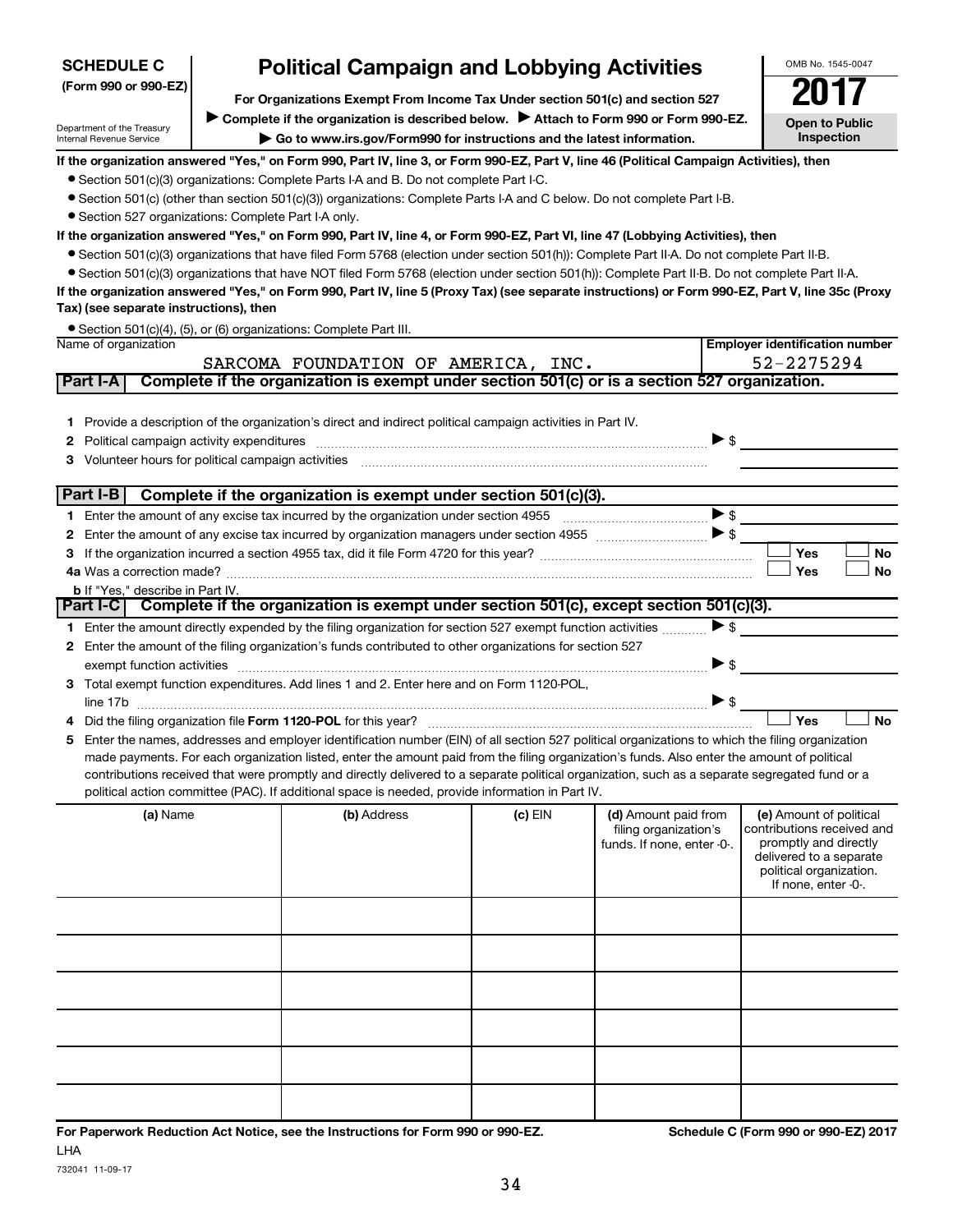| Schedule C (Form 990 or 990-EZ) 2017 SARCOMA FOUNDATION OF AMERICA, INC.<br>Complete if the organization is exempt under section 501(c)(3) and filed Form 5768 (election under<br>Part II-A<br>section 501(h)). |                                                       |                                                                                                                                   |            |                                        | 52-2275294 Page 2              |
|-----------------------------------------------------------------------------------------------------------------------------------------------------------------------------------------------------------------|-------------------------------------------------------|-----------------------------------------------------------------------------------------------------------------------------------|------------|----------------------------------------|--------------------------------|
| A Check $\blacktriangleright$                                                                                                                                                                                   |                                                       | if the filing organization belongs to an affiliated group (and list in Part IV each affiliated group member's name, address, EIN, |            |                                        |                                |
|                                                                                                                                                                                                                 | expenses, and share of excess lobbying expenditures). |                                                                                                                                   |            |                                        |                                |
| <b>B</b> Check $\blacktriangleright$                                                                                                                                                                            |                                                       | if the filing organization checked box A and "limited control" provisions apply.                                                  |            |                                        |                                |
|                                                                                                                                                                                                                 | <b>Limits on Lobbying Expenditures</b>                | (The term "expenditures" means amounts paid or incurred.)                                                                         |            | (a) Filing<br>organization's<br>totals | (b) Affiliated group<br>totals |
| 1a Total lobbying expenditures to influence public opinion (grass roots lobbying)                                                                                                                               |                                                       |                                                                                                                                   |            | 1,119.                                 |                                |
| <b>b</b> Total lobbying expenditures to influence a legislative body (direct lobbying)                                                                                                                          |                                                       |                                                                                                                                   |            | 3,443.                                 |                                |
|                                                                                                                                                                                                                 |                                                       |                                                                                                                                   |            | 4,562.                                 |                                |
| d Other exempt purpose expenditures                                                                                                                                                                             |                                                       |                                                                                                                                   |            | 1,928,328.                             |                                |
|                                                                                                                                                                                                                 |                                                       |                                                                                                                                   |            | 1,932,890.                             |                                |
| f Lobbying nontaxable amount. Enter the amount from the following table in both columns.                                                                                                                        |                                                       |                                                                                                                                   |            | 246, 645.                              |                                |
| If the amount on line 1e, column $(a)$ or $(b)$ is:                                                                                                                                                             |                                                       | The lobbying nontaxable amount is:                                                                                                |            |                                        |                                |
| Not over \$500,000                                                                                                                                                                                              |                                                       | 20% of the amount on line 1e.                                                                                                     |            |                                        |                                |
| Over \$500,000 but not over \$1,000,000                                                                                                                                                                         |                                                       | \$100,000 plus 15% of the excess over \$500,000.                                                                                  |            |                                        |                                |
| Over \$1,000,000 but not over \$1,500,000                                                                                                                                                                       |                                                       | \$175,000 plus 10% of the excess over \$1,000,000                                                                                 |            |                                        |                                |
| Over \$1,500,000 but not over \$17,000,000                                                                                                                                                                      |                                                       | \$225,000 plus 5% of the excess over \$1,500,000.                                                                                 |            |                                        |                                |
| Over \$17,000,000                                                                                                                                                                                               | \$1,000,000.                                          |                                                                                                                                   |            |                                        |                                |
|                                                                                                                                                                                                                 |                                                       |                                                                                                                                   |            |                                        |                                |
| g Grassroots nontaxable amount (enter 25% of line 1f)                                                                                                                                                           |                                                       |                                                                                                                                   |            | 61,661.                                |                                |
| h Subtract line 1g from line 1a. If zero or less, enter -0-                                                                                                                                                     |                                                       |                                                                                                                                   |            | $\overline{0}$ .                       |                                |
| i Subtract line 1f from line 1c. If zero or less, enter -0-                                                                                                                                                     |                                                       |                                                                                                                                   |            |                                        |                                |
|                                                                                                                                                                                                                 |                                                       |                                                                                                                                   |            | 0.                                     |                                |
| If there is an amount other than zero on either line 1h or line 1i, did the organization file Form 4720                                                                                                         |                                                       |                                                                                                                                   |            |                                        |                                |
| reporting section 4911 tax for this year?                                                                                                                                                                       |                                                       |                                                                                                                                   |            |                                        | Yes<br>No                      |
| (Some organizations that made a section 501(h) election do not have to complete all of the five columns below.                                                                                                  |                                                       | 4-Year Averaging Period Under section 501(h)<br>See the separate instructions for lines 2a through 2f.)                           |            |                                        |                                |
|                                                                                                                                                                                                                 |                                                       | Lobbying Expenditures During 4-Year Averaging Period                                                                              |            |                                        |                                |
| Calendar year<br>(or fiscal year beginning in)                                                                                                                                                                  | (a) 2014                                              | $(b)$ 2015                                                                                                                        | $(c)$ 2016 | $(d)$ 2017                             | (e) Total                      |
| 2a Lobbying nontaxable amount                                                                                                                                                                                   | 256,290.                                              | 238,110.                                                                                                                          | 239,320.   | 246,645.                               | 980,365.                       |
| <b>b</b> Lobbying ceiling amount<br>(150% of line 2a, column(e))                                                                                                                                                |                                                       |                                                                                                                                   |            |                                        | 1,470,548.                     |
| c Total lobbying expenditures                                                                                                                                                                                   | 4,902.                                                | 5,956.                                                                                                                            | 8,597.     | 4,562.                                 | 24,017.                        |
|                                                                                                                                                                                                                 |                                                       | 59,528.                                                                                                                           |            |                                        |                                |
| d Grassroots nontaxable amount                                                                                                                                                                                  | 64,073.                                               |                                                                                                                                   | 59,830.    | 61,661.                                | 245,092.                       |
| e Grassroots ceiling amount<br>(150% of line 2d, column (e))                                                                                                                                                    |                                                       |                                                                                                                                   |            |                                        | 367,638.                       |

**Schedule C (Form 990 or 990-EZ) 2017**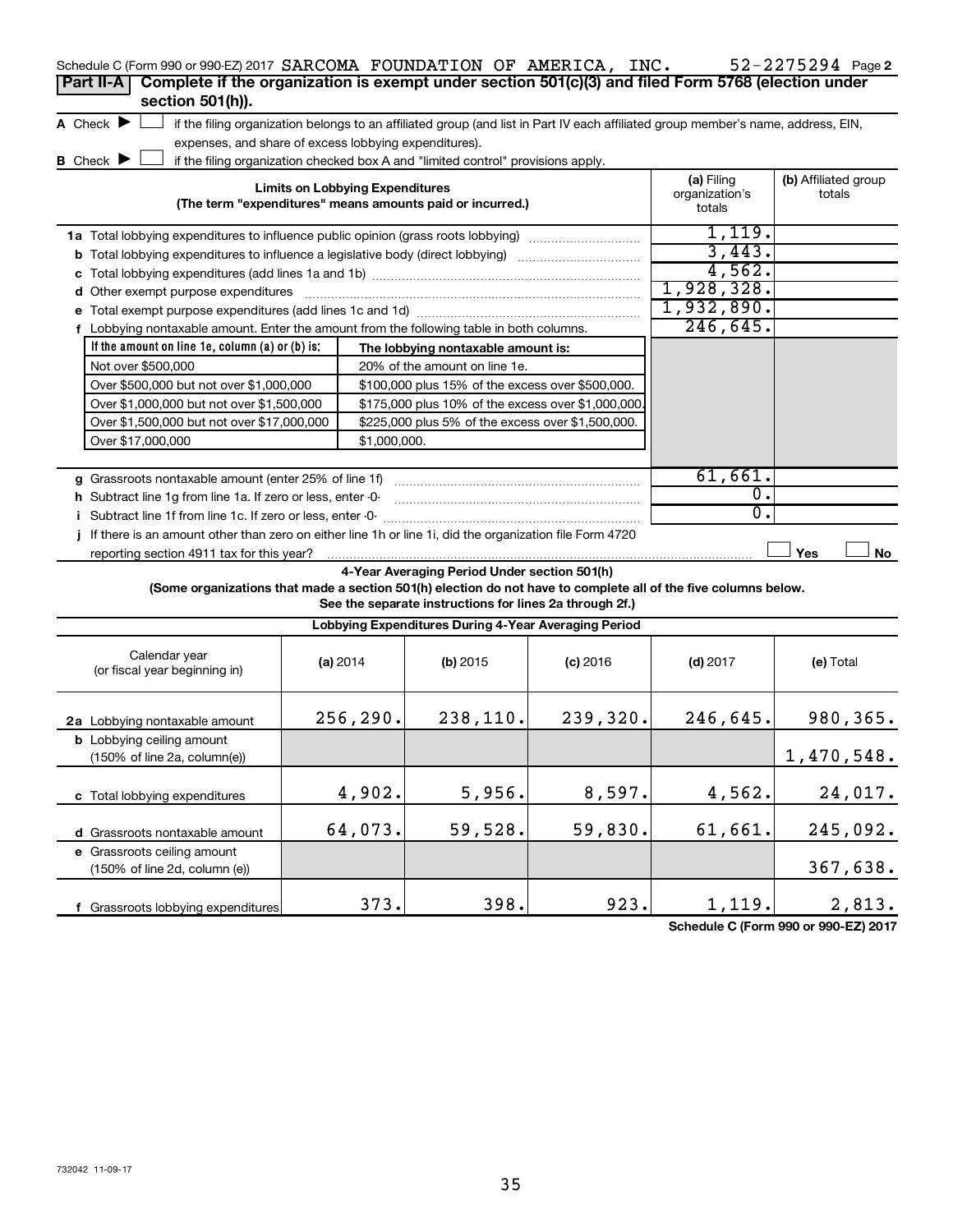#### 52-2275294 Page 3 Schedule C (Form 990 or 990-EZ) 2017  $SARCOMA$   ${\bf FOUNDATION}$  OF  $AMERICA$ ,  $INC$   $300$   $2275294$  Page **Part II-B Complete if the organization is exempt under section 501(c)(3) and has NOT filed Form 5768**

### **(election under section 501(h)).**

| For each "Yes," response on lines 1a through 1i below, provide in Part IV a detailed description |                                                                                                                                                                                                                                     | (a)        |                | (b)    |    |
|--------------------------------------------------------------------------------------------------|-------------------------------------------------------------------------------------------------------------------------------------------------------------------------------------------------------------------------------------|------------|----------------|--------|----|
|                                                                                                  | of the lobbying activity.                                                                                                                                                                                                           | <b>Yes</b> | No.            | Amount |    |
| 1.                                                                                               | During the year, did the filing organization attempt to influence foreign, national, state or<br>local legislation, including any attempt to influence public opinion on a legislative matter<br>or referendum, through the use of: |            |                |        |    |
|                                                                                                  | <b>b</b> Paid staff or management (include compensation in expenses reported on lines 1c through 1i)?                                                                                                                               |            |                |        |    |
|                                                                                                  |                                                                                                                                                                                                                                     |            |                |        |    |
|                                                                                                  |                                                                                                                                                                                                                                     |            |                |        |    |
|                                                                                                  |                                                                                                                                                                                                                                     |            |                |        |    |
|                                                                                                  |                                                                                                                                                                                                                                     |            |                |        |    |
|                                                                                                  | g Direct contact with legislators, their staffs, government officials, or a legislative body?                                                                                                                                       |            |                |        |    |
|                                                                                                  | h Rallies, demonstrations, seminars, conventions, speeches, lectures, or any similar means?                                                                                                                                         |            |                |        |    |
|                                                                                                  | <b>i</b> Other activities?                                                                                                                                                                                                          |            |                |        |    |
|                                                                                                  |                                                                                                                                                                                                                                     |            |                |        |    |
|                                                                                                  | 2a Did the activities in line 1 cause the organization to be not described in section 501(c)(3)?                                                                                                                                    |            |                |        |    |
|                                                                                                  |                                                                                                                                                                                                                                     |            |                |        |    |
|                                                                                                  | c If "Yes," enter the amount of any tax incurred by organization managers under section 4912                                                                                                                                        |            |                |        |    |
|                                                                                                  | d If the filing organization incurred a section 4912 tax, did it file Form 4720 for this year?                                                                                                                                      |            |                |        |    |
|                                                                                                  | Part III-A Complete if the organization is exempt under section 501(c)(4), section 501(c)(5), or section                                                                                                                            |            |                |        |    |
|                                                                                                  | $501(c)(6)$ .                                                                                                                                                                                                                       |            |                |        |    |
|                                                                                                  |                                                                                                                                                                                                                                     |            |                | Yes    | No |
| 1                                                                                                |                                                                                                                                                                                                                                     |            | $\mathbf{1}$   |        |    |
| $\mathbf{2}$                                                                                     |                                                                                                                                                                                                                                     |            | $\mathbf{2}$   |        |    |
| 3                                                                                                | Did the organization agree to carry over lobbying and political campaign activity expenditures from the prior year?                                                                                                                 |            | 3              |        |    |
|                                                                                                  | Part III-B Complete if the organization is exempt under section 501(c)(4), section 501(c)(5), or section<br>501(c)(6) and if either (a) BOTH Part III-A, lines 1 and 2, are answered "No," OR (b) Part III-A, line 3, is            |            |                |        |    |
|                                                                                                  | answered "Yes."                                                                                                                                                                                                                     |            |                |        |    |
| 1.                                                                                               |                                                                                                                                                                                                                                     |            | 1              |        |    |
| $\mathbf{2}$                                                                                     | Section 162(e) nondeductible lobbying and political expenditures (do not include amounts of political                                                                                                                               |            |                |        |    |
|                                                                                                  | expenses for which the section 527(f) tax was paid).                                                                                                                                                                                |            |                |        |    |
|                                                                                                  |                                                                                                                                                                                                                                     |            | 2a             |        |    |
|                                                                                                  | b Carryover from last year manufactured and content to content the content of the content of the content of the content of the content of the content of the content of the content of the content of the content of the conte      |            | 2 <sub>b</sub> |        |    |
|                                                                                                  |                                                                                                                                                                                                                                     |            | 2c             |        |    |
| З                                                                                                |                                                                                                                                                                                                                                     |            | 3              |        |    |
| 4                                                                                                | If notices were sent and the amount on line 2c exceeds the amount on line 3, what portion of the excess                                                                                                                             |            |                |        |    |
|                                                                                                  | does the organization agree to carryover to the reasonable estimate of nondeductible lobbying and political                                                                                                                         |            |                |        |    |
|                                                                                                  |                                                                                                                                                                                                                                     |            | 4              |        |    |
| 5                                                                                                |                                                                                                                                                                                                                                     |            | 5              |        |    |
|                                                                                                  | <b>Part IV</b><br><b>Supplemental Information</b>                                                                                                                                                                                   |            |                |        |    |
|                                                                                                  | Provide the descriptions required for Part I-A, line 1; Part I-B, line 4; Part I-C, line 5; Part II-A (affiliated group list); Part II-A, lines 1 and 2 (see                                                                        |            |                |        |    |

instructions); and Part II-B, line 1. Also, complete this part for any additional information.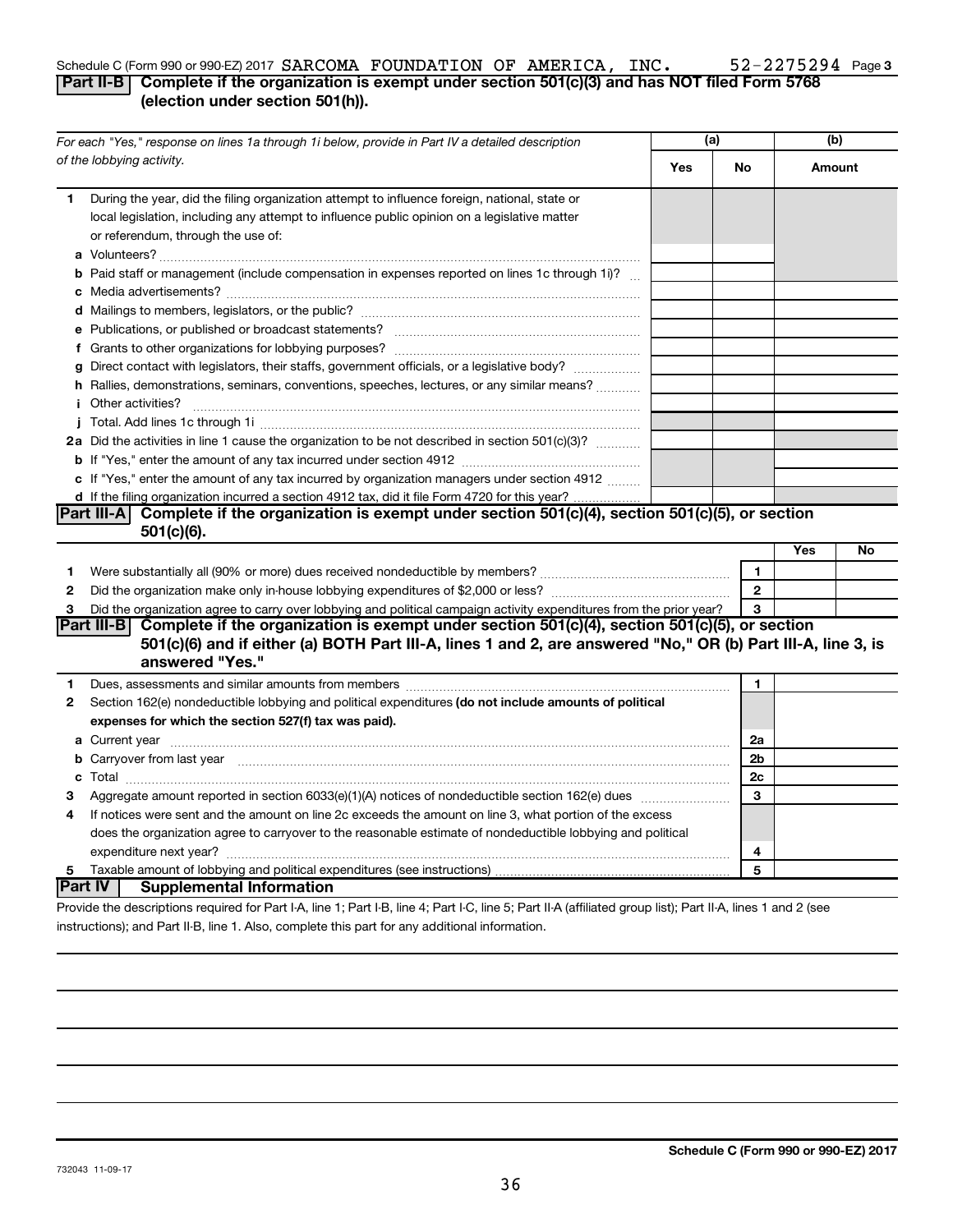| <b>SCHEDULE D</b> |  |
|-------------------|--|
|-------------------|--|

| (Form 990) |  |
|------------|--|
|------------|--|

# **SCHEDULE D Supplemental Financial Statements**<br> **Form 990 2017**<br> **Part IV** line 6.7.8.9.10, 11a, 11b, 11d, 11d, 11d, 11d, 11d, 12a, 0r, 12b

**(Form 990) | Complete if the organization answered "Yes" on Form 990, Part IV, line 6, 7, 8, 9, 10, 11a, 11b, 11c, 11d, 11e, 11f, 12a, or 12b.**



Department of the Treasury Internal Revenue Service

**| Attach to Form 990. |Go to www.irs.gov/Form990 for instructions and the latest information.**

|         | Name of the organization                                                                                                                                   |                         | <b>Employer identification number</b>              |
|---------|------------------------------------------------------------------------------------------------------------------------------------------------------------|-------------------------|----------------------------------------------------|
|         | SARCOMA FOUNDATION OF AMERICA, INC.                                                                                                                        |                         | 52-2275294                                         |
| Part I  | Organizations Maintaining Donor Advised Funds or Other Similar Funds or Accounts. Complete if the                                                          |                         |                                                    |
|         | organization answered "Yes" on Form 990, Part IV, line 6.                                                                                                  | (a) Donor advised funds | (b) Funds and other accounts                       |
|         |                                                                                                                                                            |                         |                                                    |
| 1.      |                                                                                                                                                            |                         |                                                    |
| 2       | Aggregate value of contributions to (during year)                                                                                                          |                         |                                                    |
| З       | Aggregate value of grants from (during year)                                                                                                               |                         |                                                    |
| 4       |                                                                                                                                                            |                         |                                                    |
| 5       | Did the organization inform all donors and donor advisors in writing that the assets held in donor advised funds                                           |                         |                                                    |
|         |                                                                                                                                                            |                         | Yes<br>No                                          |
| 6       | Did the organization inform all grantees, donors, and donor advisors in writing that grant funds can be used only                                          |                         |                                                    |
|         | for charitable purposes and not for the benefit of the donor or donor advisor, or for any other purpose conferring                                         |                         |                                                    |
|         | impermissible private benefit?                                                                                                                             |                         | Yes<br>No                                          |
| Part II | Conservation Easements. Complete if the organization answered "Yes" on Form 990, Part IV, line 7.                                                          |                         |                                                    |
| 1.      | Purpose(s) of conservation easements held by the organization (check all that apply).                                                                      |                         |                                                    |
|         | Preservation of land for public use (e.g., recreation or education)                                                                                        |                         | Preservation of a historically important land area |
|         | Protection of natural habitat                                                                                                                              |                         | Preservation of a certified historic structure     |
|         | Preservation of open space                                                                                                                                 |                         |                                                    |
| 2       | Complete lines 2a through 2d if the organization held a qualified conservation contribution in the form of a conservation easement on the last             |                         |                                                    |
|         | day of the tax year.                                                                                                                                       |                         | Held at the End of the Tax Year                    |
|         |                                                                                                                                                            |                         | 2a                                                 |
|         | Total acreage restricted by conservation easements                                                                                                         |                         | 2 <sub>b</sub>                                     |
|         |                                                                                                                                                            |                         | 2c                                                 |
|         | d Number of conservation easements included in (c) acquired after 7/25/06, and not on a historic structure                                                 |                         |                                                    |
|         |                                                                                                                                                            |                         | 2d                                                 |
| З       | Number of conservation easements modified, transferred, released, extinguished, or terminated by the organization during the tax                           |                         |                                                    |
|         | year                                                                                                                                                       |                         |                                                    |
| 4       | Number of states where property subject to conservation easement is located >                                                                              |                         |                                                    |
| 5       | Does the organization have a written policy regarding the periodic monitoring, inspection, handling of                                                     |                         |                                                    |
|         | violations, and enforcement of the conservation easements it holds?                                                                                        |                         | Yes<br>No                                          |
| 6       | Staff and volunteer hours devoted to monitoring, inspecting, handling of violations, and enforcing conservation easements during the year                  |                         |                                                    |
|         | Amount of expenses incurred in monitoring, inspecting, handling of violations, and enforcing conservation easements during the year                        |                         |                                                    |
| 7       | ▶ \$                                                                                                                                                       |                         |                                                    |
| 8       | Does each conservation easement reported on line 2(d) above satisfy the requirements of section 170(h)(4)(B)(i)                                            |                         |                                                    |
|         |                                                                                                                                                            |                         | Yes<br>No                                          |
| 9       | In Part XIII, describe how the organization reports conservation easements in its revenue and expense statement, and balance sheet, and                    |                         |                                                    |
|         | include, if applicable, the text of the footnote to the organization's financial statements that describes the organization's accounting for               |                         |                                                    |
|         | conservation easements.                                                                                                                                    |                         |                                                    |
|         | Organizations Maintaining Collections of Art, Historical Treasures, or Other Similar Assets.<br>Part III                                                   |                         |                                                    |
|         | Complete if the organization answered "Yes" on Form 990, Part IV, line 8.                                                                                  |                         |                                                    |
|         | 1a If the organization elected, as permitted under SFAS 116 (ASC 958), not to report in its revenue statement and balance sheet works of art,              |                         |                                                    |
|         | historical treasures, or other similar assets held for public exhibition, education, or research in furtherance of public service, provide, in Part XIII,  |                         |                                                    |
|         | the text of the footnote to its financial statements that describes these items.                                                                           |                         |                                                    |
|         | <b>b</b> If the organization elected, as permitted under SFAS 116 (ASC 958), to report in its revenue statement and balance sheet works of art, historical |                         |                                                    |
|         | treasures, or other similar assets held for public exhibition, education, or research in furtherance of public service, provide the following amounts      |                         |                                                    |
|         | relating to these items:                                                                                                                                   |                         |                                                    |
|         |                                                                                                                                                            |                         |                                                    |
|         | (ii) Assets included in Form 990, Part X                                                                                                                   |                         | $\blacktriangleright$ s                            |
| 2       | If the organization received or held works of art, historical treasures, or other similar assets for financial gain, provide                               |                         |                                                    |
|         | the following amounts required to be reported under SFAS 116 (ASC 958) relating to these items:                                                            |                         |                                                    |
| а       |                                                                                                                                                            |                         | $\blacktriangleright$ \$                           |
|         |                                                                                                                                                            |                         | $\blacktriangleright$ s                            |
|         |                                                                                                                                                            |                         |                                                    |

732051 10-09-17 **For Paperwork Reduction Act Notice, see the Instructions for Form 990. Schedule D (Form 990) 2017** LHA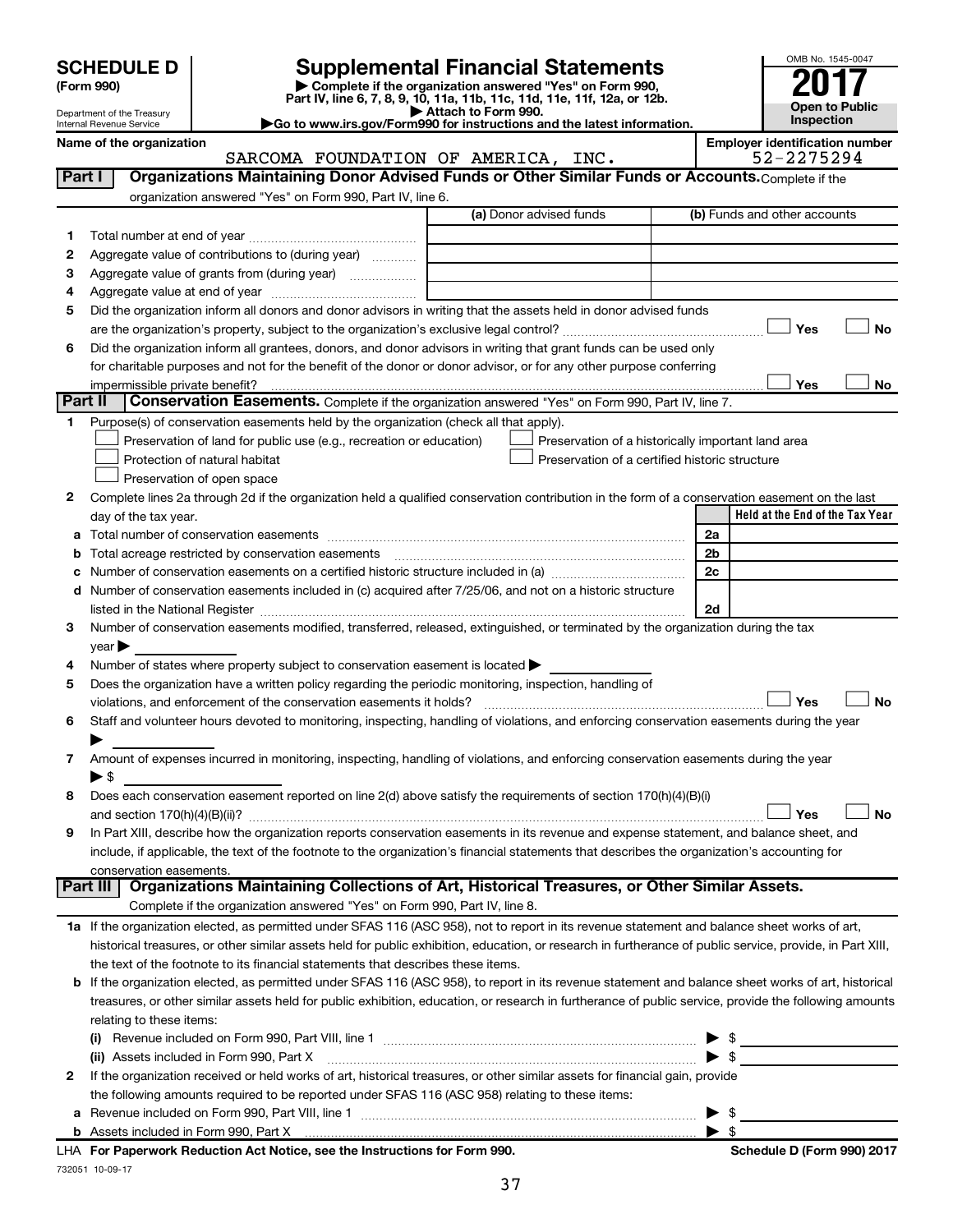|        | Schedule D (Form 990) 2017<br>Part III                                                                                                                                                                                         | SARCOMA FOUNDATION OF AMERICA, INC.     |   |                |                                                         |                                 |                | 52-2275294 Page 2   |
|--------|--------------------------------------------------------------------------------------------------------------------------------------------------------------------------------------------------------------------------------|-----------------------------------------|---|----------------|---------------------------------------------------------|---------------------------------|----------------|---------------------|
|        | Organizations Maintaining Collections of Art, Historical Treasures, or Other Similar Assets (continued)                                                                                                                        |                                         |   |                |                                                         |                                 |                |                     |
| 3      | Using the organization's acquisition, accession, and other records, check any of the following that are a significant use of its collection items<br>(check all that apply):                                                   |                                         |   |                |                                                         |                                 |                |                     |
| a      | Public exhibition                                                                                                                                                                                                              |                                         |   |                | Loan or exchange programs                               |                                 |                |                     |
| b      | Scholarly research                                                                                                                                                                                                             |                                         |   | Other          |                                                         |                                 |                |                     |
| c      | Preservation for future generations                                                                                                                                                                                            |                                         |   |                |                                                         |                                 |                |                     |
| 4      | Provide a description of the organization's collections and explain how they further the organization's exempt purpose in Part XIII.                                                                                           |                                         |   |                |                                                         |                                 |                |                     |
| 5      | During the year, did the organization solicit or receive donations of art, historical treasures, or other similar assets                                                                                                       |                                         |   |                |                                                         |                                 |                |                     |
|        |                                                                                                                                                                                                                                |                                         |   |                |                                                         |                                 | Yes            | No                  |
|        | Part IV<br><b>Escrow and Custodial Arrangements.</b> Complete if the organization answered "Yes" on Form 990, Part IV, line 9, or                                                                                              |                                         |   |                |                                                         |                                 |                |                     |
|        | reported an amount on Form 990, Part X, line 21.                                                                                                                                                                               |                                         |   |                |                                                         |                                 |                |                     |
|        | 1a Is the organization an agent, trustee, custodian or other intermediary for contributions or other assets not included                                                                                                       |                                         |   |                |                                                         |                                 |                |                     |
|        |                                                                                                                                                                                                                                |                                         |   |                |                                                         |                                 | Yes            | No                  |
|        | b If "Yes," explain the arrangement in Part XIII and complete the following table:                                                                                                                                             |                                         |   |                |                                                         |                                 |                |                     |
|        |                                                                                                                                                                                                                                |                                         |   |                |                                                         |                                 | Amount         |                     |
|        | c Beginning balance measurements and the contract of the contract of the contract of the contract of the contract of the contract of the contract of the contract of the contract of the contract of the contract of the contr |                                         |   |                |                                                         | 1c                              |                |                     |
|        |                                                                                                                                                                                                                                |                                         |   |                |                                                         | 1d                              |                |                     |
| е      | Distributions during the year manufactured and an account of the year manufactured and the year manufactured and the year manufactured and the year manufactured and the year manufactured and the year manufactured and the y |                                         |   |                |                                                         | 1e                              |                |                     |
| f.     |                                                                                                                                                                                                                                |                                         |   |                |                                                         | 1f                              |                |                     |
|        | 2a Did the organization include an amount on Form 990, Part X, line 21, for escrow or custodial account liability?                                                                                                             |                                         |   |                |                                                         | .                               | Yes            | No                  |
|        | <b>b</b> If "Yes," explain the arrangement in Part XIII. Check here if the explanation has been provided on Part XIII                                                                                                          |                                         |   |                |                                                         |                                 |                |                     |
| Part V | Endowment Funds. Complete if the organization answered "Yes" on Form 990, Part IV, line 10.                                                                                                                                    |                                         |   |                |                                                         |                                 |                |                     |
|        |                                                                                                                                                                                                                                | (a) Current year                        |   | (b) Prior year | (c) Two years back $\vert$ (d) Three years back $\vert$ |                                 |                | (e) Four years back |
|        | <b>1a</b> Beginning of year balance                                                                                                                                                                                            | 0.                                      |   |                |                                                         |                                 |                |                     |
| b      |                                                                                                                                                                                                                                | 270,676.                                |   |                |                                                         |                                 |                |                     |
| с      | Net investment earnings, gains, and losses                                                                                                                                                                                     | 2,531.                                  |   |                |                                                         |                                 |                |                     |
| d      | Grants or scholarships                                                                                                                                                                                                         |                                         |   |                |                                                         |                                 |                |                     |
|        | e Other expenditures for facilities                                                                                                                                                                                            |                                         |   |                |                                                         |                                 |                |                     |
|        | and programs                                                                                                                                                                                                                   |                                         |   |                |                                                         |                                 |                |                     |
| t.     | Administrative expenses                                                                                                                                                                                                        | 273, 207.                               |   |                |                                                         |                                 |                |                     |
| g      | Provide the estimated percentage of the current year end balance (line 1g, column (a)) held as:                                                                                                                                |                                         |   |                |                                                         |                                 |                |                     |
| 2<br>а | Board designated or quasi-endowment                                                                                                                                                                                            | 63.00                                   | % |                |                                                         |                                 |                |                     |
| b      | Permanent endowment                                                                                                                                                                                                            | %                                       |   |                |                                                         |                                 |                |                     |
|        | <b>c</b> Temporarily restricted endowment $\blacktriangleright$                                                                                                                                                                | 37.00<br>%                              |   |                |                                                         |                                 |                |                     |
|        | The percentages on lines 2a, 2b, and 2c should equal 100%.                                                                                                                                                                     |                                         |   |                |                                                         |                                 |                |                     |
|        | 3a Are there endowment funds not in the possession of the organization that are held and administered for the organization                                                                                                     |                                         |   |                |                                                         |                                 |                |                     |
|        | by:                                                                                                                                                                                                                            |                                         |   |                |                                                         |                                 |                | Yes<br>No           |
|        | (i)                                                                                                                                                                                                                            |                                         |   |                |                                                         |                                 | 3a(i)          | х                   |
|        |                                                                                                                                                                                                                                |                                         |   |                |                                                         |                                 | 3a(ii)         | X                   |
|        |                                                                                                                                                                                                                                |                                         |   |                |                                                         |                                 | 3b             |                     |
| 4      | Describe in Part XIII the intended uses of the organization's endowment funds.                                                                                                                                                 |                                         |   |                |                                                         |                                 |                |                     |
|        | <b>Part VI</b><br>  Land, Buildings, and Equipment.                                                                                                                                                                            |                                         |   |                |                                                         |                                 |                |                     |
|        | Complete if the organization answered "Yes" on Form 990, Part IV, line 11a. See Form 990, Part X, line 10.                                                                                                                     |                                         |   |                |                                                         |                                 |                |                     |
|        | Description of property                                                                                                                                                                                                        | (a) Cost or other<br>basis (investment) |   | basis (other)  | (b) Cost or other                                       | (c) Accumulated<br>depreciation | (d) Book value |                     |
|        |                                                                                                                                                                                                                                |                                         |   |                |                                                         |                                 |                |                     |
| b      |                                                                                                                                                                                                                                |                                         |   |                |                                                         |                                 |                |                     |
|        |                                                                                                                                                                                                                                |                                         |   |                |                                                         |                                 |                |                     |
| d      |                                                                                                                                                                                                                                |                                         |   |                | 30,651.                                                 | 19,641.                         |                | 11,010.             |
|        |                                                                                                                                                                                                                                |                                         |   |                | 52,443.                                                 | 19,213.                         |                | 33,230.             |
|        | Total. Add lines 1a through 1e. (Column (d) must equal Form 990, Part X, column (B), line 10c.)                                                                                                                                |                                         |   |                |                                                         |                                 |                | 44,240.             |

**Schedule D (Form 990) 2017**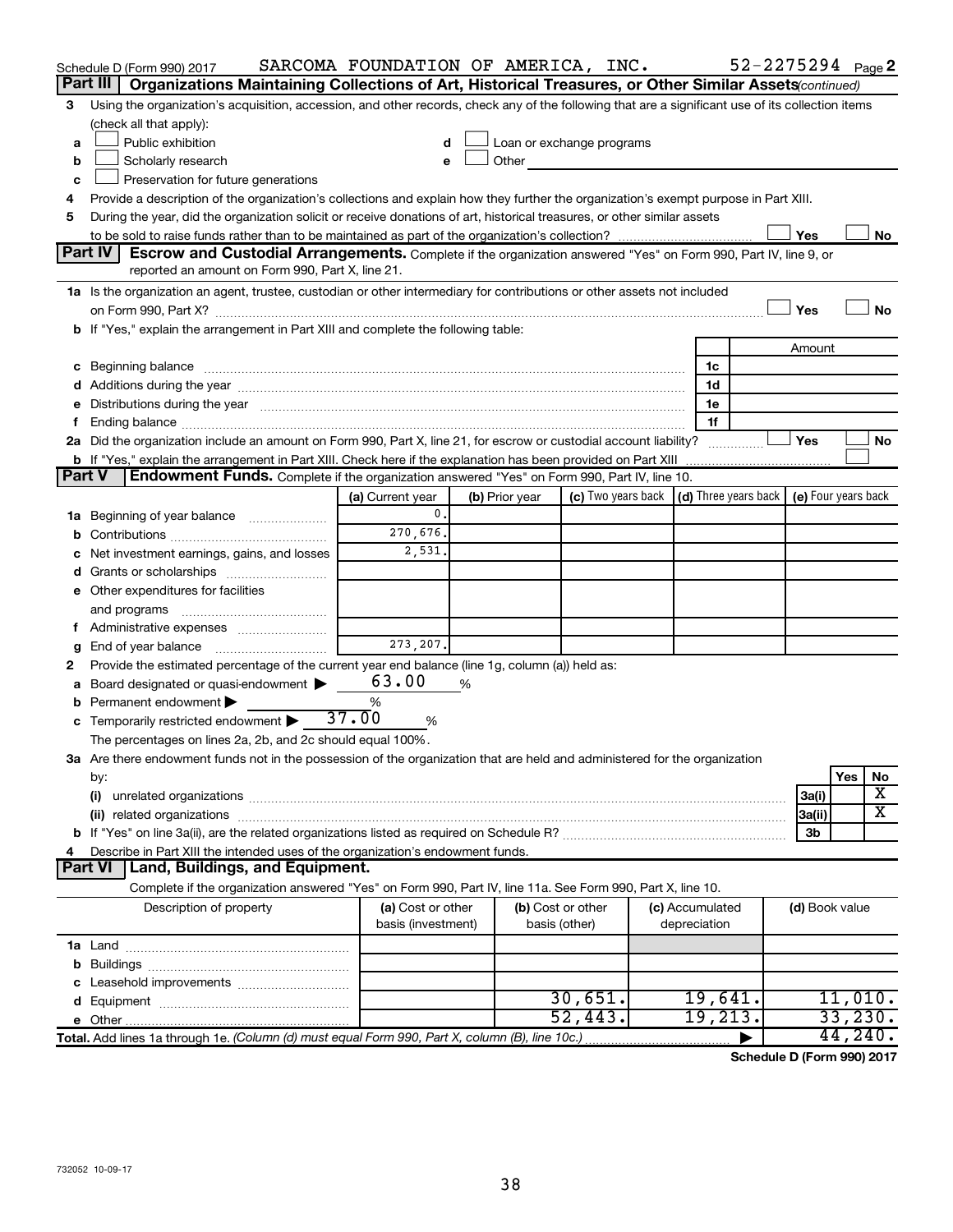|                                                                                           |                                                                                                                   |                 | Complete if the organization answered "Yes" on Form 990, Part IV, line 11b. See Form 990, Part X, line 12. |                                                           |
|-------------------------------------------------------------------------------------------|-------------------------------------------------------------------------------------------------------------------|-----------------|------------------------------------------------------------------------------------------------------------|-----------------------------------------------------------|
| (a) Description of security or category (including name of security)                      |                                                                                                                   | (b) Book value  |                                                                                                            | (c) Method of valuation: Cost or end-of-year market value |
| (1) Financial derivatives                                                                 |                                                                                                                   |                 |                                                                                                            |                                                           |
|                                                                                           |                                                                                                                   |                 |                                                                                                            |                                                           |
| $(3)$ Other                                                                               |                                                                                                                   |                 |                                                                                                            |                                                           |
| (A)                                                                                       |                                                                                                                   |                 |                                                                                                            |                                                           |
| (B)                                                                                       |                                                                                                                   |                 |                                                                                                            |                                                           |
| (C)                                                                                       |                                                                                                                   |                 |                                                                                                            |                                                           |
| (D)                                                                                       |                                                                                                                   |                 |                                                                                                            |                                                           |
| (E)                                                                                       |                                                                                                                   |                 |                                                                                                            |                                                           |
| (F)                                                                                       |                                                                                                                   |                 |                                                                                                            |                                                           |
| (G)                                                                                       |                                                                                                                   |                 |                                                                                                            |                                                           |
| (H)                                                                                       |                                                                                                                   |                 |                                                                                                            |                                                           |
| Total. (Col. (b) must equal Form 990, Part X, col. (B) line 12.)                          |                                                                                                                   |                 |                                                                                                            |                                                           |
| Part VIII Investments - Program Related.                                                  |                                                                                                                   |                 |                                                                                                            |                                                           |
|                                                                                           | Complete if the organization answered "Yes" on Form 990, Part IV, line 11c. See Form 990, Part X, line 13.        |                 |                                                                                                            |                                                           |
| (a) Description of investment                                                             |                                                                                                                   | (b) Book value  |                                                                                                            | (c) Method of valuation: Cost or end-of-year market value |
| (1)                                                                                       |                                                                                                                   |                 |                                                                                                            |                                                           |
| (2)                                                                                       |                                                                                                                   |                 |                                                                                                            |                                                           |
| (3)                                                                                       |                                                                                                                   |                 |                                                                                                            |                                                           |
| (4)                                                                                       |                                                                                                                   |                 |                                                                                                            |                                                           |
| (5)                                                                                       |                                                                                                                   |                 |                                                                                                            |                                                           |
| (6)                                                                                       |                                                                                                                   |                 |                                                                                                            |                                                           |
| (7)                                                                                       |                                                                                                                   |                 |                                                                                                            |                                                           |
| (8)                                                                                       |                                                                                                                   |                 |                                                                                                            |                                                           |
| (9)                                                                                       |                                                                                                                   |                 |                                                                                                            |                                                           |
| Total. (Col. (b) must equal Form 990, Part X, col. (B) line 13.) $\blacktriangleright$    |                                                                                                                   |                 |                                                                                                            |                                                           |
| Part IX<br><b>Other Assets.</b>                                                           |                                                                                                                   |                 |                                                                                                            |                                                           |
|                                                                                           |                                                                                                                   |                 |                                                                                                            |                                                           |
|                                                                                           |                                                                                                                   |                 |                                                                                                            |                                                           |
|                                                                                           | Complete if the organization answered "Yes" on Form 990, Part IV, line 11d. See Form 990, Part X, line 15.        | (a) Description |                                                                                                            | (b) Book value                                            |
|                                                                                           |                                                                                                                   |                 |                                                                                                            |                                                           |
| (1)                                                                                       |                                                                                                                   |                 |                                                                                                            |                                                           |
| (2)                                                                                       |                                                                                                                   |                 |                                                                                                            |                                                           |
| (3)                                                                                       |                                                                                                                   |                 |                                                                                                            |                                                           |
| (4)                                                                                       |                                                                                                                   |                 |                                                                                                            |                                                           |
| (5)                                                                                       |                                                                                                                   |                 |                                                                                                            |                                                           |
| (6)                                                                                       |                                                                                                                   |                 |                                                                                                            |                                                           |
| (7)                                                                                       |                                                                                                                   |                 |                                                                                                            |                                                           |
| (8)                                                                                       |                                                                                                                   |                 |                                                                                                            |                                                           |
| (9)                                                                                       |                                                                                                                   |                 |                                                                                                            |                                                           |
|                                                                                           |                                                                                                                   |                 |                                                                                                            |                                                           |
| <b>Other Liabilities.</b>                                                                 |                                                                                                                   |                 |                                                                                                            |                                                           |
|                                                                                           | Complete if the organization answered "Yes" on Form 990, Part IV, line 11e or 11f. See Form 990, Part X, line 25. |                 |                                                                                                            |                                                           |
|                                                                                           | (a) Description of liability                                                                                      |                 | (b) Book value                                                                                             |                                                           |
| (1)<br>Federal income taxes                                                               |                                                                                                                   |                 |                                                                                                            |                                                           |
| (2)                                                                                       |                                                                                                                   |                 |                                                                                                            |                                                           |
| (3)                                                                                       |                                                                                                                   |                 |                                                                                                            |                                                           |
| (4)                                                                                       |                                                                                                                   |                 |                                                                                                            |                                                           |
| (5)                                                                                       |                                                                                                                   |                 |                                                                                                            |                                                           |
| (6)                                                                                       |                                                                                                                   |                 |                                                                                                            |                                                           |
| (7)                                                                                       |                                                                                                                   |                 |                                                                                                            |                                                           |
| Total. (Column (b) must equal Form 990, Part X, col. (B) line 15.)<br>Part X<br>1.<br>(8) |                                                                                                                   |                 |                                                                                                            |                                                           |
| (9)<br>Total. (Column (b) must equal Form 990, Part X, col. (B) line 25.)                 |                                                                                                                   |                 |                                                                                                            |                                                           |

Schedule D (Form 990) 2017 SARCOMA FOUNDATION OF AMERICA, INC.  $52-2275294$  Page

52-2275294 Page 3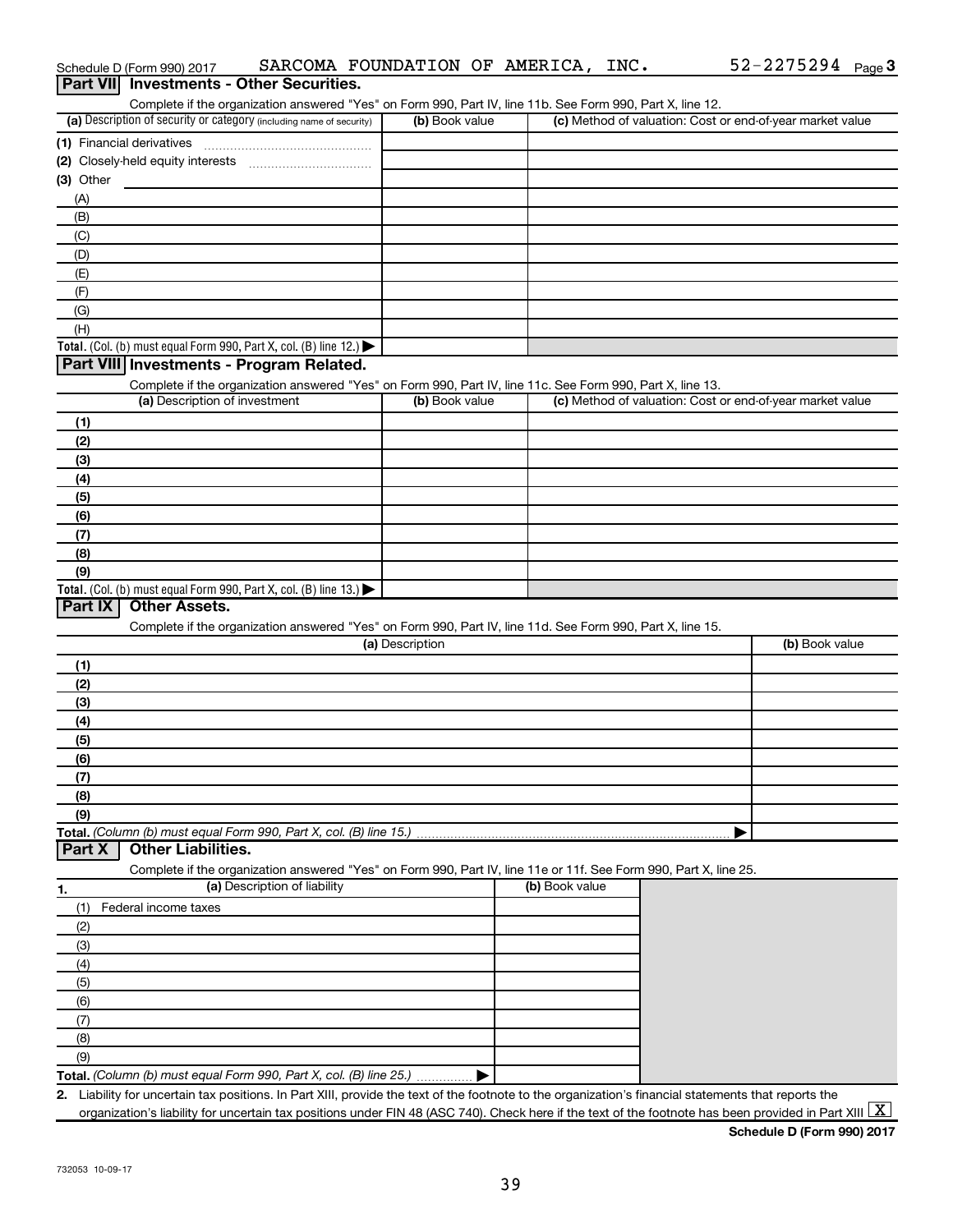| Reconciliation of Revenue per Audited Financial Statements With Revenue per Return.<br>Part XI<br>Complete if the organization answered "Yes" on Form 990, Part IV, line 12a.<br>2,558,749.<br>$\blacksquare$<br>Total revenue, gains, and other support per audited financial statements<br>1<br>Amounts included on line 1 but not on Form 990, Part VIII, line 12:<br>2<br>245,588.<br>2a<br>a<br>29, 155.<br>2 <sub>h</sub><br>2 <sub>c</sub><br>2d<br>d<br>274,743.<br>Add lines 2a through 2d<br>2е<br>е<br>2, 284, 006.<br>3<br>з<br>Amounts included on Form 990, Part VIII, line 12, but not on line 1:<br>4<br>Investment expenses not included on Form 990, Part VIII, line 7b [11, 11, 120] 4a<br>a<br>4 <sub>b</sub><br>$0$ .<br>c Add lines 4a and 4b<br>4c<br>2, 284, 006.<br>5<br>Part XII   Reconciliation of Expenses per Audited Financial Statements With Expenses per Return.<br>Complete if the organization answered "Yes" on Form 990, Part IV, line 12a.<br>1,932,890.<br>$\blacksquare$<br>1<br>Amounts included on line 1 but not on Form 990, Part IX, line 25:<br>2<br>29,155.<br>2a<br>a<br>2 <sub>b</sub><br>b<br>2c<br>2d<br>d<br>29,155.<br>e Add lines 2a through 2d [11] manufactured and all the Add lines 2a through 2d [11] manufactured and all through 2d [11] manufactured and all through 2d [11] manufactured and all through 2d [11] manufactured and all throu<br>2e<br>1,903,735.<br>$\mathbf{a}$<br>Amounts included on Form 990, Part IX, line 25, but not on line 1:<br>4<br>4a<br>a<br>4 <sub>b</sub><br>υ.<br>c Add lines 4a and 4b<br>4c<br>1,903,735.<br>5<br>5.<br>Part XIII Supplemental Information. | SARCOMA FOUNDATION OF AMERICA, INC.<br>Schedule D (Form 990) 2017 |  | $52 - 2275294$ Page 4 |  |
|--------------------------------------------------------------------------------------------------------------------------------------------------------------------------------------------------------------------------------------------------------------------------------------------------------------------------------------------------------------------------------------------------------------------------------------------------------------------------------------------------------------------------------------------------------------------------------------------------------------------------------------------------------------------------------------------------------------------------------------------------------------------------------------------------------------------------------------------------------------------------------------------------------------------------------------------------------------------------------------------------------------------------------------------------------------------------------------------------------------------------------------------------------------------------------------------------------------------------------------------------------------------------------------------------------------------------------------------------------------------------------------------------------------------------------------------------------------------------------------------------------------------------------------------------------------------------------------------------------------------------------------------------------------|-------------------------------------------------------------------|--|-----------------------|--|
|                                                                                                                                                                                                                                                                                                                                                                                                                                                                                                                                                                                                                                                                                                                                                                                                                                                                                                                                                                                                                                                                                                                                                                                                                                                                                                                                                                                                                                                                                                                                                                                                                                                              |                                                                   |  |                       |  |
|                                                                                                                                                                                                                                                                                                                                                                                                                                                                                                                                                                                                                                                                                                                                                                                                                                                                                                                                                                                                                                                                                                                                                                                                                                                                                                                                                                                                                                                                                                                                                                                                                                                              |                                                                   |  |                       |  |
|                                                                                                                                                                                                                                                                                                                                                                                                                                                                                                                                                                                                                                                                                                                                                                                                                                                                                                                                                                                                                                                                                                                                                                                                                                                                                                                                                                                                                                                                                                                                                                                                                                                              |                                                                   |  |                       |  |
|                                                                                                                                                                                                                                                                                                                                                                                                                                                                                                                                                                                                                                                                                                                                                                                                                                                                                                                                                                                                                                                                                                                                                                                                                                                                                                                                                                                                                                                                                                                                                                                                                                                              |                                                                   |  |                       |  |
|                                                                                                                                                                                                                                                                                                                                                                                                                                                                                                                                                                                                                                                                                                                                                                                                                                                                                                                                                                                                                                                                                                                                                                                                                                                                                                                                                                                                                                                                                                                                                                                                                                                              |                                                                   |  |                       |  |
|                                                                                                                                                                                                                                                                                                                                                                                                                                                                                                                                                                                                                                                                                                                                                                                                                                                                                                                                                                                                                                                                                                                                                                                                                                                                                                                                                                                                                                                                                                                                                                                                                                                              |                                                                   |  |                       |  |
|                                                                                                                                                                                                                                                                                                                                                                                                                                                                                                                                                                                                                                                                                                                                                                                                                                                                                                                                                                                                                                                                                                                                                                                                                                                                                                                                                                                                                                                                                                                                                                                                                                                              |                                                                   |  |                       |  |
|                                                                                                                                                                                                                                                                                                                                                                                                                                                                                                                                                                                                                                                                                                                                                                                                                                                                                                                                                                                                                                                                                                                                                                                                                                                                                                                                                                                                                                                                                                                                                                                                                                                              |                                                                   |  |                       |  |
|                                                                                                                                                                                                                                                                                                                                                                                                                                                                                                                                                                                                                                                                                                                                                                                                                                                                                                                                                                                                                                                                                                                                                                                                                                                                                                                                                                                                                                                                                                                                                                                                                                                              |                                                                   |  |                       |  |
|                                                                                                                                                                                                                                                                                                                                                                                                                                                                                                                                                                                                                                                                                                                                                                                                                                                                                                                                                                                                                                                                                                                                                                                                                                                                                                                                                                                                                                                                                                                                                                                                                                                              |                                                                   |  |                       |  |
|                                                                                                                                                                                                                                                                                                                                                                                                                                                                                                                                                                                                                                                                                                                                                                                                                                                                                                                                                                                                                                                                                                                                                                                                                                                                                                                                                                                                                                                                                                                                                                                                                                                              |                                                                   |  |                       |  |
|                                                                                                                                                                                                                                                                                                                                                                                                                                                                                                                                                                                                                                                                                                                                                                                                                                                                                                                                                                                                                                                                                                                                                                                                                                                                                                                                                                                                                                                                                                                                                                                                                                                              |                                                                   |  |                       |  |
|                                                                                                                                                                                                                                                                                                                                                                                                                                                                                                                                                                                                                                                                                                                                                                                                                                                                                                                                                                                                                                                                                                                                                                                                                                                                                                                                                                                                                                                                                                                                                                                                                                                              |                                                                   |  |                       |  |
|                                                                                                                                                                                                                                                                                                                                                                                                                                                                                                                                                                                                                                                                                                                                                                                                                                                                                                                                                                                                                                                                                                                                                                                                                                                                                                                                                                                                                                                                                                                                                                                                                                                              |                                                                   |  |                       |  |
|                                                                                                                                                                                                                                                                                                                                                                                                                                                                                                                                                                                                                                                                                                                                                                                                                                                                                                                                                                                                                                                                                                                                                                                                                                                                                                                                                                                                                                                                                                                                                                                                                                                              |                                                                   |  |                       |  |
|                                                                                                                                                                                                                                                                                                                                                                                                                                                                                                                                                                                                                                                                                                                                                                                                                                                                                                                                                                                                                                                                                                                                                                                                                                                                                                                                                                                                                                                                                                                                                                                                                                                              |                                                                   |  |                       |  |
|                                                                                                                                                                                                                                                                                                                                                                                                                                                                                                                                                                                                                                                                                                                                                                                                                                                                                                                                                                                                                                                                                                                                                                                                                                                                                                                                                                                                                                                                                                                                                                                                                                                              |                                                                   |  |                       |  |
|                                                                                                                                                                                                                                                                                                                                                                                                                                                                                                                                                                                                                                                                                                                                                                                                                                                                                                                                                                                                                                                                                                                                                                                                                                                                                                                                                                                                                                                                                                                                                                                                                                                              |                                                                   |  |                       |  |
|                                                                                                                                                                                                                                                                                                                                                                                                                                                                                                                                                                                                                                                                                                                                                                                                                                                                                                                                                                                                                                                                                                                                                                                                                                                                                                                                                                                                                                                                                                                                                                                                                                                              |                                                                   |  |                       |  |
|                                                                                                                                                                                                                                                                                                                                                                                                                                                                                                                                                                                                                                                                                                                                                                                                                                                                                                                                                                                                                                                                                                                                                                                                                                                                                                                                                                                                                                                                                                                                                                                                                                                              |                                                                   |  |                       |  |
|                                                                                                                                                                                                                                                                                                                                                                                                                                                                                                                                                                                                                                                                                                                                                                                                                                                                                                                                                                                                                                                                                                                                                                                                                                                                                                                                                                                                                                                                                                                                                                                                                                                              |                                                                   |  |                       |  |
|                                                                                                                                                                                                                                                                                                                                                                                                                                                                                                                                                                                                                                                                                                                                                                                                                                                                                                                                                                                                                                                                                                                                                                                                                                                                                                                                                                                                                                                                                                                                                                                                                                                              |                                                                   |  |                       |  |
|                                                                                                                                                                                                                                                                                                                                                                                                                                                                                                                                                                                                                                                                                                                                                                                                                                                                                                                                                                                                                                                                                                                                                                                                                                                                                                                                                                                                                                                                                                                                                                                                                                                              |                                                                   |  |                       |  |
|                                                                                                                                                                                                                                                                                                                                                                                                                                                                                                                                                                                                                                                                                                                                                                                                                                                                                                                                                                                                                                                                                                                                                                                                                                                                                                                                                                                                                                                                                                                                                                                                                                                              |                                                                   |  |                       |  |
|                                                                                                                                                                                                                                                                                                                                                                                                                                                                                                                                                                                                                                                                                                                                                                                                                                                                                                                                                                                                                                                                                                                                                                                                                                                                                                                                                                                                                                                                                                                                                                                                                                                              |                                                                   |  |                       |  |
|                                                                                                                                                                                                                                                                                                                                                                                                                                                                                                                                                                                                                                                                                                                                                                                                                                                                                                                                                                                                                                                                                                                                                                                                                                                                                                                                                                                                                                                                                                                                                                                                                                                              |                                                                   |  |                       |  |
|                                                                                                                                                                                                                                                                                                                                                                                                                                                                                                                                                                                                                                                                                                                                                                                                                                                                                                                                                                                                                                                                                                                                                                                                                                                                                                                                                                                                                                                                                                                                                                                                                                                              |                                                                   |  |                       |  |
|                                                                                                                                                                                                                                                                                                                                                                                                                                                                                                                                                                                                                                                                                                                                                                                                                                                                                                                                                                                                                                                                                                                                                                                                                                                                                                                                                                                                                                                                                                                                                                                                                                                              |                                                                   |  |                       |  |
|                                                                                                                                                                                                                                                                                                                                                                                                                                                                                                                                                                                                                                                                                                                                                                                                                                                                                                                                                                                                                                                                                                                                                                                                                                                                                                                                                                                                                                                                                                                                                                                                                                                              |                                                                   |  |                       |  |
|                                                                                                                                                                                                                                                                                                                                                                                                                                                                                                                                                                                                                                                                                                                                                                                                                                                                                                                                                                                                                                                                                                                                                                                                                                                                                                                                                                                                                                                                                                                                                                                                                                                              |                                                                   |  |                       |  |
|                                                                                                                                                                                                                                                                                                                                                                                                                                                                                                                                                                                                                                                                                                                                                                                                                                                                                                                                                                                                                                                                                                                                                                                                                                                                                                                                                                                                                                                                                                                                                                                                                                                              |                                                                   |  |                       |  |

Provide the descriptions required for Part II, lines 3, 5, and 9; Part III, lines 1a and 4; Part IV, lines 1b and 2b; Part V, line 4; Part X, line 2; Part XI, lines 2d and 4b; and Part XII, lines 2d and 4b. Also complete this part to provide any additional information.

#### PART X, LINE 2:

INCOME TAXES

NO PROVISION HAS BEEN MADE FOR INCOME TAXES, SINCE THE ORGANIZATION HAS

BEEN DETERMINED TO BE EXEMPT FROM INCOME TAX PURSUANT TO INTERNAL REVENUE

CODE SECTION 501(C)(3). THERE WAS NO NET UNRELATED BUSINESS TAXABLE

INCOME DURING THE YEAR.

#### THE ORGANIZATION ADOPTED THE FINANCIAL ACCOUNTING STANDARDS BOARD FASB ASC

740-10, INCOME TAXES, WHICH REQUIRES AN ASSESSMENT OF UNCERTAINTY IN

INCOME TAXES AND CERTAIN FINANCIAL STATEMENT DISCLOSURES RELATING TO

UNRECOGNIZED TAX BENEFITS. FOR THE YEAR ENDED DECEMBER 31, 2017, THE

#### **Schedule D (Form 990) 2017** ORGANIZATION HAS DETERMINED THAT NO MATERIAL UNCERTAIN TAX POSITIONS EXIST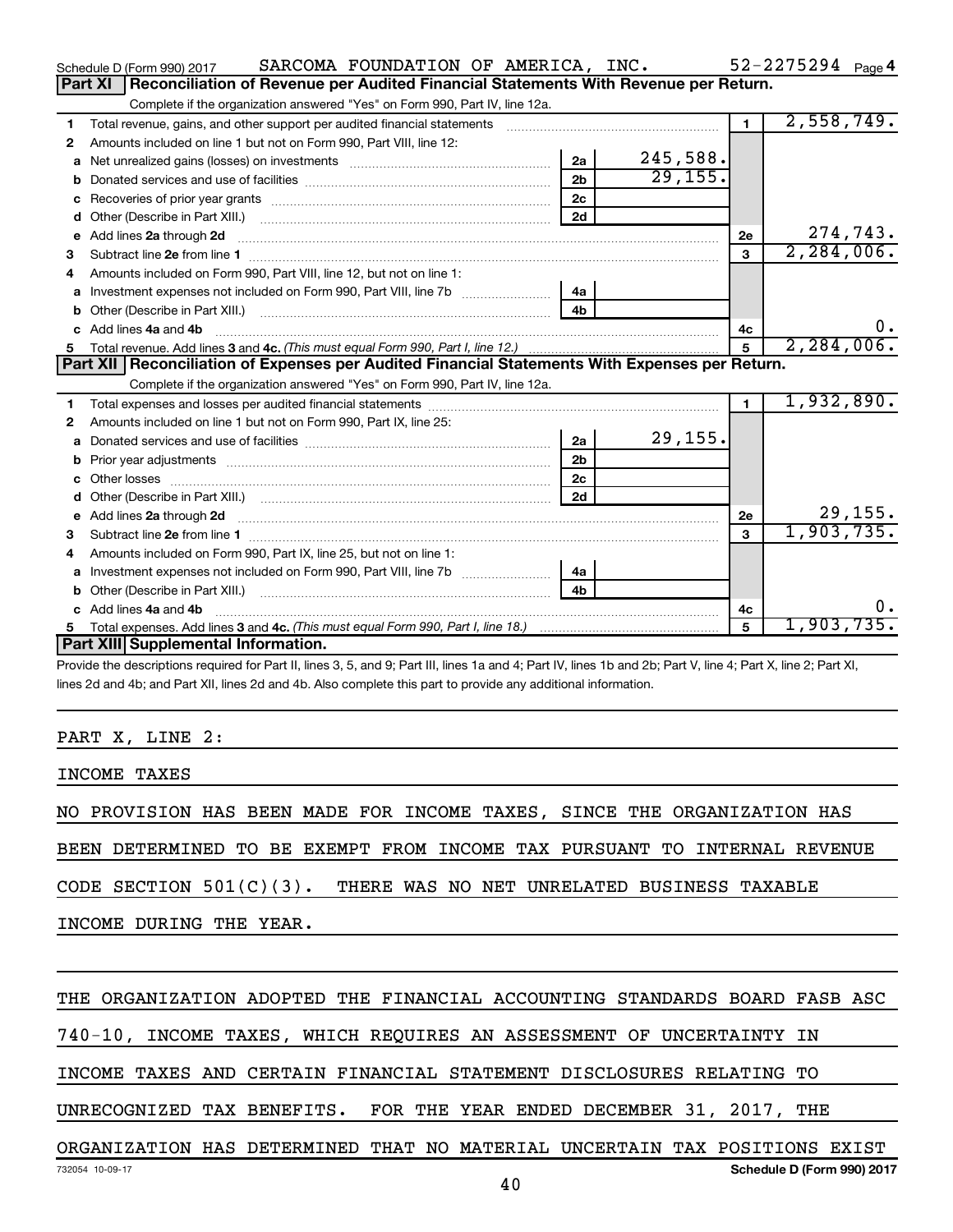52-2275294 Page 5 *(continued)* **Part XIII Supplemental Information**  Schedule D (Form 990) 2017 Page SARCOMA FOUNDATION OF AMERICA, INC. 52-2275294

REQUIRING EITHER RECOGNITION OR DISCLOSURE IN THE FINANCIAL STATEMENTS.

NO RETURNS ARE CURRENTLY UNDER EXAMINATION.

THE ORGANIZATION HAS NOT RECOGNIZED ANY CUMULATIVE ADJUSTMENT RELATING TO THE ADOPTION OF FASB ASC INCOME TAX TOPIC, NOR ARE THERE ANY UNRECOGNIZED TAX BENEFITS TO BE DISCLOSED AS OF DECEMBER 31, 2017. UNCERTAINTY IN INCOME TAXES FOR A NOT-FOR-PROFIT ORGANIZATION WOULD INCLUDE THE STATUS OF ITS EXEMPTION FROM TAXES, STATUS OF FILINGS IN LOCAL JURISDICTIONS, AND UNRELATED BUSINESS INCOME, IF ANY. THE ORGANIZATION'S INFORMATION RETURN FILINGS FOR THE YEARS 2014-2016 REMAIN SUBJECT TO EXAMINATION BY THE INTERNAL REVENUE SERVICE AND STATE AUTHORITES. THE FEDERAL AND STATE RETURNS FOR THE YEAR ENDED DECEMBER 31, 2017, HAVE NOT YET BEEN FILED.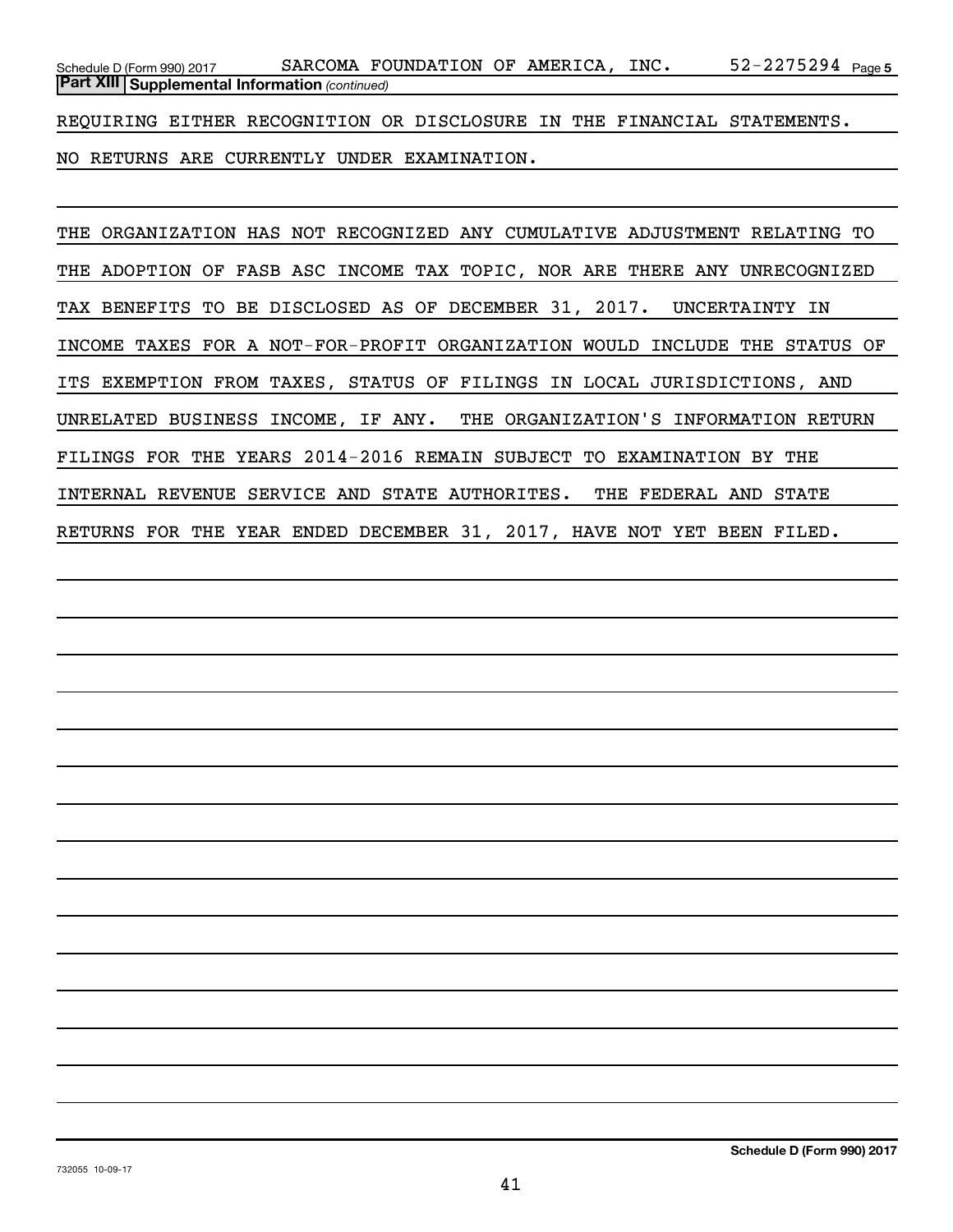| <b>SCHEDULE G</b><br>(Form 990 or 990-EZ)<br>Department of the Treasury<br>Internal Revenue Service                                                      |                                 | <b>Supplemental Information Regarding Fundraising or Gaming Activities</b><br>Complete if the organization answered "Yes" on Form 990, Part IV, line 17, 18, or 19, or if the<br>organization entered more than \$15,000 on Form 990-EZ, line 6a.<br>$\triangleright$ Go to www.irs.gov/Form990 for the latest instructions.                                                       | Attach to Form 990 or Form 990-EZ. |               |                                                           |                                                                            |                                                                            | OMB No. 1545-0047<br><b>Open to Public</b><br>Inspection<br><b>Employer identification number</b> |
|----------------------------------------------------------------------------------------------------------------------------------------------------------|---------------------------------|------------------------------------------------------------------------------------------------------------------------------------------------------------------------------------------------------------------------------------------------------------------------------------------------------------------------------------------------------------------------------------|------------------------------------|---------------|-----------------------------------------------------------|----------------------------------------------------------------------------|----------------------------------------------------------------------------|---------------------------------------------------------------------------------------------------|
| Name of the organization                                                                                                                                 |                                 | SARCOMA FOUNDATION OF AMERICA, INC.                                                                                                                                                                                                                                                                                                                                                |                                    |               |                                                           |                                                                            | 52-2275294                                                                 |                                                                                                   |
| Part I<br>$\lfloor \mathbf{X} \rfloor$ Mail solicitations<br>a<br>$\boxed{\textbf{X}}$ Internet and email solicitations<br>b<br>Phone solicitations<br>c | required to complete this part. | Fundraising Activities. Complete if the organization answered "Yes" on Form 990, Part IV, line 17. Form 990-EZ filers are not<br>1 Indicate whether the organization raised funds through any of the following activities. Check all that apply.<br>e<br>f<br>a                                                                                                                    | X <br>Special fundraising events   |               |                                                           | Solicitation of non-government grants<br>Solicitation of government grants |                                                                            |                                                                                                   |
| In-person solicitations<br>d<br>compensated at least \$5,000 by the organization.                                                                        |                                 | 2 a Did the organization have a written or oral agreement with any individual (including officers, directors, trustees, or<br>key employees listed in Form 990, Part VII) or entity in connection with professional fundraising services?<br>b If "Yes," list the 10 highest paid individuals or entities (fundraisers) pursuant to agreements under which the fundraiser is to be |                                    |               |                                                           |                                                                            | $X$ Yes                                                                    | <b>No</b>                                                                                         |
| (i) Name and address of individual<br>or entity (fundraiser)                                                                                             |                                 | (ii) Activity                                                                                                                                                                                                                                                                                                                                                                      |                                    | or control of | (iii) Did<br>fundraiser<br>have custody<br>contributions? | (iv) Gross receipts<br>from activity                                       | (v) Amount paid<br>to (or retained by)<br>fundraiser<br>listed in col. (i) | (vi) Amount paid<br>to (or retained by)<br>organization                                           |
| POWERED BY PROFESSIONALS,<br>INC. - 1460 BROADWAY, 9TH                                                                                                   |                                 | CONSULTING, MANAGEMENT,<br>AND FUNDRAISING SERVICES                                                                                                                                                                                                                                                                                                                                |                                    | Yes           | No.<br>x                                                  | 476,408.                                                                   | 46,800.                                                                    | 429,608.                                                                                          |
|                                                                                                                                                          |                                 |                                                                                                                                                                                                                                                                                                                                                                                    |                                    |               |                                                           |                                                                            |                                                                            |                                                                                                   |
|                                                                                                                                                          |                                 |                                                                                                                                                                                                                                                                                                                                                                                    |                                    |               |                                                           |                                                                            |                                                                            |                                                                                                   |
|                                                                                                                                                          |                                 |                                                                                                                                                                                                                                                                                                                                                                                    |                                    |               |                                                           |                                                                            |                                                                            |                                                                                                   |
| Total                                                                                                                                                    |                                 |                                                                                                                                                                                                                                                                                                                                                                                    |                                    |               |                                                           | 476,408.                                                                   | 46,800.                                                                    | 429,608.                                                                                          |
| or licensing.                                                                                                                                            |                                 | 3 List all states in which the organization is registered or licensed to solicit contributions or has been notified it is exempt from registration                                                                                                                                                                                                                                 |                                    |               |                                                           |                                                                            |                                                                            |                                                                                                   |

CA,CT,FL,GA,IL,MA,MD,MI,MN,NC,NJ,NY,OR,VA,WI,MS,RI,TN,UT,WV,AL,PA,SC,KY,CO OH,WA,MO,AK,AR,DC,HI,KS,ME,NV,NH,NM,OK

**For Paperwork Reduction Act Notice, see the Instructions for Form 990 or 990-EZ. Schedule G (Form 990 or 990-EZ) 2017** LHA SEE PART IV FOR CONTINUATIONS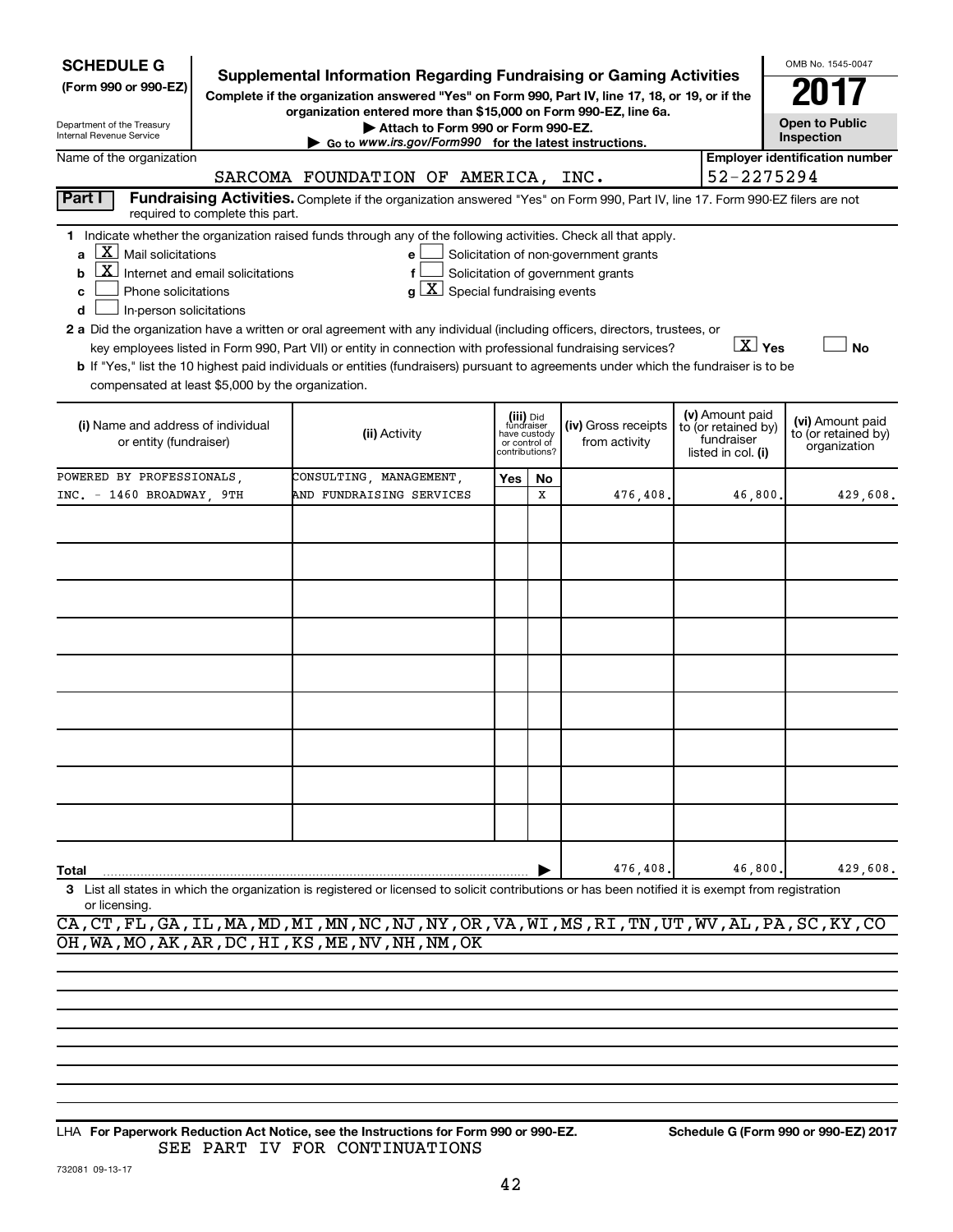52-2275294 Page 2 Schedule G (Form 990 or 990-EZ) 2017  $\verb|SARCOMA$   $\verb|FOUNDATION OF AMERICA, INC. 52-2275294$   $\verb|Page|$ Part II | Fundraising Events. Complete if the organization answered "Yes" on Form 990, Part IV, line 18, or reported more than \$15,000

of fundraising event contributions and gross income on Form 990-EZ, lines 1 and 6b. List events with gross receipts greater than \$5,000.

|                        |                |                                                                                                                                                      | (a) Event $#1$    | $(b)$ Event #2          | (c) Other events    | (d) Total events                                    |
|------------------------|----------------|------------------------------------------------------------------------------------------------------------------------------------------------------|-------------------|-------------------------|---------------------|-----------------------------------------------------|
|                        |                |                                                                                                                                                      | GALA              | STL 6K                  | 13                  | (add col. (a) through                               |
|                        |                |                                                                                                                                                      | (event type)      | (event type)            | (total number)      | col. (c)                                            |
|                        |                |                                                                                                                                                      |                   |                         |                     |                                                     |
| Revenue                |                |                                                                                                                                                      | 476,408.          | 170,169.                | 701,254.            | 1,347,831.                                          |
|                        |                |                                                                                                                                                      |                   |                         |                     |                                                     |
|                        | $\mathbf{2}^-$ |                                                                                                                                                      | 298,852.          | 130,135.                | 614, 487.           | 1,043,474.                                          |
|                        |                |                                                                                                                                                      |                   |                         |                     |                                                     |
|                        | 3              | Gross income (line 1 minus line 2)                                                                                                                   | 177,556.          | 40,034.                 | 86, 767.            | 304, 357.                                           |
|                        |                |                                                                                                                                                      |                   |                         |                     |                                                     |
|                        |                |                                                                                                                                                      |                   |                         |                     |                                                     |
|                        | 5              |                                                                                                                                                      |                   |                         |                     |                                                     |
|                        |                |                                                                                                                                                      |                   |                         |                     |                                                     |
| <b>Direct Expenses</b> | 6              |                                                                                                                                                      | 76,875.           | 500.                    | 6,449.              | 83,824.                                             |
|                        |                |                                                                                                                                                      |                   |                         |                     |                                                     |
|                        |                | Food and beverages <b>Example 20</b>                                                                                                                 | $\mathbf 0$ .     | 5,196.                  | 24,085.             | 29,281.                                             |
|                        |                |                                                                                                                                                      |                   |                         |                     |                                                     |
|                        | 8              |                                                                                                                                                      | 9,300.<br>73,495. | 3,232.<br>19,292.       | 2,400.<br>153, 560. | 14,932.<br>246, 347.                                |
|                        | 9              |                                                                                                                                                      |                   |                         |                     | 374, 384.                                           |
|                        | 10             | Direct expense summary. Add lines 4 through 9 in column (d)                                                                                          |                   |                         |                     | $-70,027.$                                          |
| Part III               |                |                                                                                                                                                      |                   |                         |                     |                                                     |
|                        |                | <b>Gaming.</b> Complete if the organization answered "Yes" on Form 990, Part IV, line 19, or reported more than<br>\$15,000 on Form 990-EZ, line 6a. |                   |                         |                     |                                                     |
|                        |                |                                                                                                                                                      |                   | (b) Pull tabs/instant   |                     |                                                     |
|                        |                |                                                                                                                                                      | (a) Bingo         | bingo/progressive bingo | (c) Other gaming    | (d) Total gaming (add<br>col. (a) through col. (c)) |
| Revenue                |                |                                                                                                                                                      |                   |                         |                     |                                                     |
|                        |                |                                                                                                                                                      |                   |                         |                     |                                                     |
|                        |                |                                                                                                                                                      |                   |                         |                     |                                                     |
|                        |                |                                                                                                                                                      |                   |                         |                     |                                                     |
| 8                      |                |                                                                                                                                                      |                   |                         |                     |                                                     |

|          |    | <b>2</b> Udali prizes                                       |                  |   |                |                       |  |
|----------|----|-------------------------------------------------------------|------------------|---|----------------|-----------------------|--|
| Expenses | 3  | Noncash prizes                                              |                  |   |                |                       |  |
| Direct   | 4  |                                                             |                  |   |                |                       |  |
|          | 5. |                                                             |                  |   |                |                       |  |
|          | 6  | Volunteer labor                                             | Yes<br><b>No</b> | % | Yes<br>%<br>No | <b>Yes</b><br>%<br>No |  |
|          |    | Direct expense summary. Add lines 2 through 5 in column (d) |                  |   |                |                       |  |
|          |    |                                                             |                  |   |                |                       |  |
|          |    |                                                             |                  |   |                |                       |  |

**9** Enter the state(s) in which the organization conducts gaming activities:

| a Is the organization licensed to conduct gaming activities in each of these states? |  | No |
|--------------------------------------------------------------------------------------|--|----|
| <b>b</b> If "No," explain:                                                           |  |    |

**10 a Yes No** Were any of the organization's gaming licenses revoked, suspended, or terminated during the tax year? ~~~~~~~~~ † † **b** If "Yes," explain:

732082 09-13-17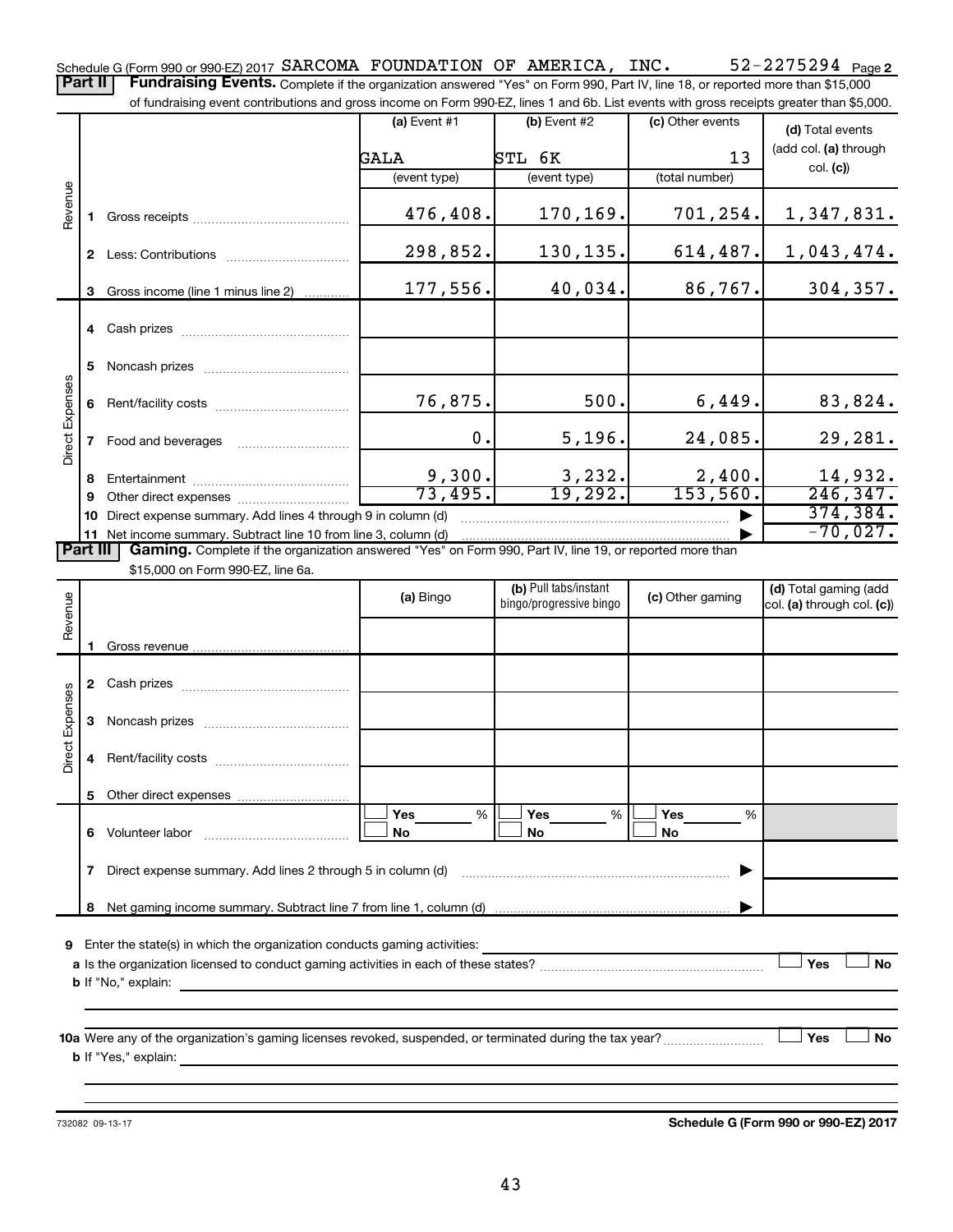|     | Schedule G (Form 990 or 990-EZ) 2017 SARCOMA FOUNDATION OF AMERICA, INC.                                                                                                                                                                                                                            |                 | $52 - 2275294$ Page 3 |
|-----|-----------------------------------------------------------------------------------------------------------------------------------------------------------------------------------------------------------------------------------------------------------------------------------------------------|-----------------|-----------------------|
| 11  |                                                                                                                                                                                                                                                                                                     | Yes             | No                    |
|     | 12 Is the organization a grantor, beneficiary or trustee of a trust, or a member of a partnership or other entity formed                                                                                                                                                                            |                 |                       |
|     |                                                                                                                                                                                                                                                                                                     | Yes             | No                    |
|     | 13 Indicate the percentage of gaming activity conducted in:                                                                                                                                                                                                                                         |                 |                       |
|     |                                                                                                                                                                                                                                                                                                     | 13а             | %                     |
|     | <b>b</b> An outside facility <i>www.communicality www.communicality.communicality www.communicality www.communicality.communicality www.communicality.com</i>                                                                                                                                       | 13 <sub>b</sub> | $\%$                  |
|     | 14 Enter the name and address of the person who prepares the organization's gaming/special events books and records:                                                                                                                                                                                |                 |                       |
|     | Name $\blacktriangleright$<br>Address $\blacktriangleright$<br><u>state and the state of the state of the state of the state of the state of the state of the state of the state of the state of the state of the state of the state of the state of the state of the state of the state of the</u> |                 |                       |
|     | 15a Does the organization have a contract with a third party from whom the organization receives gaming revenue?                                                                                                                                                                                    | Yes             | <b>No</b>             |
|     |                                                                                                                                                                                                                                                                                                     |                 |                       |
|     | of gaming revenue retained by the third party $\triangleright$ \$                                                                                                                                                                                                                                   |                 |                       |
|     | c If "Yes," enter name and address of the third party:                                                                                                                                                                                                                                              |                 |                       |
|     |                                                                                                                                                                                                                                                                                                     |                 |                       |
|     | Name $\blacktriangleright$<br><u> 1989 - Johann Barbara, martin amerikan basal dan berasal dan berasal dalam basal dan berasal dan berasal dan</u>                                                                                                                                                  |                 |                       |
|     | Address $\blacktriangleright$<br>and the control of the control of the control of the control of the control of the control of the control of the                                                                                                                                                   |                 |                       |
| 16  | Gaming manager information:                                                                                                                                                                                                                                                                         |                 |                       |
|     | Name $\blacktriangleright$<br><u> 1989 - Johann Barbara, martin amerikan basal dan berasal dalam basal dalam basal dalam basal dalam basal dala</u>                                                                                                                                                 |                 |                       |
|     | Gaming manager compensation $\triangleright$ \$                                                                                                                                                                                                                                                     |                 |                       |
|     |                                                                                                                                                                                                                                                                                                     |                 |                       |
|     | Description of services provided states and the contract of the contract of the contract of the contract of the contract of the contract of the contract of the contract of the contract of the contract of the contract of th                                                                      |                 |                       |
|     |                                                                                                                                                                                                                                                                                                     |                 |                       |
|     |                                                                                                                                                                                                                                                                                                     |                 |                       |
|     | Director/officer<br>Employee<br>Independent contractor                                                                                                                                                                                                                                              |                 |                       |
| 17  | Mandatory distributions:                                                                                                                                                                                                                                                                            |                 |                       |
|     | <b>a</b> Is the organization required under state law to make charitable distributions from the gaming proceeds to                                                                                                                                                                                  |                 |                       |
|     | retain the state gaming license? $\Box$ No                                                                                                                                                                                                                                                          |                 |                       |
|     | <b>b</b> Enter the amount of distributions required under state law to be distributed to other exempt organizations or spent in the                                                                                                                                                                 |                 |                       |
|     | organization's own exempt activities during the tax year $\triangleright$ \$                                                                                                                                                                                                                        |                 |                       |
|     | <b>Part IV</b><br>Supplemental Information. Provide the explanations required by Part I, line 2b, columns (iii) and (v); and Part III, lines 9, 9b, 10b, 15b,<br>15c, 16, and 17b, as applicable. Also provide any additional information. See instructions.                                        |                 |                       |
|     | SCHEDULE G, PART I, LINE 2B, LIST OF TEN HIGHEST PAID FUNDRAISERS:                                                                                                                                                                                                                                  |                 |                       |
|     |                                                                                                                                                                                                                                                                                                     |                 |                       |
|     |                                                                                                                                                                                                                                                                                                     |                 |                       |
| (I) | NAME OF FUNDRAISER: POWERED BY PROFESSIONALS, INC.                                                                                                                                                                                                                                                  |                 |                       |
| (I) | ADDRESS OF FUNDRAISER: 1460 BROADWAY, 9TH FLOOR, NEW YORK, NY                                                                                                                                                                                                                                       |                 | 10036                 |
|     | ACTIVITY: CONSULTING, MANAGEMENT, AND FUNDRAISING SERVICES FOR GALA<br>(II)                                                                                                                                                                                                                         |                 |                       |
|     |                                                                                                                                                                                                                                                                                                     |                 |                       |
|     | PART I, LINE 2B, COLUMN (V):                                                                                                                                                                                                                                                                        |                 |                       |
|     |                                                                                                                                                                                                                                                                                                     |                 |                       |

|                                                         |  |  |  |  |  | CURRENT CONTRACT- \$6,500 PER MONTH. CURRENT YEAR PORTION RELATED TO EVENT |  |
|---------------------------------------------------------|--|--|--|--|--|----------------------------------------------------------------------------|--|
| MANAGEMENT: \$31,200, PORTION RELATED TO FRP: \$46,800. |  |  |  |  |  |                                                                            |  |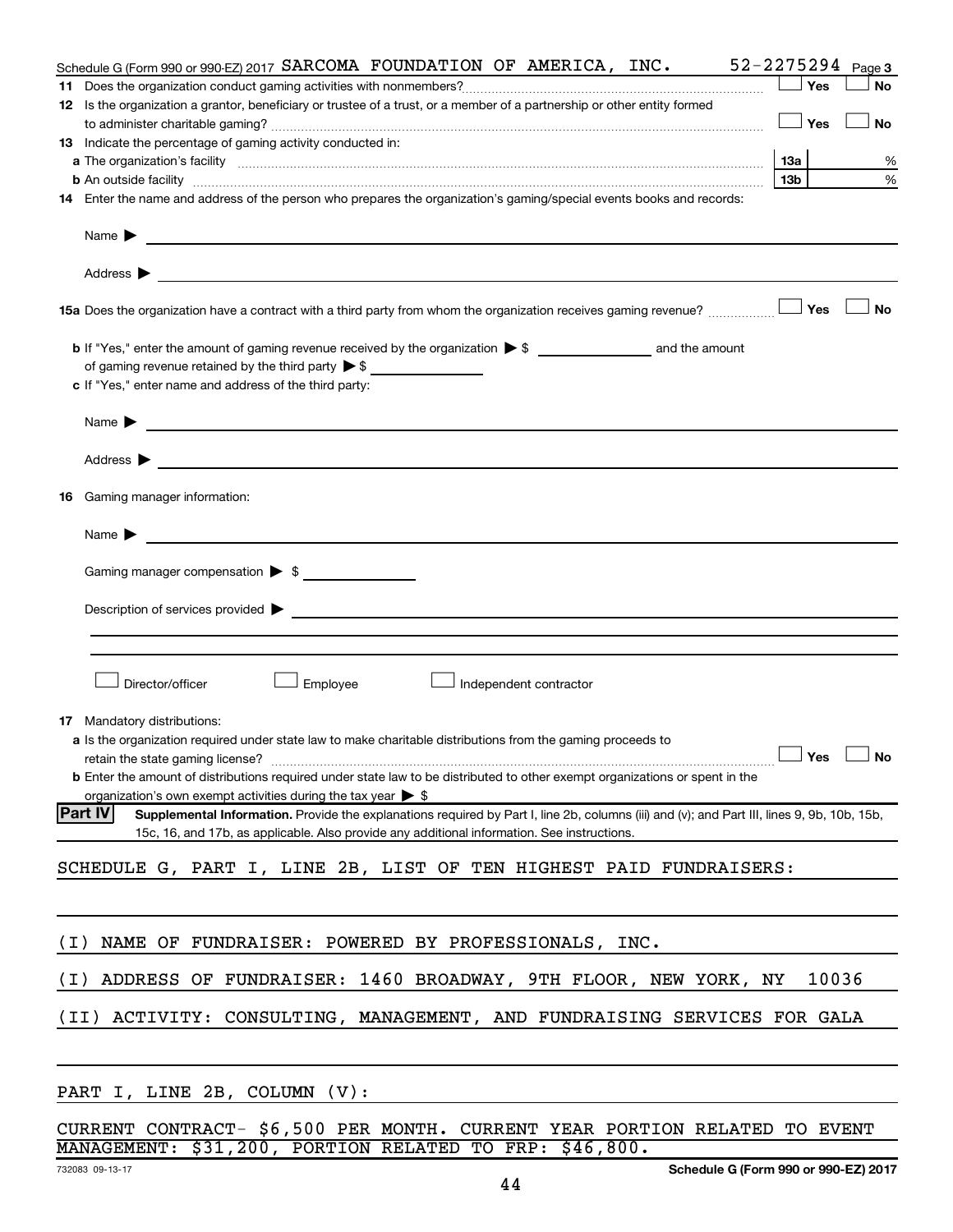| Schedule G (Form 990 or 990-EZ) SARCOMA FO<br><b>Part IV</b> Supplemental Information (continued) | SARCOMA FOUNDATION OF AMERICA, INC. |  | $52 - 2275294$ Page 4 |  |
|---------------------------------------------------------------------------------------------------|-------------------------------------|--|-----------------------|--|
|                                                                                                   |                                     |  |                       |  |
|                                                                                                   |                                     |  |                       |  |
|                                                                                                   |                                     |  |                       |  |
|                                                                                                   |                                     |  |                       |  |
|                                                                                                   |                                     |  |                       |  |
|                                                                                                   |                                     |  |                       |  |
|                                                                                                   |                                     |  |                       |  |
|                                                                                                   |                                     |  |                       |  |
|                                                                                                   |                                     |  |                       |  |
|                                                                                                   |                                     |  |                       |  |
|                                                                                                   |                                     |  |                       |  |
|                                                                                                   |                                     |  |                       |  |
|                                                                                                   |                                     |  |                       |  |
|                                                                                                   |                                     |  |                       |  |
|                                                                                                   |                                     |  |                       |  |
|                                                                                                   |                                     |  |                       |  |
|                                                                                                   |                                     |  |                       |  |
|                                                                                                   |                                     |  |                       |  |
|                                                                                                   |                                     |  |                       |  |
|                                                                                                   |                                     |  |                       |  |
|                                                                                                   |                                     |  |                       |  |
|                                                                                                   |                                     |  |                       |  |
|                                                                                                   |                                     |  |                       |  |
|                                                                                                   |                                     |  |                       |  |
|                                                                                                   |                                     |  |                       |  |
|                                                                                                   |                                     |  |                       |  |
|                                                                                                   |                                     |  |                       |  |
|                                                                                                   |                                     |  |                       |  |
|                                                                                                   |                                     |  |                       |  |
|                                                                                                   |                                     |  |                       |  |
|                                                                                                   |                                     |  |                       |  |
|                                                                                                   |                                     |  |                       |  |
|                                                                                                   |                                     |  |                       |  |
|                                                                                                   |                                     |  |                       |  |
|                                                                                                   |                                     |  |                       |  |
|                                                                                                   |                                     |  |                       |  |
|                                                                                                   |                                     |  |                       |  |
|                                                                                                   |                                     |  |                       |  |
|                                                                                                   |                                     |  |                       |  |
|                                                                                                   |                                     |  |                       |  |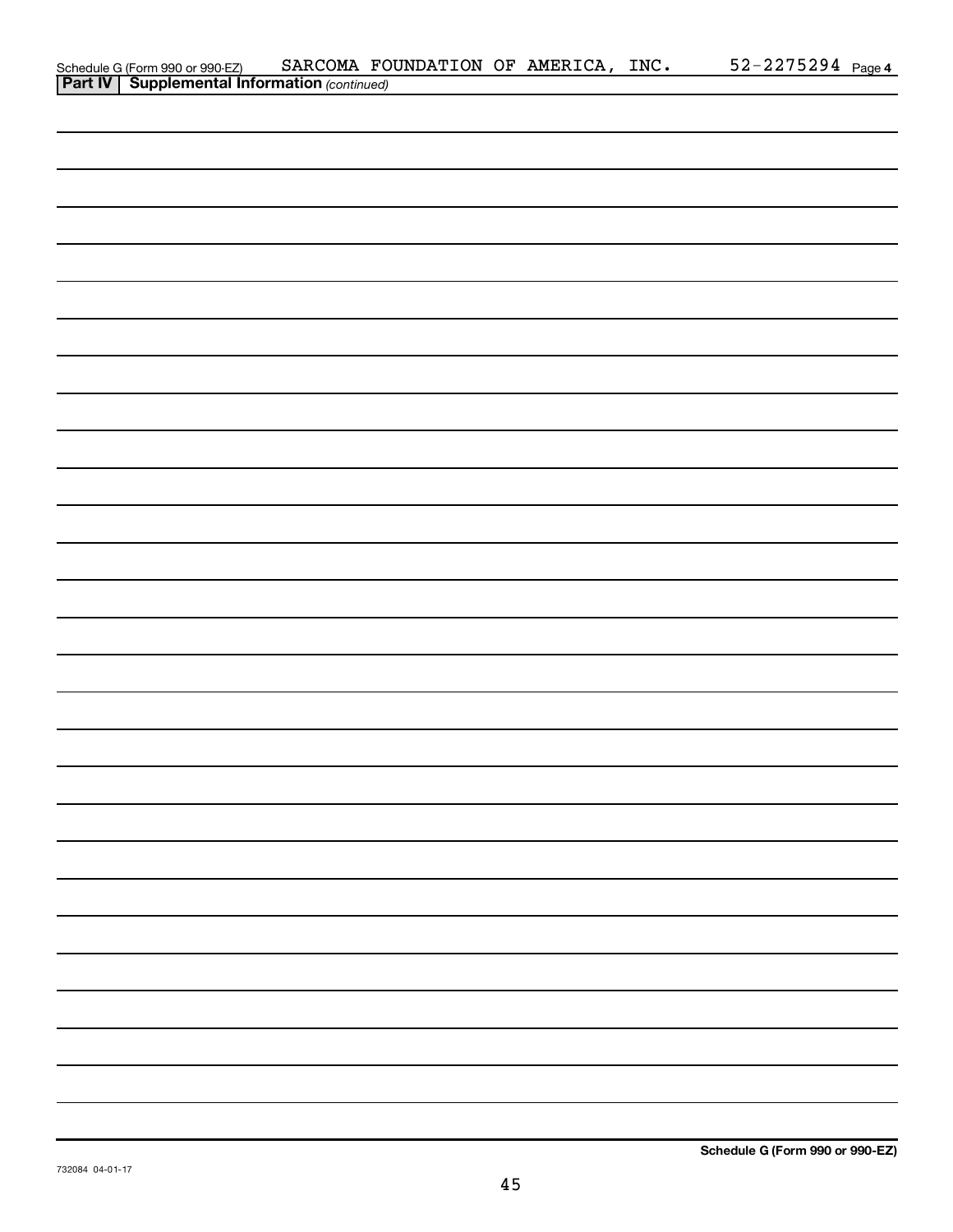| <b>SCHEDULE I</b><br>(Form 990)                                                                                                                                                                                                                                                                            |                | <b>Grants and Other Assistance to Organizations,</b><br>Governments, and Individuals in the United States<br>Complete if the organization answered "Yes" on Form 990, Part IV, line 21 or 22. |                                                                              |                                         |                                               |                                          | OMB No. 1545-0047                                   |
|------------------------------------------------------------------------------------------------------------------------------------------------------------------------------------------------------------------------------------------------------------------------------------------------------------|----------------|-----------------------------------------------------------------------------------------------------------------------------------------------------------------------------------------------|------------------------------------------------------------------------------|-----------------------------------------|-----------------------------------------------|------------------------------------------|-----------------------------------------------------|
| Department of the Treasury<br>Internal Revenue Service                                                                                                                                                                                                                                                     |                |                                                                                                                                                                                               | Attach to Form 990.<br>Go to www.irs.gov/Form990 for the latest information. |                                         |                                               |                                          | <b>Open to Public</b><br>Inspection                 |
| Name of the organization                                                                                                                                                                                                                                                                                   |                | SARCOMA FOUNDATION OF AMERICA, INC.                                                                                                                                                           |                                                                              |                                         |                                               |                                          | <b>Employer identification number</b><br>52-2275294 |
| Part I<br><b>General Information on Grants and Assistance</b>                                                                                                                                                                                                                                              |                |                                                                                                                                                                                               |                                                                              |                                         |                                               |                                          |                                                     |
| Does the organization maintain records to substantiate the amount of the grants or assistance, the grantees' eligibility for the grants or assistance, and the selection<br>$\mathbf 1$<br>2 Describe in Part IV the organization's procedures for monitoring the use of grant funds in the United States. |                |                                                                                                                                                                                               |                                                                              |                                         |                                               |                                          | $ \mathbf{X} $ Yes<br><b>No</b>                     |
| Part II<br>Grants and Other Assistance to Domestic Organizations and Domestic Governments. Complete if the organization answered "Yes" on Form 990, Part IV, line 21, for any                                                                                                                              |                |                                                                                                                                                                                               |                                                                              |                                         |                                               |                                          |                                                     |
| recipient that received more than \$5,000. Part II can be duplicated if additional space is needed.                                                                                                                                                                                                        |                |                                                                                                                                                                                               |                                                                              |                                         | (f) Method of                                 |                                          |                                                     |
| 1 (a) Name and address of organization<br>or government                                                                                                                                                                                                                                                    | $(b)$ EIN      | (c) IRC section<br>(if applicable)                                                                                                                                                            | (d) Amount of<br>cash grant                                                  | (e) Amount of<br>non-cash<br>assistance | valuation (book,<br>FMV, appraisal,<br>other) | (g) Description of<br>noncash assistance | (h) Purpose of grant<br>or assistance               |
| S.A.R.C.                                                                                                                                                                                                                                                                                                   | 86-1087705     | 501C3                                                                                                                                                                                         | 100,000.                                                                     | 0                                       |                                               |                                          | CANCER RESEARCH                                     |
| SITEMAN CANCER CENTER                                                                                                                                                                                                                                                                                      | $43 - 0653611$ | 501C3                                                                                                                                                                                         | 71,191.                                                                      | 0                                       |                                               |                                          | CANCER RESEARCH                                     |
| UNIVERSITY OF PITTSBURGH                                                                                                                                                                                                                                                                                   | 25-0965591     | 501C3                                                                                                                                                                                         | 66,055.                                                                      | 0                                       |                                               |                                          | CANCER RESEARCH                                     |
| FOX CHASE CANCER CENTER                                                                                                                                                                                                                                                                                    | $23 - 2003072$ | 501C3                                                                                                                                                                                         |                                                                              | 0                                       |                                               |                                          | CANCER RESEARCH                                     |
|                                                                                                                                                                                                                                                                                                            |                |                                                                                                                                                                                               | 13,164.                                                                      |                                         |                                               |                                          |                                                     |
| <b>CU FOUNDATION</b>                                                                                                                                                                                                                                                                                       | $52 - 1749045$ | 501C3                                                                                                                                                                                         | 46,979.                                                                      | $\mathbf{0}$                            |                                               |                                          | CANCER RESEARCH                                     |
| UNIVERSITY OF PITTSBURGH<br>$\mathbf{2}$                                                                                                                                                                                                                                                                   | 11-3708851     | 501C3                                                                                                                                                                                         | 50,000.                                                                      | $\mathbf{0}$                            |                                               |                                          | CANCER RESEARCH                                     |
| Enter total number of other organizations listed in the line 1 table<br>3                                                                                                                                                                                                                                  |                |                                                                                                                                                                                               |                                                                              |                                         |                                               |                                          |                                                     |

**For Paperwork Reduction Act Notice, see the Instructions for Form 990. Schedule I (Form 990) (2017)** LHA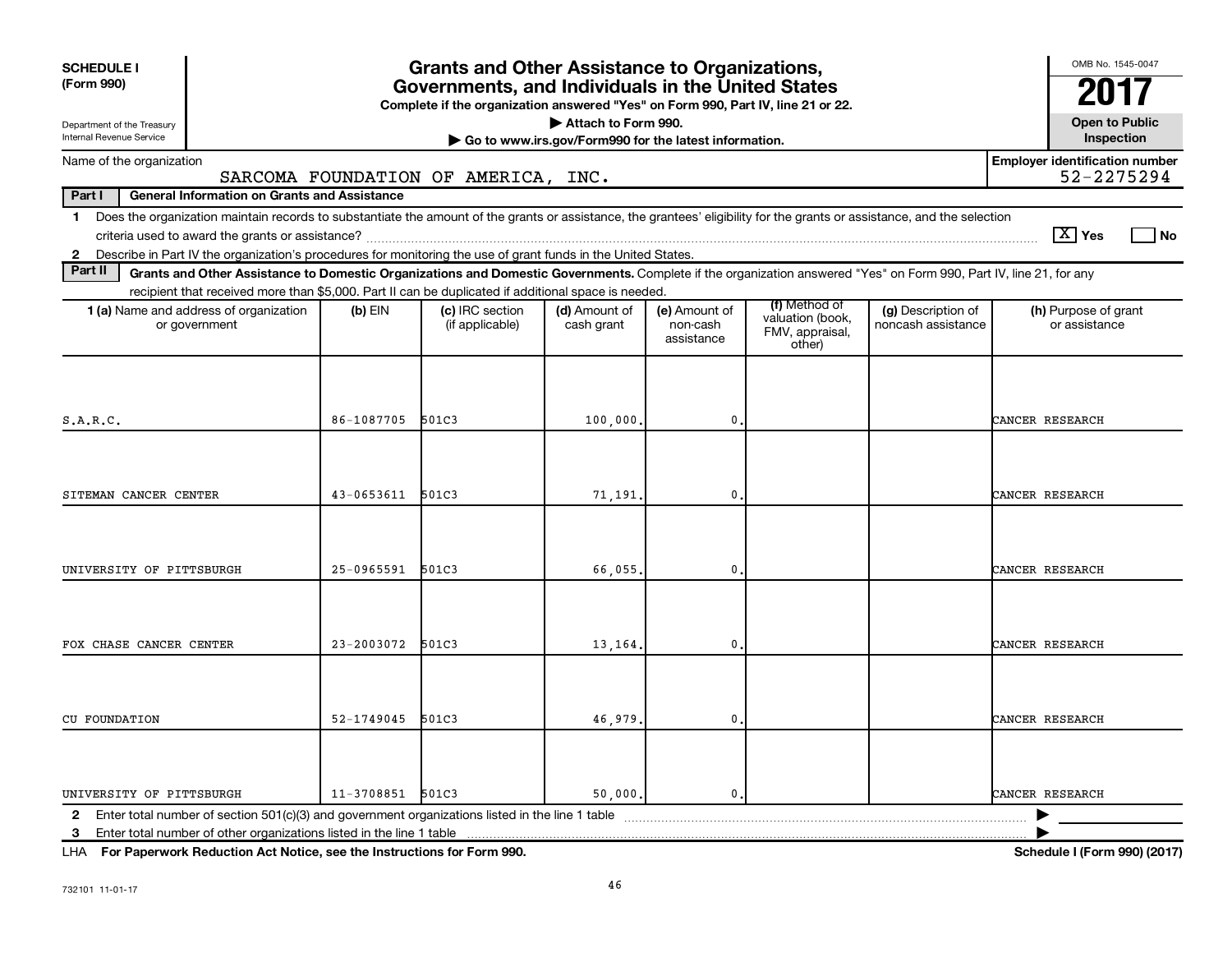Schedule I (Form 990) Page 1 SARCOMA FOUNDATION OF AMERICA, INC. 52-2275294

| Continuation of Grants and Other Assistance to Governments and Organizations in the United States (Schedule I (Form 990), Part II.)<br>Part II |                |                                  |                             |                                         |                                                                |                                           |                                       |  |  |
|------------------------------------------------------------------------------------------------------------------------------------------------|----------------|----------------------------------|-----------------------------|-----------------------------------------|----------------------------------------------------------------|-------------------------------------------|---------------------------------------|--|--|
| (a) Name and address of<br>organization or government                                                                                          | $(b)$ EIN      | (c) IRC section<br>if applicable | (d) Amount of<br>cash grant | (e) Amount of<br>non-cash<br>assistance | (f) Method of<br>valuation<br>(book, FMV,<br>appraisal, other) | (g) Description of<br>non-cash assistance | (h) Purpose of grant<br>or assistance |  |  |
|                                                                                                                                                |                |                                  |                             |                                         |                                                                |                                           |                                       |  |  |
| UNIVERSITY OF FLORIDA                                                                                                                          | 59-6002052     | 501C3                            | 50,000                      | $\mathbf{0}$ .                          |                                                                |                                           | CANCER RESEARCH                       |  |  |
| UNIVERSITY OF MINNESOTA-TWIN                                                                                                                   |                |                                  |                             |                                         |                                                                |                                           |                                       |  |  |
| CITIES                                                                                                                                         | $41 - 6007513$ | 501C3                            | 100,000                     | $\mathbf{0}$ .                          |                                                                |                                           | CANCER RESEARCH                       |  |  |
|                                                                                                                                                |                |                                  |                             |                                         |                                                                |                                           |                                       |  |  |
| TUFTS MEDICAL CENTER                                                                                                                           | $04 - 3400617$ | 501C3                            | 50,000                      | $\mathfrak{o}$ .                        |                                                                |                                           | CANCER RESEARCH                       |  |  |
|                                                                                                                                                |                |                                  |                             |                                         |                                                                |                                           |                                       |  |  |
| <b>DUKE UNIVERSITY</b>                                                                                                                         | 56-0532129     | 501C3                            | 50,000                      | $\mathbf{0}$ .                          |                                                                |                                           | CANCER RESEARCH                       |  |  |
|                                                                                                                                                |                |                                  |                             |                                         |                                                                |                                           |                                       |  |  |
| ROSWELL PARK CANCER INSTITUTE                                                                                                                  | 14-1402155     | 501C3                            | 50,000                      | $\mathbf{0}$                            |                                                                |                                           | CANCER RESEARCH                       |  |  |
| MEMORIAL SLOAN-KETTERING CANCER                                                                                                                |                |                                  |                             |                                         |                                                                |                                           |                                       |  |  |
| CENTER                                                                                                                                         | 13-1924236     | 501C3                            | 50,000                      | 0.                                      |                                                                |                                           | CANCER RESEARCH                       |  |  |
| ST. JUDE CHILDREN'S RESEARCH                                                                                                                   |                |                                  |                             |                                         |                                                                |                                           |                                       |  |  |
| HOSPITAL                                                                                                                                       | 62-0646012     | 501C3                            | 50,000                      | $\mathbf{0}$ .                          |                                                                |                                           | CANCER RESEARCH                       |  |  |
|                                                                                                                                                |                |                                  |                             |                                         |                                                                |                                           |                                       |  |  |
| WASHINGTON UNIVERSITY IN ST LOUIS                                                                                                              | 43-0653611     | 501C3                            | 50,000                      | $\mathbf{0}$ .                          |                                                                |                                           | CANCER RESEARCH                       |  |  |
|                                                                                                                                                |                |                                  |                             |                                         |                                                                |                                           |                                       |  |  |
| CONQUER CANCER FOUNDATION                                                                                                                      | 31-1667995     | 501C3                            | 64,000.                     | $\mathbf{0}$ .                          |                                                                |                                           | CANCER RESEARCH                       |  |  |

**Schedule I (Form 990)**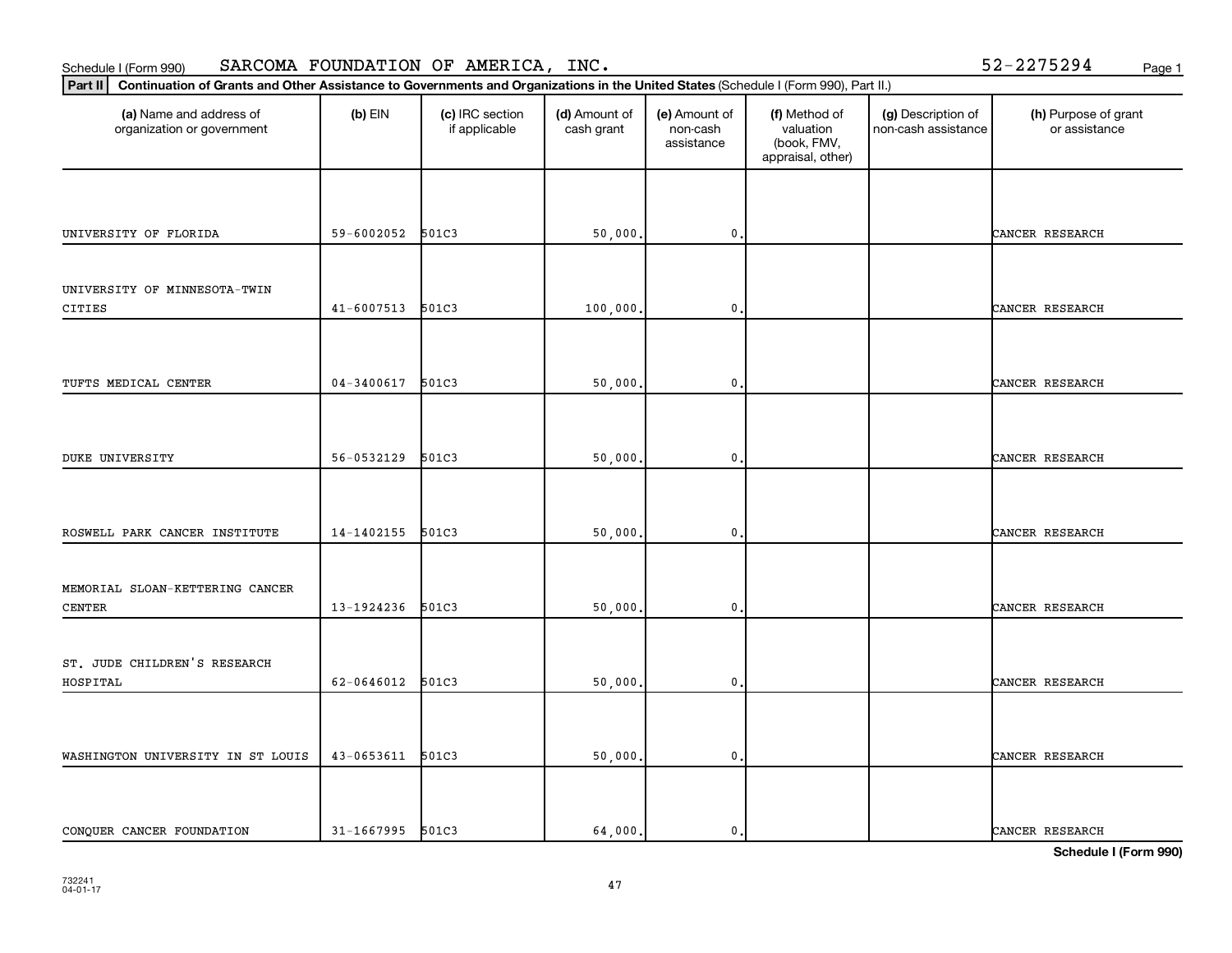Schedule I (Form 990) Page 1 SARCOMA FOUNDATION OF AMERICA, INC. 52-2275294

| Part II   Continuation of Grants and Other Assistance to Governments and Organizations in the United States (Schedule I (Form 990), Part II.) |                |                                  |                             |                                         |                                                                |                                           |                                       |  |  |
|-----------------------------------------------------------------------------------------------------------------------------------------------|----------------|----------------------------------|-----------------------------|-----------------------------------------|----------------------------------------------------------------|-------------------------------------------|---------------------------------------|--|--|
| (a) Name and address of<br>organization or government                                                                                         | $(b)$ EIN      | (c) IRC section<br>if applicable | (d) Amount of<br>cash grant | (e) Amount of<br>non-cash<br>assistance | (f) Method of<br>valuation<br>(book, FMV,<br>appraisal, other) | (g) Description of<br>non-cash assistance | (h) Purpose of grant<br>or assistance |  |  |
|                                                                                                                                               |                |                                  |                             |                                         |                                                                |                                           |                                       |  |  |
| MEDICAL COLLEGE OF WISCONSIN                                                                                                                  | 39-0806261     | 501C3                            | 17,757.                     | $\mathbf{0}$ .                          |                                                                |                                           | CANCER RESEARCH                       |  |  |
| LURIE CANCER CENTER                                                                                                                           | $36 - 2167817$ | 501C3                            | 34,585.                     | $\mathbf{0}$ .                          |                                                                |                                           | CANCER RESEARCH                       |  |  |
|                                                                                                                                               |                |                                  |                             |                                         |                                                                |                                           |                                       |  |  |
| VANDERBILT-INGRAM CANCER CENTER                                                                                                               | $35 - 2528741$ | 501C3                            | 19,606.                     | $\mathfrak o$ .                         |                                                                |                                           | CANCER RESEARCH                       |  |  |
|                                                                                                                                               |                |                                  |                             |                                         |                                                                |                                           |                                       |  |  |
|                                                                                                                                               |                |                                  |                             |                                         |                                                                |                                           |                                       |  |  |
|                                                                                                                                               |                |                                  |                             |                                         |                                                                |                                           |                                       |  |  |
|                                                                                                                                               |                |                                  |                             |                                         |                                                                |                                           |                                       |  |  |
|                                                                                                                                               |                |                                  |                             |                                         |                                                                |                                           |                                       |  |  |
|                                                                                                                                               |                |                                  |                             |                                         |                                                                |                                           |                                       |  |  |
|                                                                                                                                               |                |                                  |                             |                                         |                                                                |                                           |                                       |  |  |
|                                                                                                                                               |                |                                  |                             |                                         |                                                                |                                           |                                       |  |  |
|                                                                                                                                               |                |                                  |                             |                                         |                                                                |                                           |                                       |  |  |
|                                                                                                                                               |                |                                  |                             |                                         |                                                                |                                           |                                       |  |  |

**Schedule I (Form 990)**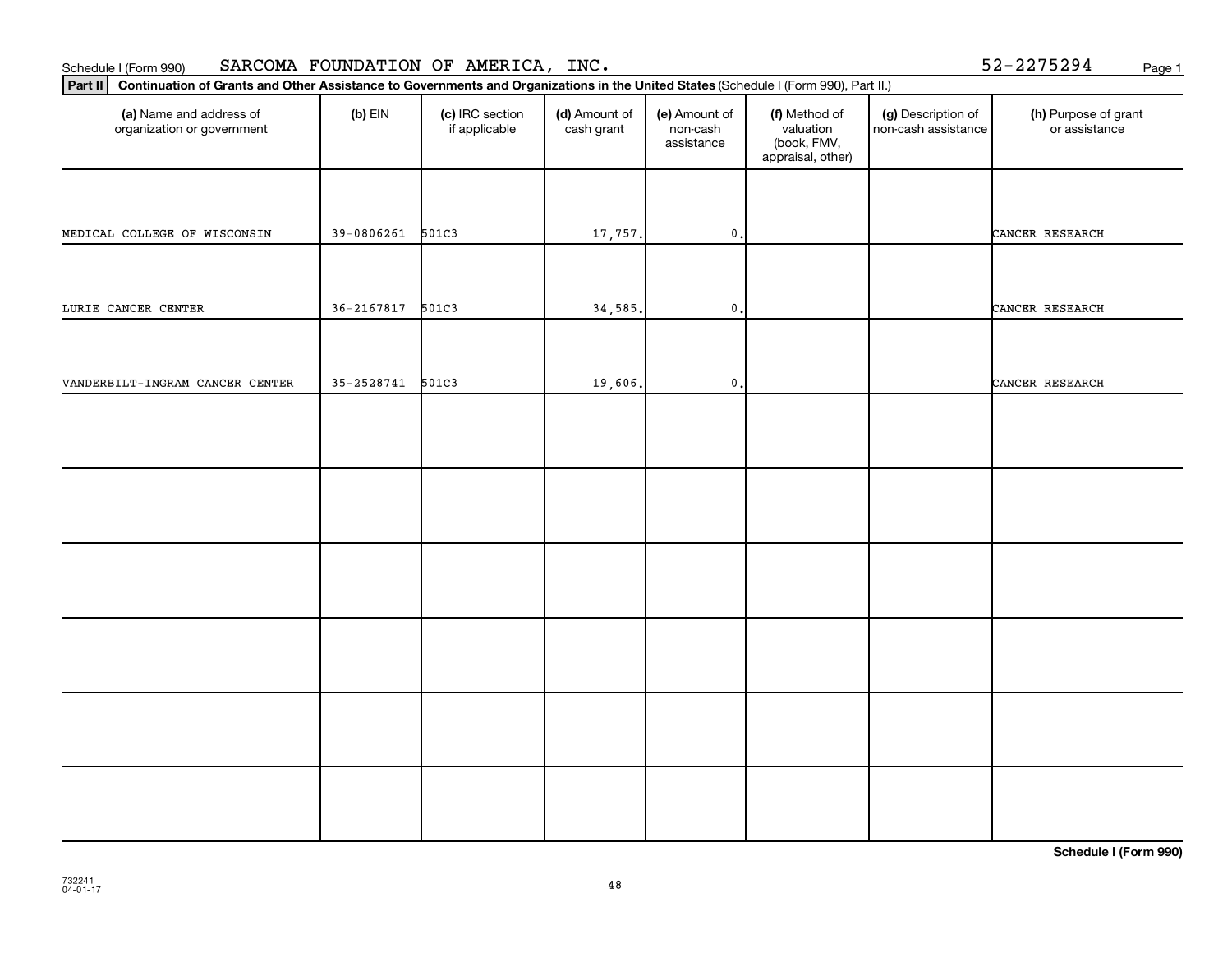**2**

Part III | Grants and Other Assistance to Domestic Individuals. Complete if the organization answered "Yes" on Form 990, Part IV, line 22. Part III can be duplicated if additional space is needed.

| (a) Type of grant or assistance                                                                                                                      | (b) Number of<br>recipients | (c) Amount of<br>cash grant | (d) Amount of non-<br>cash assistance | (e) Method of valuation<br>(book, FMV, appraisal, other) | (f) Description of noncash assistance |  |  |  |  |  |
|------------------------------------------------------------------------------------------------------------------------------------------------------|-----------------------------|-----------------------------|---------------------------------------|----------------------------------------------------------|---------------------------------------|--|--|--|--|--|
|                                                                                                                                                      |                             |                             |                                       |                                                          |                                       |  |  |  |  |  |
|                                                                                                                                                      |                             |                             |                                       |                                                          |                                       |  |  |  |  |  |
|                                                                                                                                                      |                             |                             |                                       |                                                          |                                       |  |  |  |  |  |
|                                                                                                                                                      |                             |                             |                                       |                                                          |                                       |  |  |  |  |  |
|                                                                                                                                                      |                             |                             |                                       |                                                          |                                       |  |  |  |  |  |
|                                                                                                                                                      |                             |                             |                                       |                                                          |                                       |  |  |  |  |  |
|                                                                                                                                                      |                             |                             |                                       |                                                          |                                       |  |  |  |  |  |
|                                                                                                                                                      |                             |                             |                                       |                                                          |                                       |  |  |  |  |  |
|                                                                                                                                                      |                             |                             |                                       |                                                          |                                       |  |  |  |  |  |
|                                                                                                                                                      |                             |                             |                                       |                                                          |                                       |  |  |  |  |  |
| Supplemental Information. Provide the information required in Part I, line 2; Part III, column (b); and any other additional information.<br>Part IV |                             |                             |                                       |                                                          |                                       |  |  |  |  |  |
| PART I, LINE 2:                                                                                                                                      |                             |                             |                                       |                                                          |                                       |  |  |  |  |  |
| APPLICANTS FOR SFA GRANTS MUST SUBMIT AN APPLICATION OUTLINING THEIR                                                                                 |                             |                             |                                       |                                                          |                                       |  |  |  |  |  |
| PROPOSED RESEARCH PROJECT ALONG WITH A DETAILED BUDGET THAT DEMONSTRATES                                                                             |                             |                             |                                       |                                                          |                                       |  |  |  |  |  |
| HOW THE AWARD MONEY IS TO BE USED. APPLICANTS ARE MADE AWARE THAT A                                                                                  |                             |                             |                                       |                                                          |                                       |  |  |  |  |  |

REQUIREMENT OF THE ACCEPTANCE OF GRANT MONEY IS THAT A FINAL REPORT WILL BE

SUBMITTED TO SFA AT THE END OF THE ONE-YEAR GRANT PERIOD. THE FINAL REPORT

AND BUDGET IS DUE TO SFA BY JULY 31ST OF THE YEAR AFTER THE AWARD IS MADE.

FINAL REPORTS ARE TO CONTAIN INFORMATION ON HOW THE RESEARCH PROGRESSES AND

IT MUST BE SIGNED BY BOTH THE PRIMARY INVESTIGATOR AS WELL AS THEIR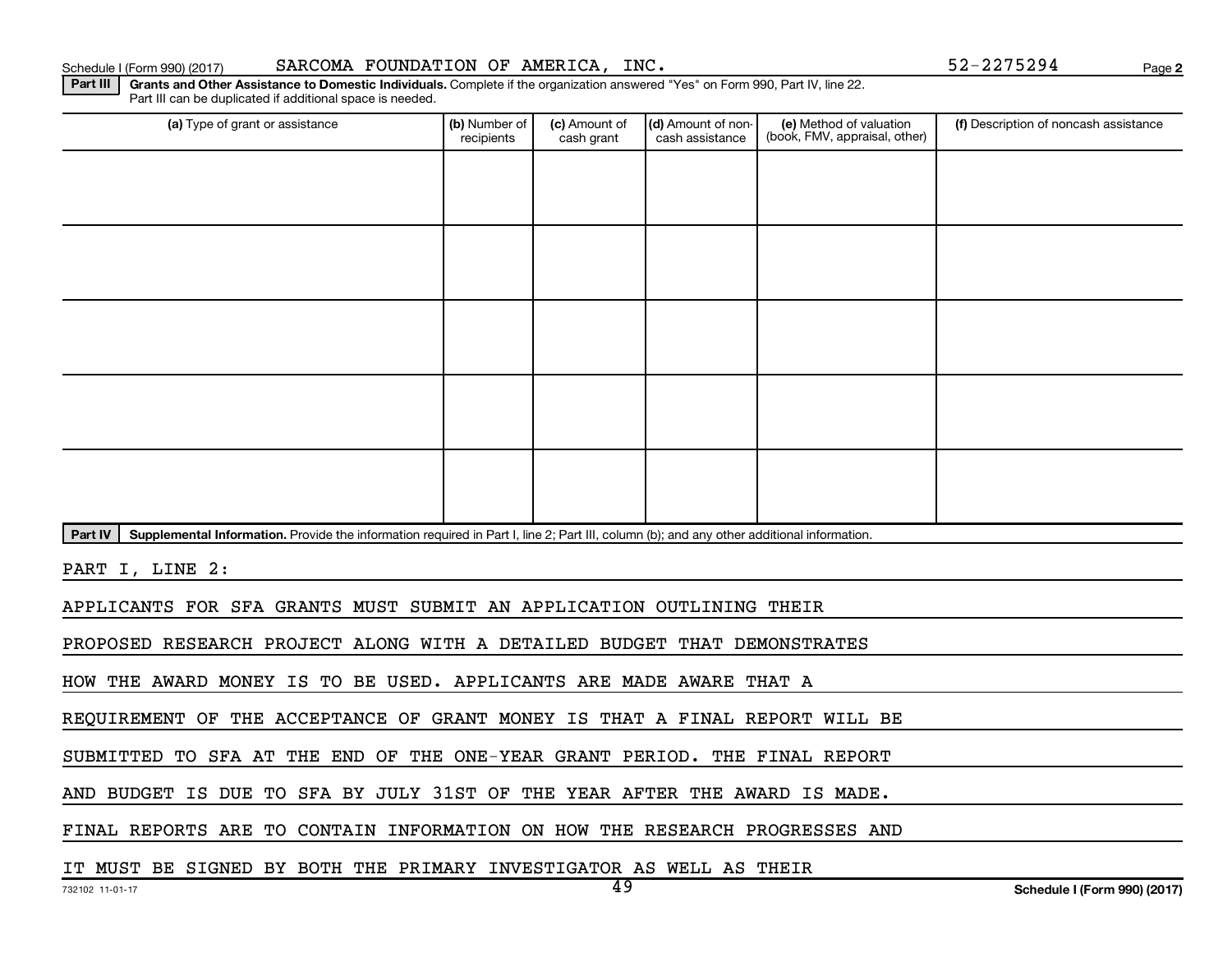|                                                                           |  | SARCOMA FOUNDATION OF AMERICA, INC. |  | 52-2275294 Page 2 |
|---------------------------------------------------------------------------|--|-------------------------------------|--|-------------------|
| Schedule I (Form 990) SARCO:<br><b>Part IV   Supplemental Information</b> |  |                                     |  |                   |
|                                                                           |  |                                     |  |                   |
| DEPARTMENT CHAIR.                                                         |  |                                     |  |                   |
|                                                                           |  |                                     |  |                   |
|                                                                           |  |                                     |  |                   |
|                                                                           |  |                                     |  |                   |
|                                                                           |  |                                     |  |                   |
|                                                                           |  |                                     |  |                   |
|                                                                           |  |                                     |  |                   |
|                                                                           |  |                                     |  |                   |
|                                                                           |  |                                     |  |                   |
|                                                                           |  |                                     |  |                   |
|                                                                           |  |                                     |  |                   |
|                                                                           |  |                                     |  |                   |
|                                                                           |  |                                     |  |                   |
|                                                                           |  |                                     |  |                   |
|                                                                           |  |                                     |  |                   |
|                                                                           |  |                                     |  |                   |
|                                                                           |  |                                     |  |                   |
|                                                                           |  |                                     |  |                   |
|                                                                           |  |                                     |  |                   |
|                                                                           |  |                                     |  |                   |
|                                                                           |  |                                     |  |                   |
|                                                                           |  |                                     |  |                   |
|                                                                           |  |                                     |  |                   |
|                                                                           |  |                                     |  |                   |
|                                                                           |  |                                     |  |                   |
|                                                                           |  |                                     |  |                   |
|                                                                           |  |                                     |  |                   |
|                                                                           |  |                                     |  |                   |
|                                                                           |  |                                     |  |                   |
|                                                                           |  |                                     |  |                   |
|                                                                           |  |                                     |  |                   |
|                                                                           |  |                                     |  |                   |
|                                                                           |  |                                     |  |                   |
|                                                                           |  |                                     |  |                   |
|                                                                           |  |                                     |  |                   |
|                                                                           |  |                                     |  |                   |
|                                                                           |  |                                     |  |                   |
|                                                                           |  |                                     |  |                   |
|                                                                           |  |                                     |  |                   |
|                                                                           |  |                                     |  |                   |
|                                                                           |  |                                     |  |                   |
|                                                                           |  |                                     |  |                   |
|                                                                           |  |                                     |  |                   |
|                                                                           |  |                                     |  |                   |
|                                                                           |  |                                     |  |                   |
|                                                                           |  |                                     |  |                   |
|                                                                           |  |                                     |  |                   |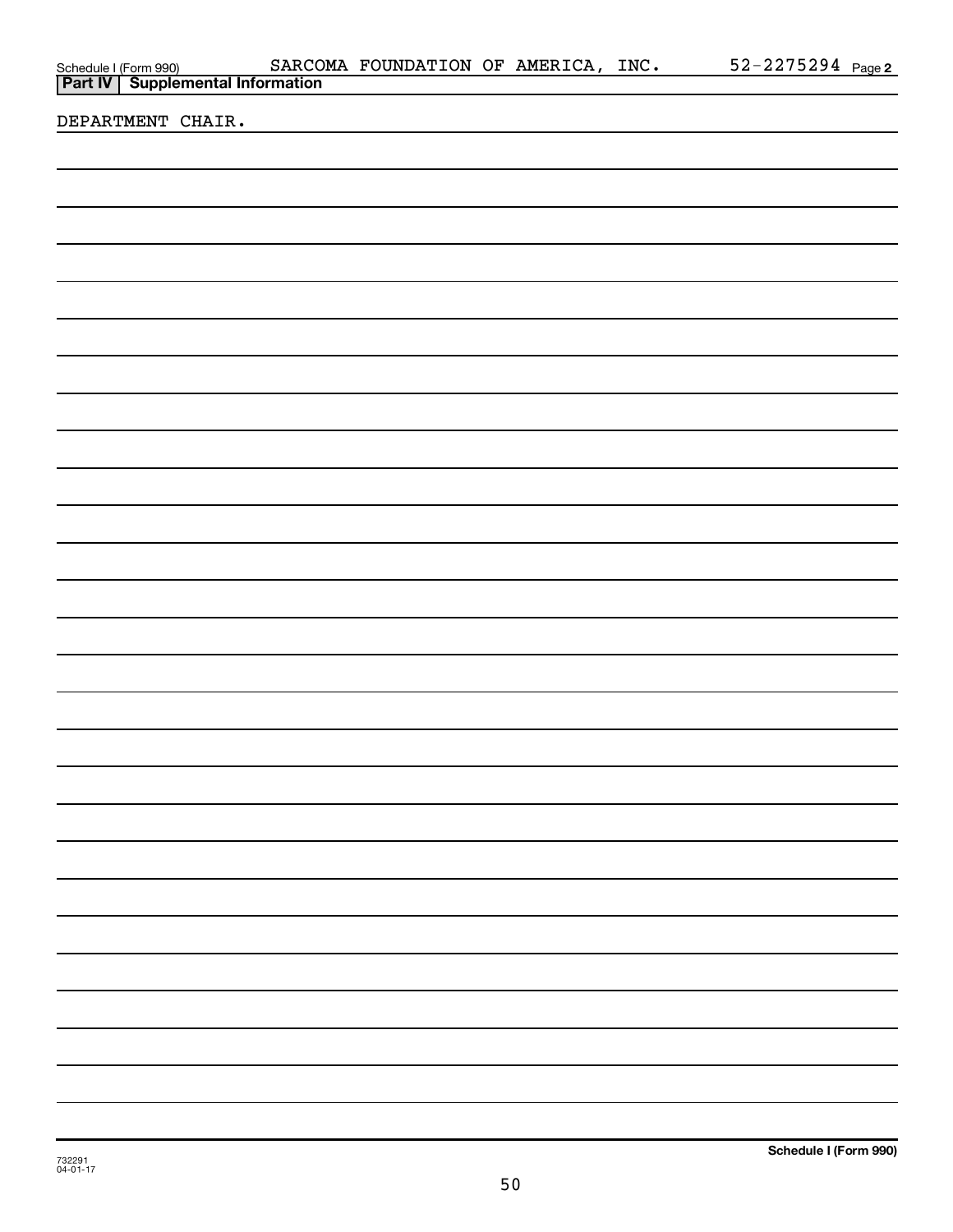| <b>SCHEDULE L</b>                                                                                             |                                          |                                       |                                                                       |                            | <b>Transactions With Interested Persons</b>           |                                                                                                                                    |                                                              |    |                                       | OMB No. 1545-0047                   |                           |                |
|---------------------------------------------------------------------------------------------------------------|------------------------------------------|---------------------------------------|-----------------------------------------------------------------------|----------------------------|-------------------------------------------------------|------------------------------------------------------------------------------------------------------------------------------------|--------------------------------------------------------------|----|---------------------------------------|-------------------------------------|---------------------------|----------------|
| (Form 990 or 990-EZ)                                                                                          |                                          |                                       |                                                                       |                            |                                                       | ▶ Complete if the organization answered "Yes" on Form 990, Part IV, line 25a, 25b, 26, 27, 28a,                                    |                                                              |    |                                       |                                     |                           |                |
|                                                                                                               |                                          |                                       |                                                                       |                            | 28b, or 28c, or Form 990-EZ, Part V, line 38a or 40b. |                                                                                                                                    |                                                              |    |                                       |                                     |                           |                |
| Department of the Treasury<br>Internal Revenue Service                                                        |                                          |                                       |                                                                       |                            | Attach to Form 990 or Form 990-EZ.                    | Go to www.irs.gov/Form990 for instructions and the latest information.                                                             |                                                              |    |                                       | <b>Open To Public</b><br>Inspection |                           |                |
| Name of the organization                                                                                      |                                          |                                       |                                                                       |                            |                                                       |                                                                                                                                    |                                                              |    | <b>Employer identification number</b> |                                     |                           |                |
|                                                                                                               |                                          |                                       |                                                                       |                            | SARCOMA FOUNDATION OF AMERICA, INC.                   |                                                                                                                                    |                                                              |    | 52-2275294                            |                                     |                           |                |
| Part I                                                                                                        |                                          |                                       |                                                                       |                            |                                                       | Excess Benefit Transactions (section 501(c)(3), section 501(c)(4), and 501(c)(29) organizations only).                             |                                                              |    |                                       |                                     |                           |                |
|                                                                                                               |                                          |                                       |                                                                       |                            |                                                       | Complete if the organization answered "Yes" on Form 990, Part IV, line 25a or 25b, or Form 990-EZ, Part V, line 40b.               |                                                              |    |                                       |                                     |                           |                |
| 1<br>(a) Name of disqualified person                                                                          |                                          | (b) Relationship between disqualified | person and organization                                               |                            |                                                       | (c) Description of transaction                                                                                                     |                                                              |    |                                       |                                     |                           | (d) Corrected? |
|                                                                                                               |                                          |                                       |                                                                       |                            |                                                       |                                                                                                                                    |                                                              |    |                                       |                                     | Yes                       | No             |
|                                                                                                               |                                          |                                       |                                                                       |                            |                                                       |                                                                                                                                    |                                                              |    |                                       |                                     |                           |                |
|                                                                                                               |                                          |                                       |                                                                       |                            |                                                       |                                                                                                                                    |                                                              |    |                                       |                                     |                           |                |
|                                                                                                               |                                          |                                       |                                                                       |                            |                                                       |                                                                                                                                    |                                                              |    |                                       |                                     |                           |                |
|                                                                                                               |                                          |                                       |                                                                       |                            |                                                       |                                                                                                                                    |                                                              |    |                                       |                                     |                           |                |
|                                                                                                               |                                          |                                       |                                                                       |                            |                                                       |                                                                                                                                    |                                                              |    |                                       |                                     |                           |                |
| 2 Enter the amount of tax incurred by the organization managers or disqualified persons during the year under |                                          |                                       |                                                                       |                            |                                                       |                                                                                                                                    |                                                              |    |                                       |                                     |                           |                |
| section 4958                                                                                                  |                                          |                                       |                                                                       |                            |                                                       |                                                                                                                                    |                                                              |    | $\triangleright$ \$                   |                                     |                           |                |
|                                                                                                               |                                          |                                       |                                                                       |                            |                                                       |                                                                                                                                    |                                                              |    |                                       |                                     |                           |                |
| Part II                                                                                                       | Loans to and/or From Interested Persons. |                                       |                                                                       |                            |                                                       |                                                                                                                                    |                                                              |    |                                       |                                     |                           |                |
|                                                                                                               |                                          |                                       |                                                                       |                            |                                                       | Complete if the organization answered "Yes" on Form 990-EZ, Part V, line 38a or Form 990, Part IV, line 26; or if the organization |                                                              |    |                                       |                                     |                           |                |
| reported an amount on Form 990, Part X, line 5, 6, or 22.                                                     |                                          |                                       |                                                                       |                            |                                                       |                                                                                                                                    |                                                              |    |                                       |                                     |                           |                |
| (a) Name of                                                                                                   | (b) Relationship<br>with organization    | (c) Purpose                           |                                                                       | (d) Loan to or<br>from the | (e) Original                                          | (f) Balance due                                                                                                                    | ( <b>h)</b> Approved<br>$(g)$ In<br>`by board or<br>default? |    |                                       |                                     | (i) Written<br>agreement? |                |
| interested person                                                                                             |                                          | of loan                               |                                                                       | organization?              | principal amount                                      |                                                                                                                                    |                                                              |    |                                       | committee?                          |                           |                |
|                                                                                                               |                                          |                                       | To                                                                    | From                       |                                                       |                                                                                                                                    | Yes                                                          | No | Yes                                   | No                                  | Yes                       | <b>No</b>      |
|                                                                                                               |                                          |                                       |                                                                       |                            |                                                       |                                                                                                                                    |                                                              |    |                                       |                                     |                           |                |
|                                                                                                               |                                          |                                       |                                                                       |                            |                                                       |                                                                                                                                    |                                                              |    |                                       |                                     |                           |                |
|                                                                                                               |                                          |                                       |                                                                       |                            |                                                       |                                                                                                                                    |                                                              |    |                                       |                                     |                           |                |
|                                                                                                               |                                          |                                       |                                                                       |                            |                                                       |                                                                                                                                    |                                                              |    |                                       |                                     |                           |                |
|                                                                                                               |                                          |                                       |                                                                       |                            |                                                       |                                                                                                                                    |                                                              |    |                                       |                                     |                           |                |
|                                                                                                               |                                          |                                       |                                                                       |                            |                                                       |                                                                                                                                    |                                                              |    |                                       |                                     |                           |                |
|                                                                                                               |                                          |                                       |                                                                       |                            |                                                       |                                                                                                                                    |                                                              |    |                                       |                                     |                           |                |
|                                                                                                               |                                          |                                       |                                                                       |                            |                                                       |                                                                                                                                    |                                                              |    |                                       |                                     |                           |                |
| Total                                                                                                         |                                          |                                       |                                                                       |                            | $\blacktriangleright$ \$                              |                                                                                                                                    |                                                              |    |                                       |                                     |                           |                |
| <b>Grants or Assistance Benefiting Interested Persons.</b><br>Part II                                         |                                          |                                       |                                                                       |                            |                                                       |                                                                                                                                    |                                                              |    |                                       |                                     |                           |                |
| Complete if the organization answered "Yes" on Form 990, Part IV, line 27.                                    |                                          |                                       |                                                                       |                            |                                                       |                                                                                                                                    |                                                              |    |                                       |                                     |                           |                |
| (a) Name of interested person                                                                                 |                                          |                                       | (b) Relationship between<br>interested person and<br>the organization |                            | (c) Amount of<br>assistance                           | (d) Type of<br>assistance                                                                                                          |                                                              |    |                                       | (e) Purpose of<br>assistance        |                           |                |
|                                                                                                               |                                          |                                       |                                                                       |                            |                                                       |                                                                                                                                    |                                                              |    |                                       |                                     |                           |                |
|                                                                                                               |                                          |                                       |                                                                       |                            |                                                       |                                                                                                                                    |                                                              |    |                                       |                                     |                           |                |
|                                                                                                               |                                          |                                       |                                                                       |                            |                                                       |                                                                                                                                    |                                                              |    |                                       |                                     |                           |                |
|                                                                                                               |                                          |                                       |                                                                       |                            |                                                       |                                                                                                                                    |                                                              |    |                                       |                                     |                           |                |
|                                                                                                               |                                          |                                       |                                                                       |                            |                                                       |                                                                                                                                    |                                                              |    |                                       |                                     |                           |                |
|                                                                                                               |                                          |                                       |                                                                       |                            |                                                       |                                                                                                                                    |                                                              |    |                                       |                                     |                           |                |
|                                                                                                               |                                          |                                       |                                                                       |                            |                                                       |                                                                                                                                    |                                                              |    |                                       |                                     |                           |                |
|                                                                                                               |                                          |                                       |                                                                       |                            |                                                       |                                                                                                                                    |                                                              |    |                                       |                                     |                           |                |
|                                                                                                               |                                          |                                       |                                                                       |                            |                                                       |                                                                                                                                    |                                                              |    |                                       |                                     |                           |                |
|                                                                                                               |                                          |                                       |                                                                       |                            |                                                       |                                                                                                                                    |                                                              |    |                                       |                                     |                           |                |

LHA For Paperwork Reduction Act Notice, see the Instructions for Form 990 or 990-EZ. Schedule L (Form 990 or 990-EZ) 2017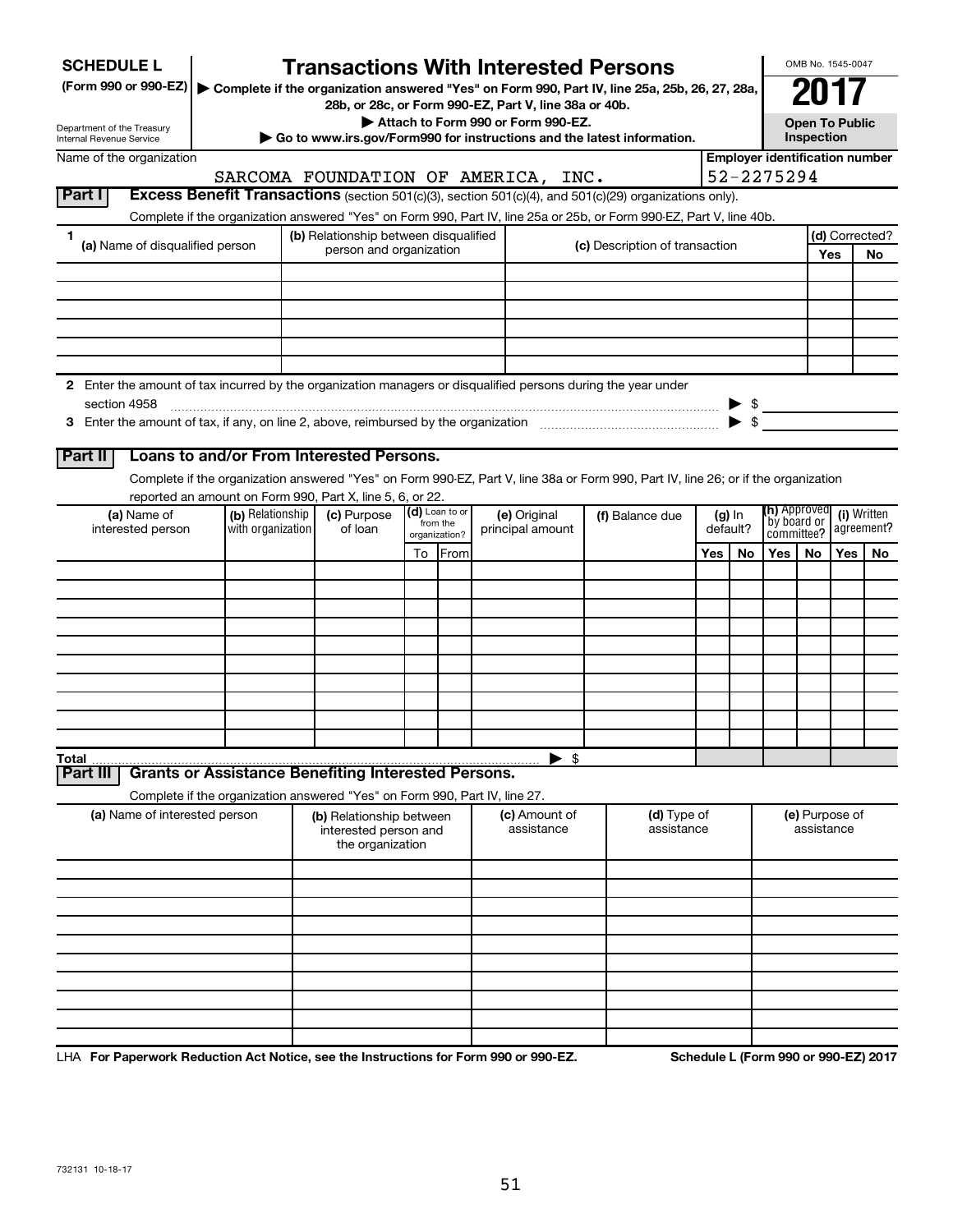| Schedule L (Form 990 or 990-EZ) 2017 SARCOMA FOUNDATION OF AMERICA, INC.                 |  |  | $52 - 2275294$ Page 2 |  |
|------------------------------------------------------------------------------------------|--|--|-----------------------|--|
| <b>Part IV   Business Transactions Involving Interested Persons.</b>                     |  |  |                       |  |
| Complete if the organization answered "Yes" on Form 990, Part IV, line 28a, 28b, or 28c. |  |  |                       |  |

| (a) Name of interested person |      | (b) Relationship between interested<br>person and the organization |      | (c) Amount of<br>transaction | (d) Description of<br>transaction | (e) Sharing of<br>organization's<br>revenues? |    |
|-------------------------------|------|--------------------------------------------------------------------|------|------------------------------|-----------------------------------|-----------------------------------------------|----|
|                               |      |                                                                    |      |                              |                                   | Yes                                           | No |
| <b>MARK THORNTON</b>          | MARK | THORNTON,                                                          | PRES |                              | $100,000.$ S.A.R.C, A             |                                               | Χ  |
|                               |      |                                                                    |      |                              |                                   |                                               |    |
|                               |      |                                                                    |      |                              |                                   |                                               |    |
|                               |      |                                                                    |      |                              |                                   |                                               |    |
|                               |      |                                                                    |      |                              |                                   |                                               |    |
|                               |      |                                                                    |      |                              |                                   |                                               |    |
|                               |      |                                                                    |      |                              |                                   |                                               |    |
|                               |      |                                                                    |      |                              |                                   |                                               |    |
|                               |      |                                                                    |      |                              |                                   |                                               |    |
|                               |      |                                                                    |      |                              |                                   |                                               |    |

#### **Part V Supplemental Information**

Provide additional information for responses to questions on Schedule L (see instructions).

|  |  |  |  |  | SCH L, PART IV, BUSINESS TRANSACTIONS INVOLVING INTERESTED PERSONS: |  |  |  |
|--|--|--|--|--|---------------------------------------------------------------------|--|--|--|
|--|--|--|--|--|---------------------------------------------------------------------|--|--|--|

(A) NAME OF PERSON: MARK THORNTON

(B) RELATIONSHIP BETWEEN INTERESTED PERSON AND ORGANIZATION:

MARK THORNTON, PRESIDENT OF SFA IS ON THE BOARD OF S.A.R.C

(D) DESCRIPTION OF TRANSACTION: S.A.R.C, A 501(C)(3) ORGANIZATION

RECEIVED A GRANT FROM SARCOMA FOUNDATION OF AMERICA FOR CANCER RESEARCH.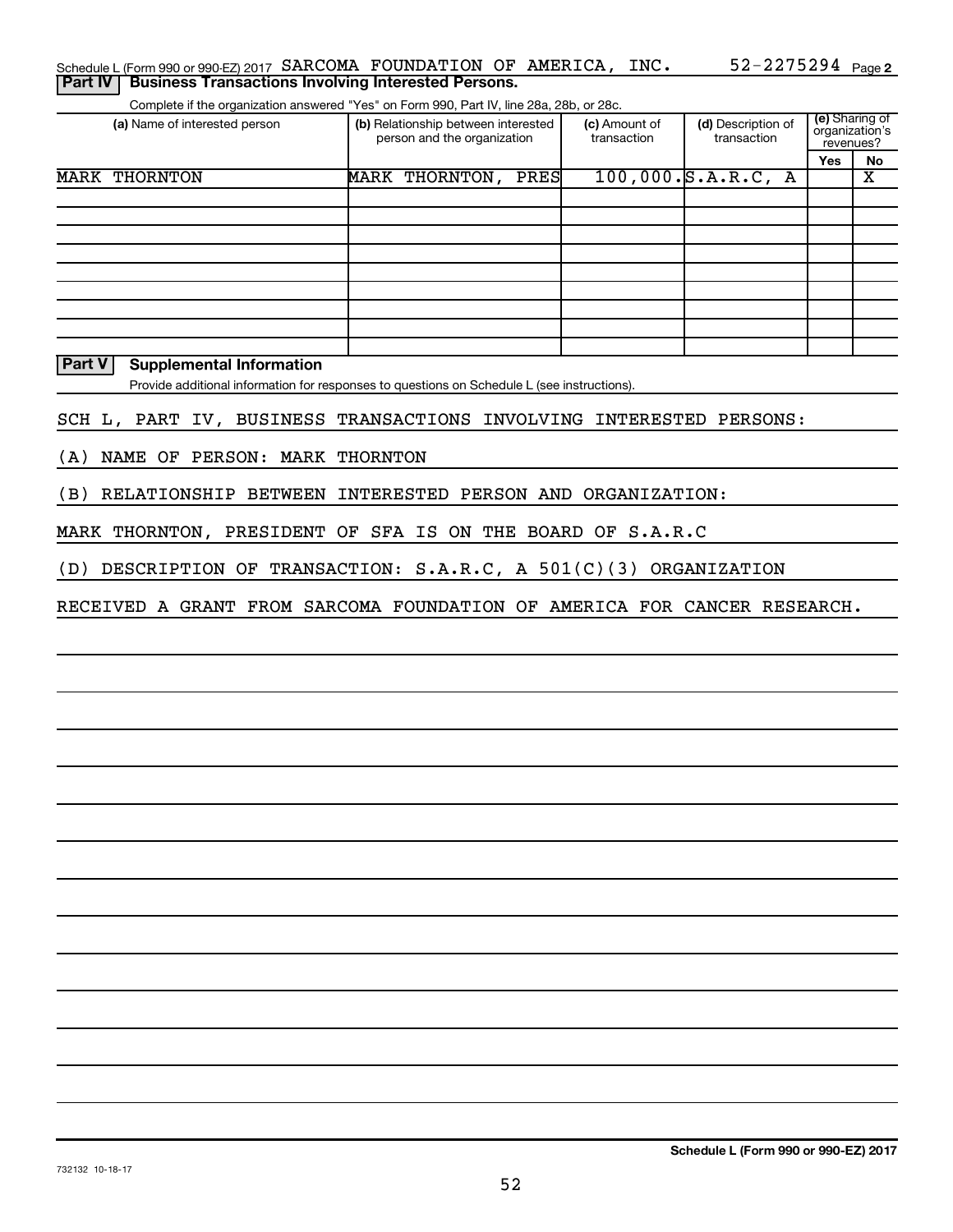| <b>SCHEDULE M</b> |  |
|-------------------|--|
| (Form 990)        |  |

# ◆ Complete if the organizations answered "Yes" on Form 990, Part IV, lines 29 or 30.<br>▶ Complete if the organizations answered "Yes" on Form 990, Part IV, lines 29 or 30. **Noncash Contributions**

OMB No. 1545-0047

Department of the Treasury Internal Revenue Service

**Attach to Form 990.** J

**Open To Public Inspection**

Name of the organization

 **Go to www.irs.gov/Form990 for the latest information.** J

#### **Part I Types of Property** SARCOMA FOUNDATION OF AMERICA, INC.

| <b>Employer identification number</b> |
|---------------------------------------|
| 52-2275294                            |
|                                       |

|    |                                                                                                                                | (a)<br>Check if         | (b)<br>Number of | (c)<br>Noncash contribution                                 | (d)<br>Method of determining |     |     |    |
|----|--------------------------------------------------------------------------------------------------------------------------------|-------------------------|------------------|-------------------------------------------------------------|------------------------------|-----|-----|----|
|    |                                                                                                                                | applicable              | contributions or | amounts reported on                                         | noncash contribution amounts |     |     |    |
| 1  |                                                                                                                                | $\overline{\mathbf{x}}$ |                  | items contributed Form 990, Part VIII, line 1g<br>8,250.FMV |                              |     |     |    |
| 2  |                                                                                                                                |                         |                  |                                                             |                              |     |     |    |
| 3  | Art - Fractional interests                                                                                                     |                         |                  |                                                             |                              |     |     |    |
| 4  |                                                                                                                                |                         |                  |                                                             |                              |     |     |    |
| 5  | Clothing and household goods                                                                                                   | $\overline{\text{x}}$   |                  | 1,650.FMV                                                   |                              |     |     |    |
| 6  | Cars and other vehicles                                                                                                        |                         |                  |                                                             |                              |     |     |    |
| 7  |                                                                                                                                |                         |                  |                                                             |                              |     |     |    |
| 8  |                                                                                                                                |                         |                  |                                                             |                              |     |     |    |
| 9  | Securities - Publicly traded                                                                                                   | $\overline{\text{x}}$   | 2                | 54,527.FMV                                                  |                              |     |     |    |
| 10 | Securities - Closely held stock                                                                                                |                         |                  |                                                             |                              |     |     |    |
| 11 | Securities - Partnership, LLC, or                                                                                              |                         |                  |                                                             |                              |     |     |    |
|    |                                                                                                                                |                         |                  |                                                             |                              |     |     |    |
| 12 |                                                                                                                                |                         |                  |                                                             |                              |     |     |    |
| 13 |                                                                                                                                |                         |                  |                                                             |                              |     |     |    |
|    | Qualified conservation contribution -                                                                                          |                         |                  |                                                             |                              |     |     |    |
| 14 | Qualified conservation contribution - Other                                                                                    |                         |                  |                                                             |                              |     |     |    |
| 15 | Real estate - Residential                                                                                                      |                         |                  |                                                             |                              |     |     |    |
| 16 |                                                                                                                                |                         |                  |                                                             |                              |     |     |    |
| 17 |                                                                                                                                |                         |                  |                                                             |                              |     |     |    |
| 18 |                                                                                                                                | $\overline{\textbf{x}}$ | 9                | 4,900.FMV                                                   |                              |     |     |    |
| 19 |                                                                                                                                |                         |                  |                                                             |                              |     |     |    |
| 20 | Drugs and medical supplies                                                                                                     |                         |                  |                                                             |                              |     |     |    |
| 21 |                                                                                                                                |                         |                  |                                                             |                              |     |     |    |
| 22 |                                                                                                                                |                         |                  |                                                             |                              |     |     |    |
| 23 |                                                                                                                                |                         |                  |                                                             |                              |     |     |    |
| 24 | Archeological artifacts                                                                                                        |                         |                  |                                                             |                              |     |     |    |
| 25 | $($ PROMOTIONAL G $)$<br>Other $\blacktriangleright$                                                                           | $\overline{\textbf{x}}$ | 3                | 2,882.FMV                                                   |                              |     |     |    |
| 26 | TICKETS<br>Other $\blacktriangleright$                                                                                         | $\overline{\text{x}}$   | 6                | 2,275.FMV                                                   |                              |     |     |    |
| 27 | Other $\blacktriangleright$                                                                                                    |                         |                  |                                                             |                              |     |     |    |
| 28 | Other $\blacktriangleright$                                                                                                    |                         |                  |                                                             |                              |     |     |    |
| 29 | Number of Forms 8283 received by the organization during the tax year for contributions                                        |                         |                  |                                                             |                              |     |     |    |
|    | for which the organization completed Form 8283, Part IV, Donee Acknowledgement                                                 |                         |                  | 29                                                          |                              |     |     |    |
|    |                                                                                                                                |                         |                  |                                                             |                              |     | Yes | No |
|    | 30a During the year, did the organization receive by contribution any property reported in Part I, lines 1 through 28, that it |                         |                  |                                                             |                              |     |     |    |
|    | must hold for at least three years from the date of the initial contribution, and which isn't required to be used for          |                         |                  |                                                             |                              |     |     |    |
|    |                                                                                                                                |                         |                  |                                                             |                              | 30a |     | х  |
|    | <b>b</b> If "Yes," describe the arrangement in Part II.                                                                        |                         |                  |                                                             |                              |     |     |    |
| 31 | Does the organization have a gift acceptance policy that requires the review of any nonstandard contributions?                 |                         |                  |                                                             |                              | 31  |     | x  |
|    | 32a Does the organization hire or use third parties or related organizations to solicit, process, or sell noncash              |                         |                  |                                                             |                              |     |     |    |
|    | contributions?                                                                                                                 |                         |                  |                                                             |                              | 32a | х   |    |
|    | <b>b</b> If "Yes," describe in Part II.                                                                                        |                         |                  |                                                             |                              |     |     |    |
| 33 | If the organization didn't report an amount in column (c) for a type of property for which column (a) is checked,              |                         |                  |                                                             |                              |     |     |    |
|    | describe in Part II.                                                                                                           |                         |                  |                                                             |                              |     |     |    |

**For Paperwork Reduction Act Notice, see the Instructions for Form 990. Schedule M (Form 990) 2017** LHA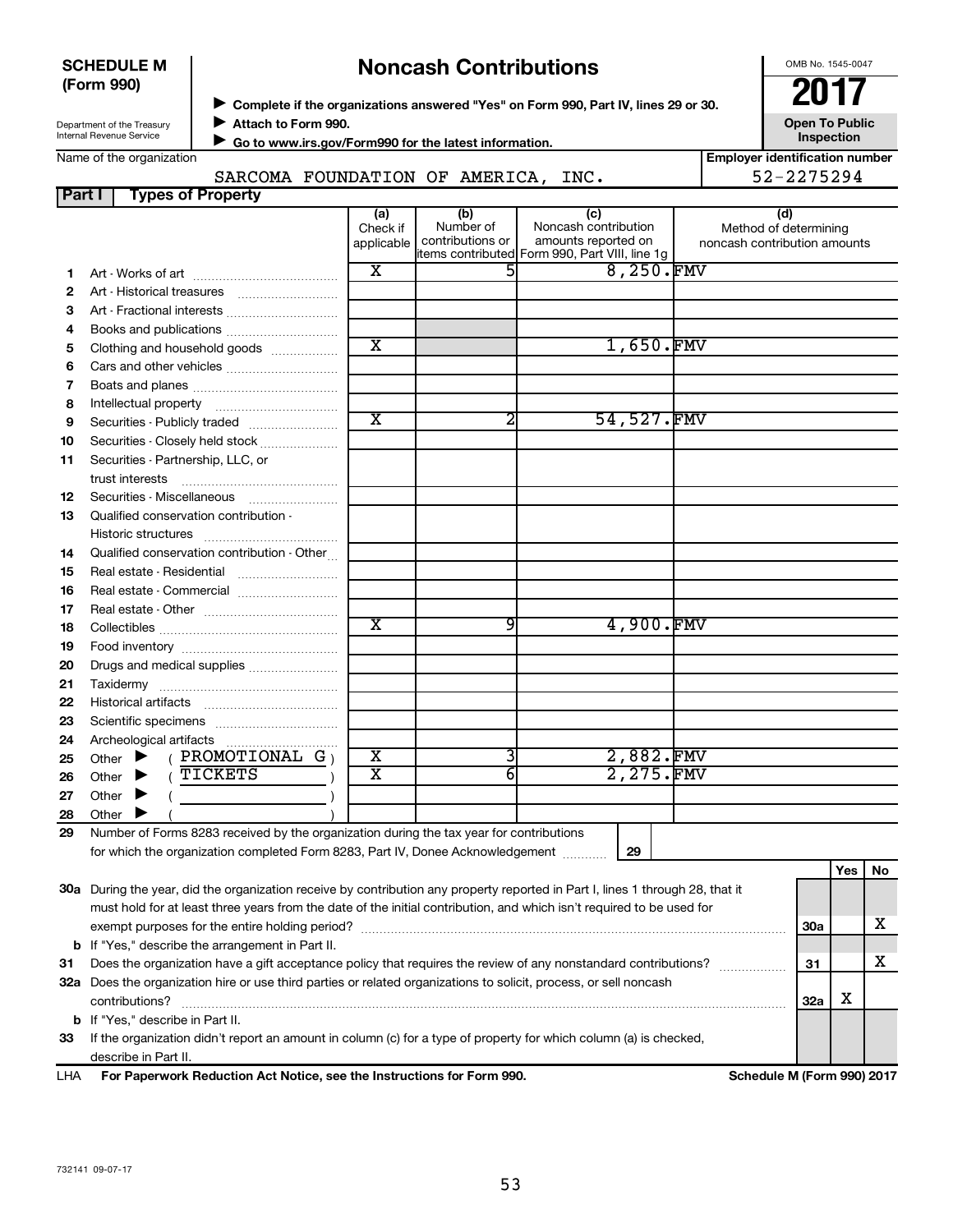Part II | Supplemental Information. Provide the information required by Part I, lines 30b, 32b, and 33, and whether the organization is reporting in Part I, column (b), the number of contributions, the number of items received, or a combination of both. Also complete this part for any additional information.

### SCHEDULE M, LINE 32B:

#### POWERED BY PROFESSIONAL SOLICITS AND PROCESSES SILENT AUCTION OF ANNUAL

GALA.

732142 09-07-17

54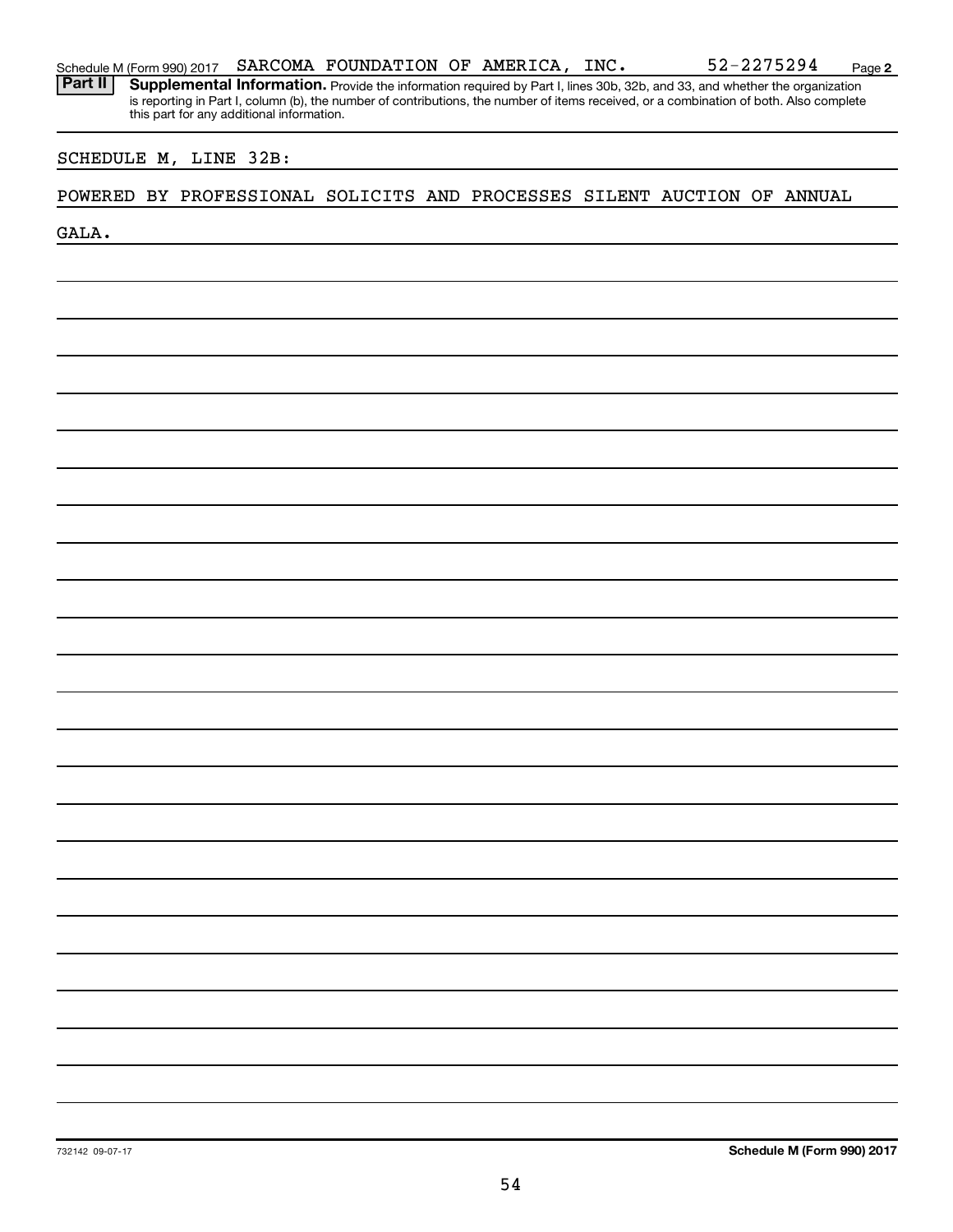Department of the Treasury **(Form 990 or 990-EZ)**

**Complete to provide information for responses to specific questions on SCHEDULE O Supplemental Information to Form 990 or 990-EZ 2017**<br>(Form 990 or 990-EZ) Complete to provide information for responses to specific questions on

**Form 990 or 990-EZ or to provide any additional information. | Attach to Form 990 or 990-EZ. | Go to www.irs.gov/Form990 for the latest information.**

Internal Revenue Service Name of the organization

SARCOMA FOUNDATION OF AMERICA, INC. | 52-2275294

**Employer identification number**

OMB No. 1545-0047

**Open to Public Inspection**

FORM 990, PART III, LINE 1, DESCRIPTION OF ORGANIZATION MISSION:

BEHALF OF SARCOMA PATIENTS.

FORM 990, PART III, LINE 4A, PROGRAM SERVICE ACCOMPLISHMENTS:

FORM 990, PART VI, SECTION A, LINE 2:

MARK THORNTON, PRESIDENT, AND PATRICIA THORNTON, ASSISTANT TREASURER, ARE

HUSBAND AND WIFE.

FORM 990, PART VI, SECTION B, LINE 11B:

THE BOOKKEEPER, ASSISTANT TREASURER AND CEO REVIEW THE 990 BASED ON THE

FINANCIAL RECORDS, POLICIES AND PROGRAMS OF THE ORGANIZATION.

FORM 990, PART VI, SECTION B, LINE 12C:

AT LEAST ONCE A YEAR, OFFICERS ACTING ON BEHALF OF THE SARCOMA FOUNDATION OF AMERICA, INC., SHALL EXECUTE AND SUBMIT A STATEMENT TO THE PRESIDENT DISCLOSING ALL MATERIAL FACTS CONCERNING ANY ACTUAL OR POTENTIAL CONFLICT OF INTEREST OR CONFIRMING THAT THERE ARE NO SUCH CONFLICTS TO BE DISCLOSED.

FORM 990, PART VI, SECTION B, LINE 15A:

THE BOARD OF DIRECTORS HAS AN APPOINTED COMPENSATION COMMITTEE THAT REVIEWS AND APPROVES THE SALARY OF THE CEO ON AN ANNUAL BASIS USING CURRENT

ECONOMIC COMPARATIVE DATA.

FORM 990, PART VI, LINE 17, LIST OF STATES RECEIVING COPY OF FORM 990: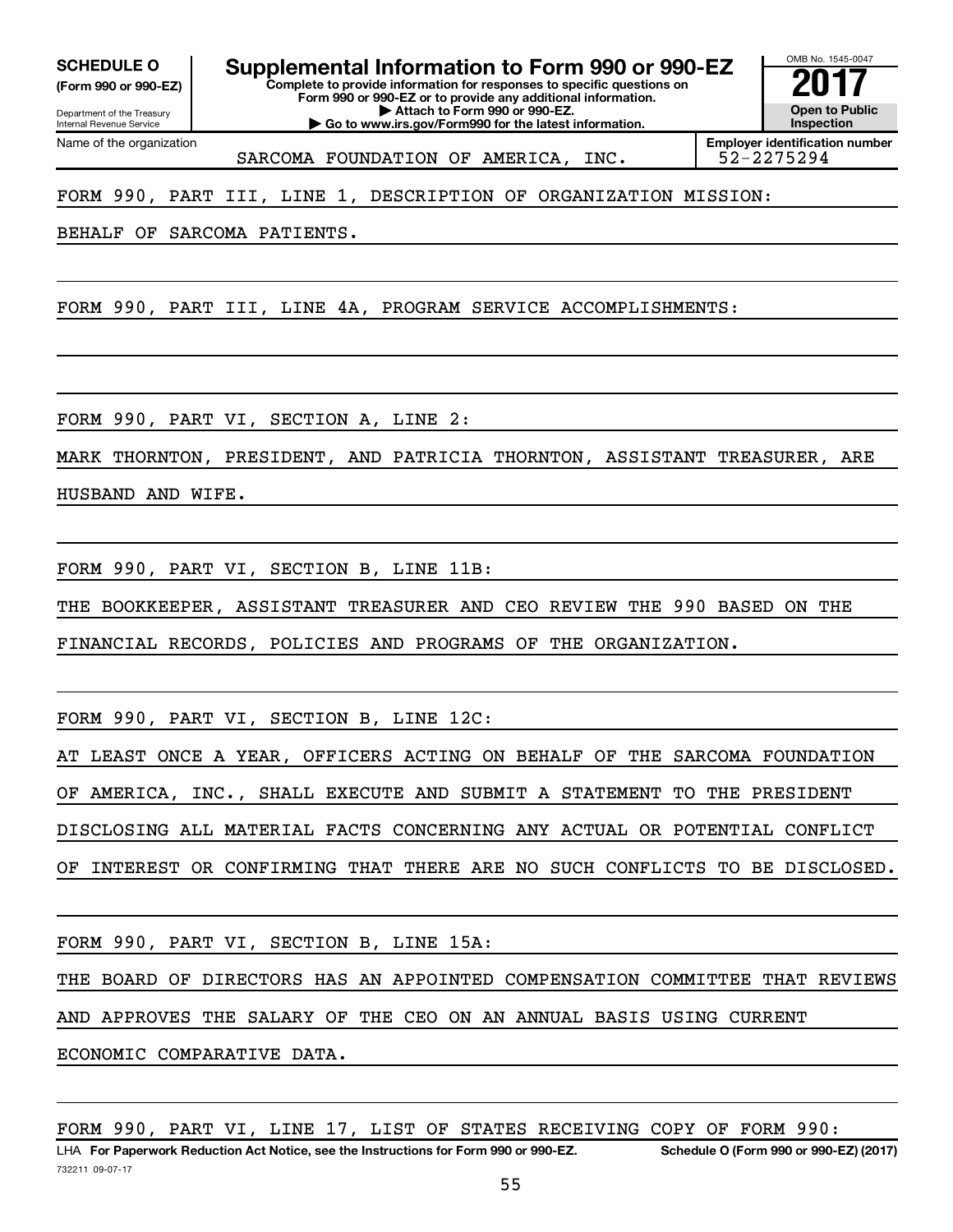| CA, CT, FL, GA, IL, KY, MA, MD, MI, MN, NC, NJ, NY, OR, PA, SC, VA, TN, UT, WV, WI, MS, RI, AL, AR |  |
|----------------------------------------------------------------------------------------------------|--|
| HI, KS, NH, NM                                                                                     |  |
|                                                                                                    |  |
| FORM 990, PART VI, SECTION C, LINE 19:                                                             |  |
| GOVERNING DOCUMENTS, CONFLICT OF INTEREST POLICY ARE AVAILABLE UPON                                |  |
| REQUEST. FINANCIAL STATEMENTS ARE AVAILABLE ON THE WEBSITE AS WELL AS UPON                         |  |
| REQUEST.<br><u> 1989 - Johann Barnett, fransk politiker (d. 1989)</u>                              |  |
|                                                                                                    |  |
|                                                                                                    |  |
|                                                                                                    |  |
|                                                                                                    |  |
|                                                                                                    |  |
|                                                                                                    |  |
|                                                                                                    |  |
|                                                                                                    |  |
|                                                                                                    |  |
|                                                                                                    |  |
|                                                                                                    |  |
|                                                                                                    |  |
|                                                                                                    |  |
|                                                                                                    |  |
|                                                                                                    |  |
|                                                                                                    |  |
|                                                                                                    |  |
|                                                                                                    |  |
|                                                                                                    |  |
|                                                                                                    |  |
|                                                                                                    |  |
| Schedule O (Form 990 or 990-EZ) (2017)<br>732212 09-07-17                                          |  |

SARCOMA FOUNDATION OF AMERICA, INC.

Schedule O (Form 990 or 990-EZ) (2017)

Name of the organization

**2**

Employer identification number<br>52-2275294